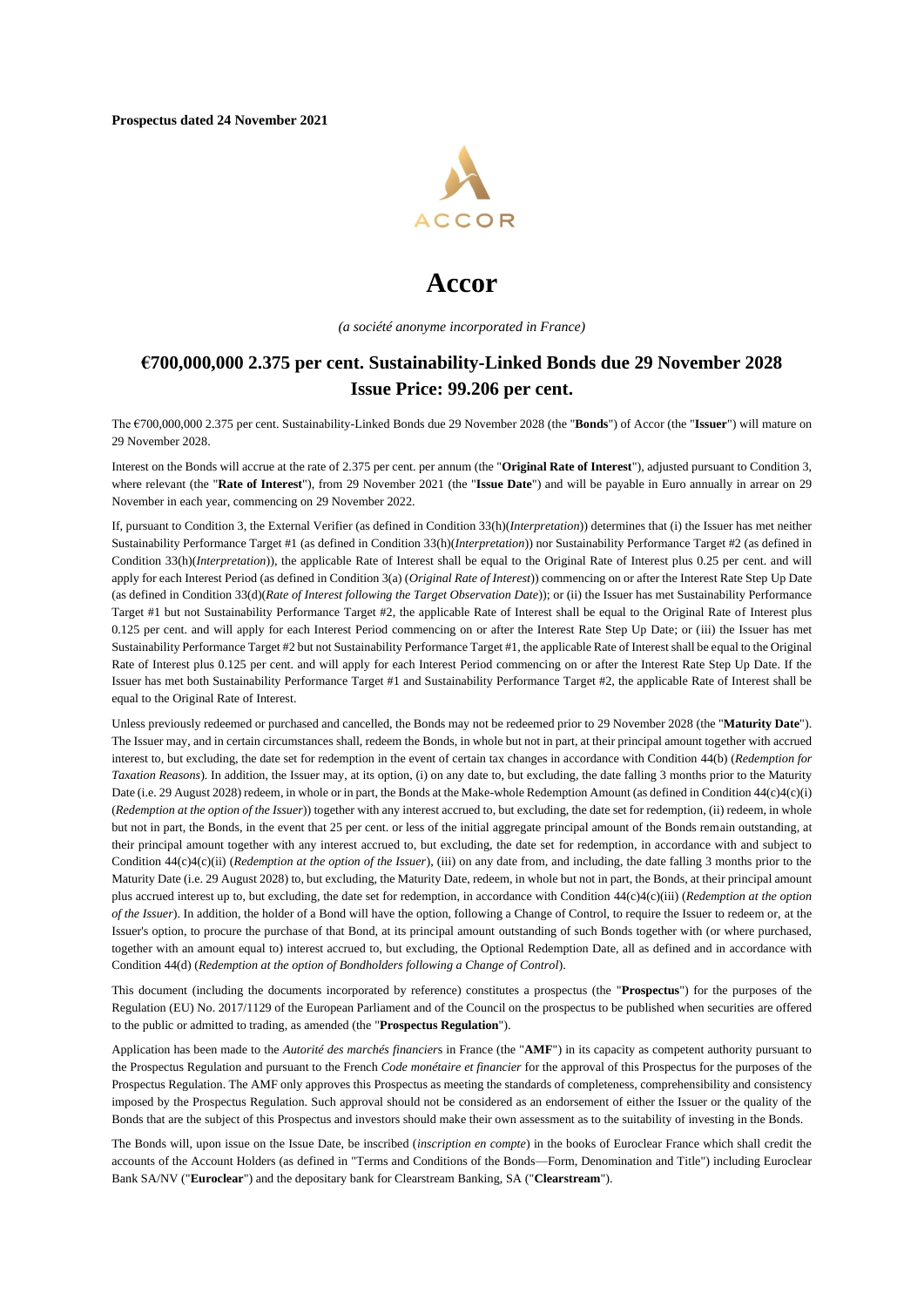The Bonds will be in dematerialised bearer form (*au porteur*) in the denomination of €100,000. The Bonds will at all times be represented in book entry form (*inscription en compte*) in the books of the Account Holders in compliance with Article L.211-3 of the French *Code monétaire et financier*. No physical document of title (including *certificats représentatifs* pursuant to Article R.211-7 of the French *Code monétaire et financier*) will be issued in respect of the Bonds.

The Bonds are expected to be rated BB+ by S&P Global Ratings Europe Limited ("**S&P**") and BB+ by Fitch Ratings Ireland Limited ("**Fitch**"). The Issuer's long-term senior unsecured debt is rated BB+ (negative outlook) by S&P and BB+ (stable outlook) by Fitch. A security rating is not a recommendation to buy, sell or hold securities and may be subject to revision, suspension or withdrawal at any time by the assigning rating agency. Each of S&P and Fitch is established in the EEA and is registered under Regulation (EU) No 1060/2009, on credit rating agencies (the "**EU CRA Regulation**"). S&P and Fitch appears on the latest update of the list of registered credit rating agencies on the ESMA websit[e http://www.esma.europa.eu.](http://www.esma.europa.eu/) The rating S&P and Fitch has given to the Bonds is endorsed by S&P Global Ratings UK Limited and Fitch Ratings Limited respectively, which are established in the UK and registered under Regulation (EU) No 1060/2009 on credit rating agencies as it forms part of domestic law of the United Kingdom by virtue of the European Union (Withdrawal) Act 2018 (the "**UK CRA Regulation**") as of the date of this Prospectus.

**An investment in the Bonds involves certain risks. Potential investors should review all the information contained or incorporated by reference in this document and, in particular, the information set out in the section entitled "***Risk Factors***" before making a decision to invest in the Bonds.**

**Copies of this Prospectus and the documents incorporated by reference will be published on the website of the Issuer [\(https://group.accor.com/fr-FR/finance\).](https://group.accor.com/fr-FR/finance)** 

A copy of this Prospectus will be published on the website of the AMF [\(www.amf-france.org\)](http://www.amf-france.org/).

|                                                           | <b>Global Coordinators</b> |                                                    |  |  |
|-----------------------------------------------------------|----------------------------|----------------------------------------------------|--|--|
| <b>Crédit Agricole CIB</b>                                |                            | <b>HSBC</b>                                        |  |  |
|                                                           | <b>Joint Bookrunners</b>   |                                                    |  |  |
| <b>Commerzbank</b>                                        | <b>MUFG</b>                | Santander Corporate &<br><b>Investment Banking</b> |  |  |
| Société Générale Corporate &<br><b>Investment Banking</b> |                            | <b>UniCredit</b>                                   |  |  |

**Sustainability-Linked Structuring Agents**

**Crédit Agricole CIB Santander Corporate & Investment Banking**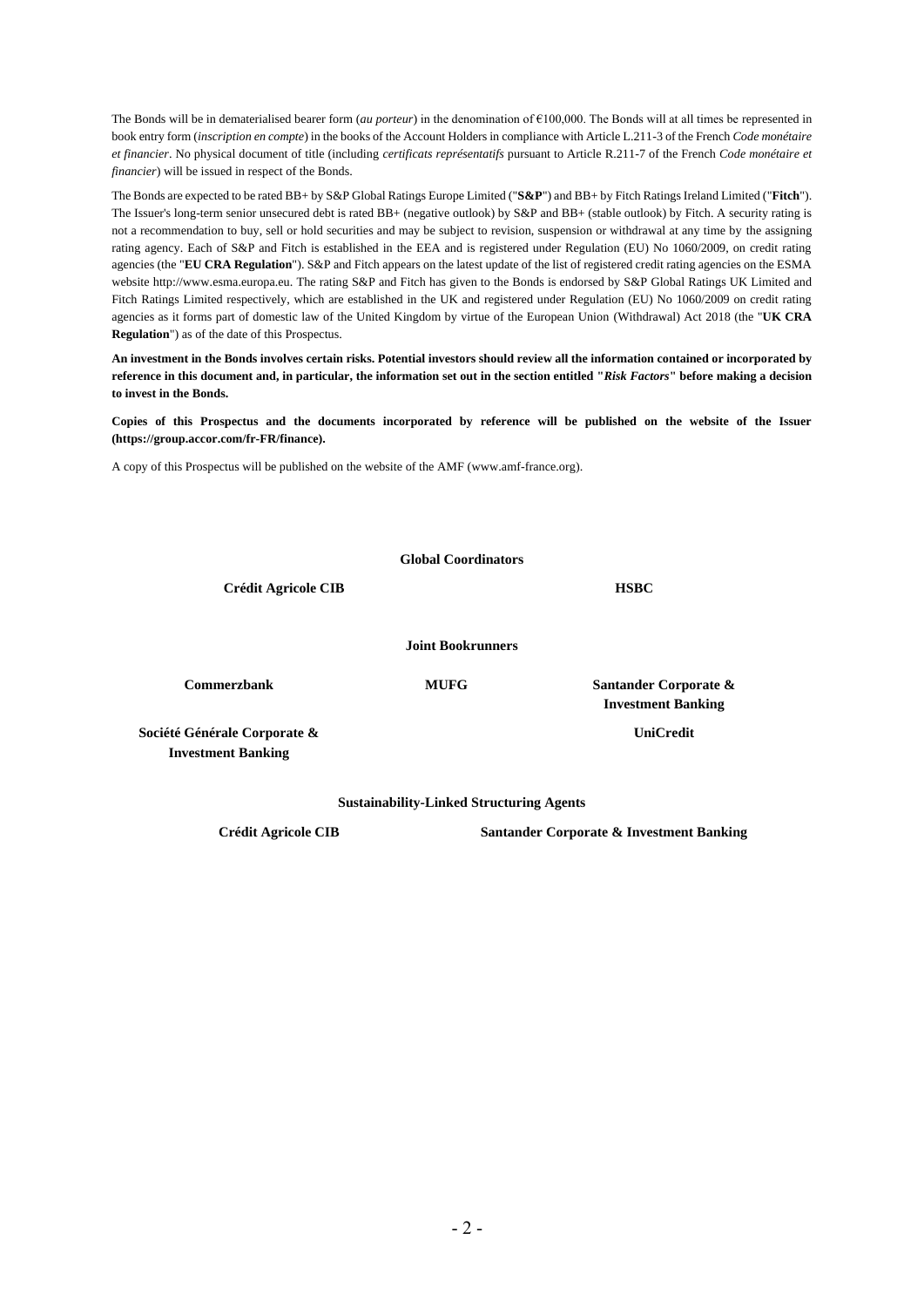This Prospectus constitutes a prospectus for the purposes of Article 6 of the Prospectus Regulation, and has been prepared for the purpose of giving information with regard to Accor (the "**Issuer**"), the Issuer and its subsidiaries and affiliates taken as a whole (the "**Group**") and the Bonds which is material to an investor for making an informed assessment of the assets and liabilities, profits and losses, and the financial position of the Issuer, of the rights attached to the Bonds, and the reasons for the issuance.

This Prospectus is to be read in conjunction with all the documents which are incorporated herein by reference.

This Prospectus does not constitute an offer of, or an invitation by or on behalf of the Issuer or the Joint Lead Managers (as defined in "Subscription and Sale" below) to subscribe or purchase, any of the Bonds. The distribution of this Prospectus and the offering of the Bonds may be restricted by law in certain jurisdictions. Persons into whose possession this Prospectus comes are required by the Issuer and the Joint Lead Managers to inform themselves about and to observe any such restrictions. The Bonds have not been and will not be registered under the U.S. Securities Act of 1933, as amended (the "**Securities Act**"). Subject to certain exceptions, the Bonds may not be offered, sold or delivered within the United States or to, or for the account or benefit of, U.S. persons (as defined in Regulation S under the Securities Act ("**Regulation S**")). For a description of certain restrictions on offers and sales of Bonds and on distribution of this Prospectus, see "Subscription and Sale".

No person is authorised to give any information or to make any representation not contained in this Prospectus and any information or representation not so contained must not be relied upon as having been authorised by or on behalf of the Issuer or the Joint Lead Managers. Neither the delivery of this Prospectus nor any sale made in connection herewith shall, under any circumstances, create any implication that there has been no change in the affairs of the Issuer since the date hereof or the date upon which this Prospectus has been most recently amended or supplemented or that there has been no adverse change in the financial position of the Issuer since the date hereof or the date upon which this Prospectus has been most recently amended or supplemented or that the information contained in it or any other information supplied in connection with the Bonds is correct as of any time subsequent to the date on which it is supplied or, if different, the date indicated in the document containing the same.

To the extent permitted by law, each of the Joint Lead Managers accepts no responsibility whatsoever for the content of this Prospectus (including the documents which are incorporated herein by reference) or for any other statement in connection with the Issuer.

The Joint Lead Managers have not separately verified the information or representations contained or incorporated by reference in this Prospectus in connection with the Issuer. None of the Joint Lead Managers makes any representation, express or implied, or accepts any responsibility, with respect to the sincerity, accuracy or completeness of any of the information in this Prospectus in connection with the Issuer. Neither this Prospectus nor any other financial statements are intended to provide the basis of any credit or other evaluation and should not be considered as a recommendation by any of the Issuer and the Joint Lead Managers that any recipient of this Prospectus or any other financial statements should purchase the Bonds. Each potential purchaser of Bonds should determine for itself the relevance of the information contained in this Prospectus and its purchase of Bonds should be based upon such investigation as it deems necessary. Potential investors should, in particular, read carefully the section entitled "Risk Factors" of this Prospectus before making a decision to invest in the Bonds. None of the Joint Lead Managers has reviewed or undertakes to review the financial condition or affairs of the Issuer prior or during the life of the arrangements contemplated by this Prospectus nor to advise any investor or potential investor in the Bonds of any information coming to the attention of any of the Joint Lead Managers.

**PROHIBITION OF SALES TO EEA RETAIL INVESTORS** – The Bonds are not intended to be offered, sold or otherwise made available to and should not be offered, sold or otherwise made available to any retail investor in the European Economic Area ("**EEA**"). For these purposes, a retail investor means a person who is one (or both) of: (i) a retail client as defined in point (11) of Article 4(1) of Directive 2014/65/EU (as amended, "**EU MiFID II**"); or (ii) a customer within the meaning of Directive (EU) 2016/97 (as amended, the "**EU Insurance Distribution Directive**"), where that customer would not qualify as a professional client as defined in point (10) of Article 4(1) of EU MiFID II. Consequently no key information document required by Regulation (EU) No 1286/2014 (as amended, the "**EU PRIIPs Regulation**") for offering or selling the Bonds or otherwise making them available to retail investors in the EEA has been prepared and therefore offering or selling the Bonds or otherwise making them available to any retail investor in the EEA may be unlawful under the EU PRIIPs Regulation.

**PROHIBITION OF SALES TO UK RETAIL INVESTORS –** The Bonds are not intended to be offered, sold or otherwise made available to and should not be offered, sold or otherwise made available to any retail investor in the United Kingdom ("**UK**"). For these purposes, a retail investor means a person who is one (or both) of: (i) a retail client, as defined in point (8) of Article 2 of Regulation (EU) No 2017/565 as it forms part of domestic law by virtue of the European Union (Withdrawal)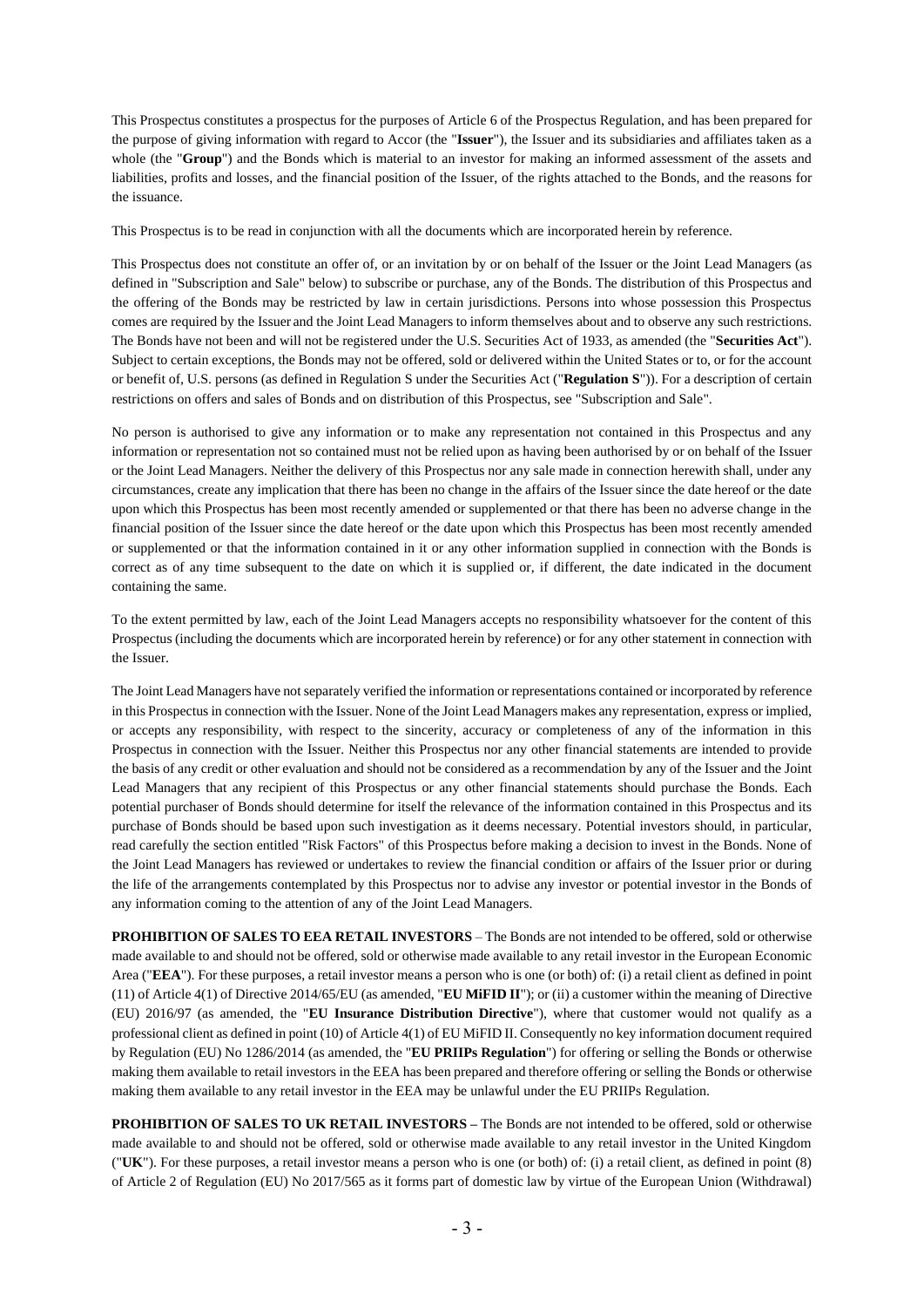Act 2018 ("**EUWA**"); or (ii) a customer within the meaning of the provisions of the Financial Services and Markets Act 2000, as amended ("FSMA") and any rules or regulations made under the FSMA to implement Directive (EU) 2016/97, where that customer would not qualify as a professional client, as defined in point (8) of Article 2(1) of Regulation (EU) No 600/2014 as it forms part of domestic law by virtue of the EUWA. Consequently no key information document required by Regulation (EU) No 1286/2014 as it forms part of domestic law by virtue of the EUWA (the "**UK PRIIPs Regulation**") for offering or selling the Bonds or otherwise making them available to retail investors in the UK has been prepared and therefore offering or selling the Bonds or otherwise making them available to any retail investor in the UK may be unlawful under the UK PRIIPs Regulation.

**MiFID II product governance / Professional investors and eligible counterparties only target market –** Solely for the purposes of each manufacturer's product approval process, the target market assessment in respect of the Bonds, taking into account the five (5) categories referred to in item 18 of the Guidelines published by the European Securities and Markets Authority ("**ESMA**") on 5 February 2018, has led to the conclusion that: (i) the target market for the Bonds is eligible counterparties and professional clients only, each as defined in MiFID II; and (ii) all channels for distribution of the Bonds to eligible counterparties and professional clients are appropriate. Any person subsequently offering, selling or recommending the Bonds (a "**distributor**") should take into consideration the manufacturers' target market assessment; however, a distributor subject to MiFID II is responsible for undertaking its own target market assessment in respect of the Bonds (by either adopting or refining the manufacturers' target market assessment) and determining appropriate distribution channels.

**UK MiFIR product governance / Professional investors and eligible counterparties only target market** – Solely for the purposes of the manufacturer's product approval process, the target market assessment in respect of the Bonds, taking into account the five (5) categories referred to in item 18 of the Guidelines published by ESMA on 5 February 2018 (in accordance with the FCA's policy statement entitled "*Brexit our approach to EU non-legislative materials*") has led to the conclusion that: (i) the target market for the Bonds is eligible counterparties as defined in the FCA Handbook Conduct of Business Sourcebook, and professional clients only, each as defined in Regulation (EU) No 600/2014 as it forms part of UK domestic law by virtue of the European Union (Withdrawal) Act 2018; and (ii) all channels for distribution of the Bonds to eligible counterparties and professional clients are appropriate. Any person subsequently offering, selling or recommending the Bonds (a "**distributor**") should take into consideration the manufacturers' target market assessment; however, a distributor subject to the FCA Handbook Product Intervention and Product Governance Sourcebook is responsible for undertaking its own target market assessment in respect of the Bonds (by either adopting or refining the manufacturers' target market assessment) and determining appropriate distribution channels.

In this Prospectus, unless otherwise specified, references to a "**Member State**" are references to a Member State of the European Economic Area, references to "**EUR**" or "**euro**" or "**€**" are to the single currency introduced at the start of the third stage of European Economic and Monetary Union pursuant to the Treaty establishing the European Community, as amended.

#### **IMPORTANT CONSIDERATIONS**

*The Bonds are complex financial instruments that may not be a suitable investment for all investors*

Each potential investor in the Bonds must determine the suitability of that investment in light of its own circumstances. In particular, each potential investor should:

- (i) have sufficient knowledge and experience to make a meaningful evaluation of the Bonds, the merits and risks of investing in the Bonds and the information contained or incorporated by reference in this Prospectus or any applicable supplement;
- (ii) have access to, and knowledge of, appropriate analytical tools to evaluate, in the context of its particular financial situation, an investment in the Bonds and the impact such investment will have on its overall investment portfolio;
- (iii) have sufficient financial resources and liquidity to bear all of the risks of an investment in the Bonds, including where the currency for principal or interest payments is different from the potential investor's currency;
- (iv) understand thoroughly the terms of the Bonds (including, but not limited to, the sustainability performance target interest rate step up mechanism described in the Terms and Conditions of the Bonds) and be familiar with the behaviour of any relevant indices and financial markets; and
- (v) be able to evaluate (either alone or with the help of a financial adviser) possible scenarios for economic, monetary, interest rate (including, but not limited to, the sustainability performance target interest rate step up mechanism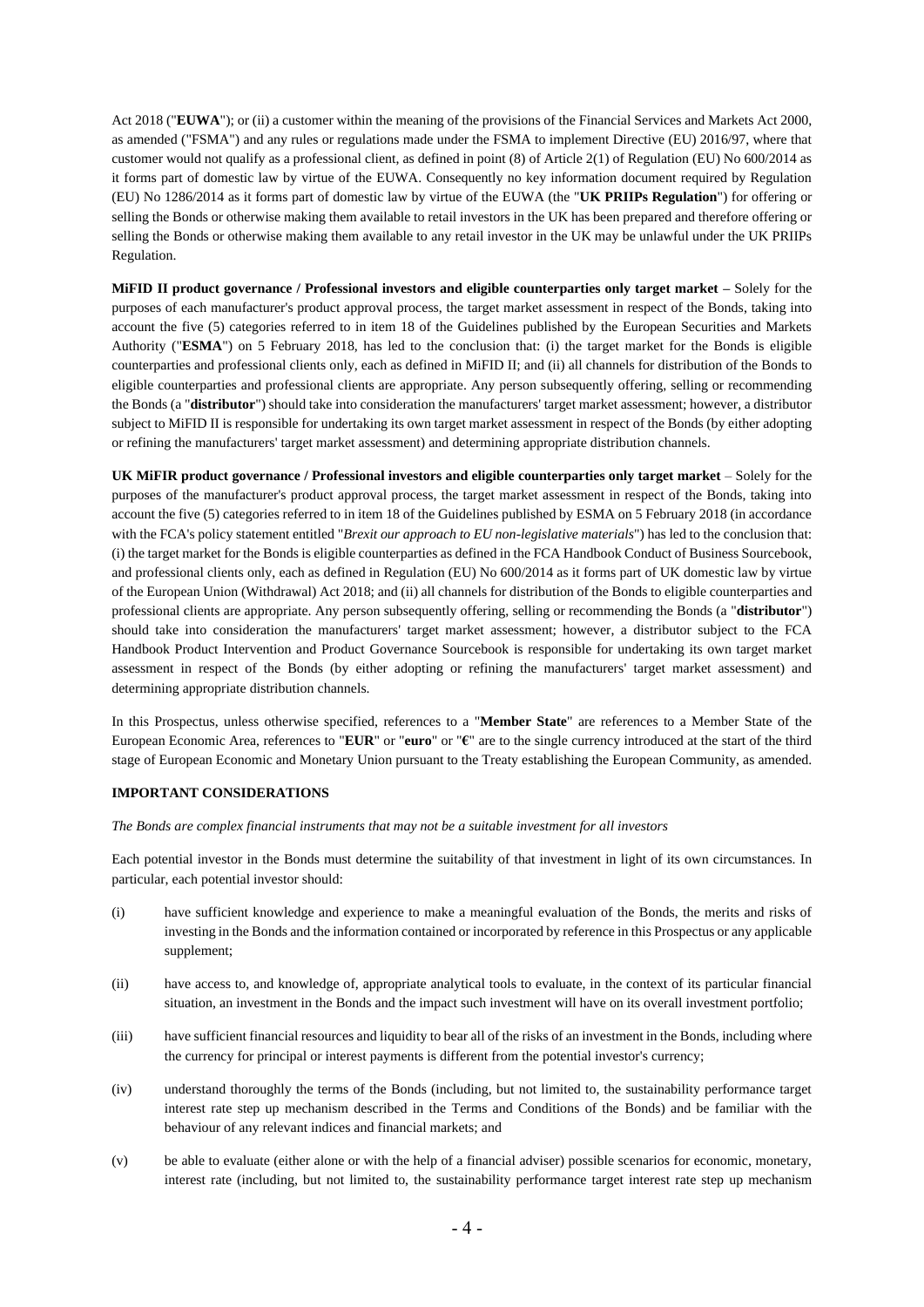described in the Terms and Conditions of the Bonds) and other factors that may affect its investment and its ability to bear the applicable risks.

#### *Second Party Opinions, SPO Provider and External Verifier*

In connection with the issue of the Bonds, the Issuer has requested, and may request in the future, Sustainalytics (the "**SPO Provider**") to issue a second party opinion (the "**Second Party Opinion**") in relation to the Group's sustainability-linked bond framework. In addition, in connection with the issue of the Bonds, the Issuer may also engage one or more external verifiers to carry out the relevant assessments required for the purposes of providing the Verification Assurance Report (as defined in Condition 3(h)) (the "**External Verifier**"). The Second Party Opinion will be accessible through the Issuer's website at: [https://group.accor.com/-/media/Corporate/Investors/Documents-financiers/2021/11/15/ACCOR-Sustainability-Linked-](https://group.accor.com/-/media/Corporate/Investors/Documents-financiers/2021/11/15/ACCOR-Sustainability-Linked-Bond-Framework-Second-Party-Opinion.pdf)[Bond-Framework-Second-Party-Opinion.pdf](https://group.accor.com/-/media/Corporate/Investors/Documents-financiers/2021/11/15/ACCOR-Sustainability-Linked-Bond-Framework-Second-Party-Opinion.pdf) and the Verification Assurance Report will be acessible through the Issuer's website at [https://group.accor.com/en/finance/financial-data/debt-financing.](https://group.accor.com/en/finance/financial-data/debt-financing) However, any information on, or accessible through, such website and the information in such Second Party Opinion or the Verification Assurance Report do not form part of this Prospectus and should not be relied upon in connection with making any investment decision with respect to the Bonds. **In addition, no assurance or representation is given by the Issuer, any other member of the Group, the Joint Lead Managers, the SPO Provider or any External Verifier as to the suitability or reliability for any purpose whatsoever of any opinion, report or certification of any third party in connection with the offering of the Bonds. Bondholders have no recourse against the Issuer, any member of the Group or the Joint Lead Managers for the contents of any such opinion, certification or verification. Any such opinion, report or certification and any other document related thereto is not, nor shall it be deemed to be, incorporated in and/or form part of this Prospectus.**

#### *Taxation*

Potential purchasers and sellers of the Bonds should be aware that they may be required to pay taxes or documentary charges or duties in accordance with the laws and practices of the jurisdiction where the Bonds are transferred or other jurisdictions. In some jurisdictions, no official statements of the tax authorities or court decisions may be available for innovative financial instruments such as the Bonds. Potential investors are advised not to rely upon the tax overview contained in this Prospectus but to ask for their own tax adviser's advice on their individual taxation with respect to the acquisition, holding, disposal and redemption of the Bonds. Only these advisors are in a position to duly consider the specific situation of the potential investor.

#### *Credit Rating may not reflect all risks*

The Bonds are expected to be rated BB+ by S&P and BB+ by Fitch. The Issuer's long-term senior unsecured debt is rated BB+ (negative outlook) by S&P and BB+ (stable outlook) by Fitch. The ratings assigned by S&P and/or Fitch to the Bonds and/or to the Issuer may not reflect the potential impact of all risks related to structure, market, additional factors discussed above, and other factors that may affect the value of the Bonds. A credit rating is not a recommendation to buy, sell or hold securities and may be revised or withdrawn by S&P and/or Fitch at any time.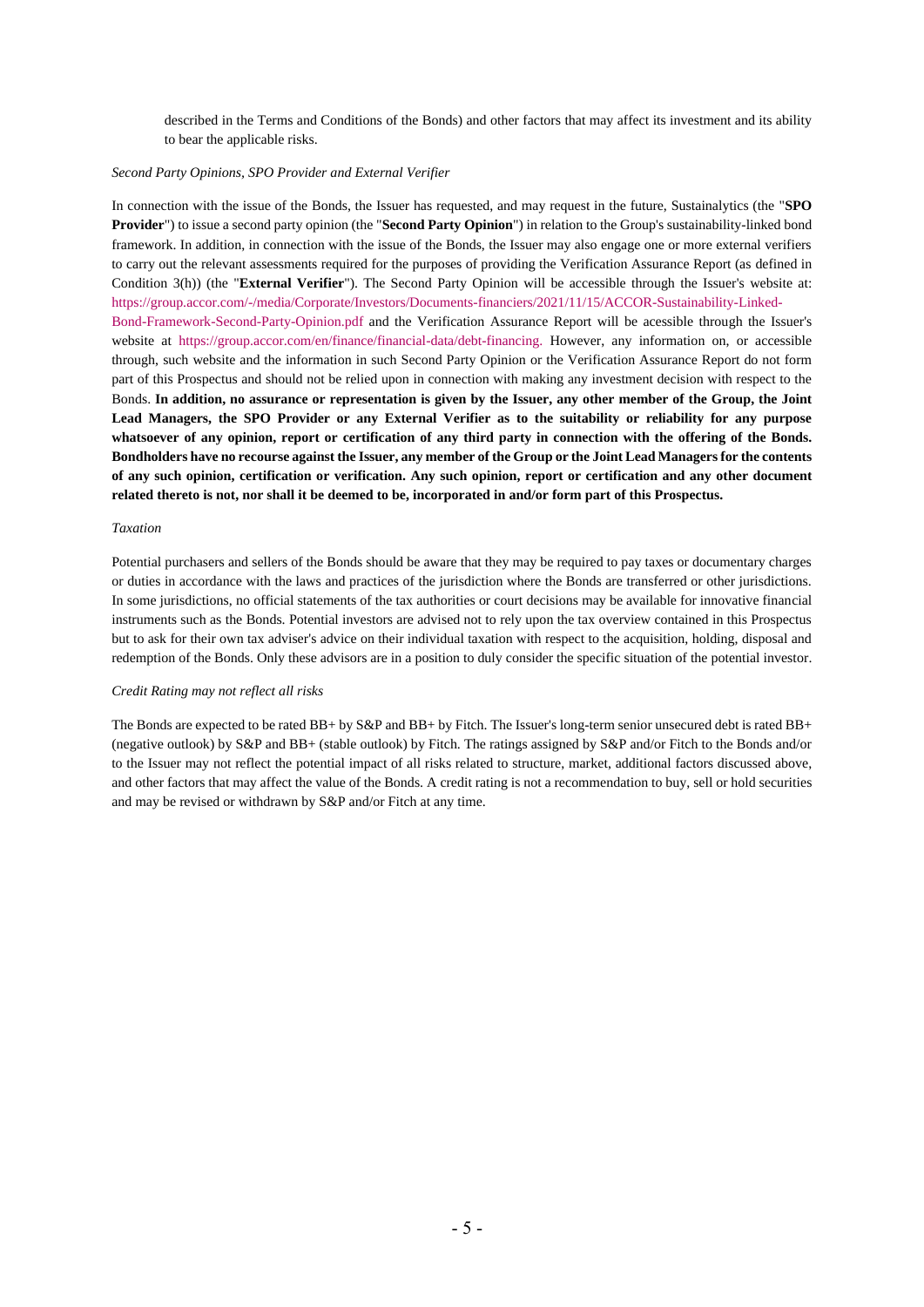## **TABLE OF CONTENTS**

## Page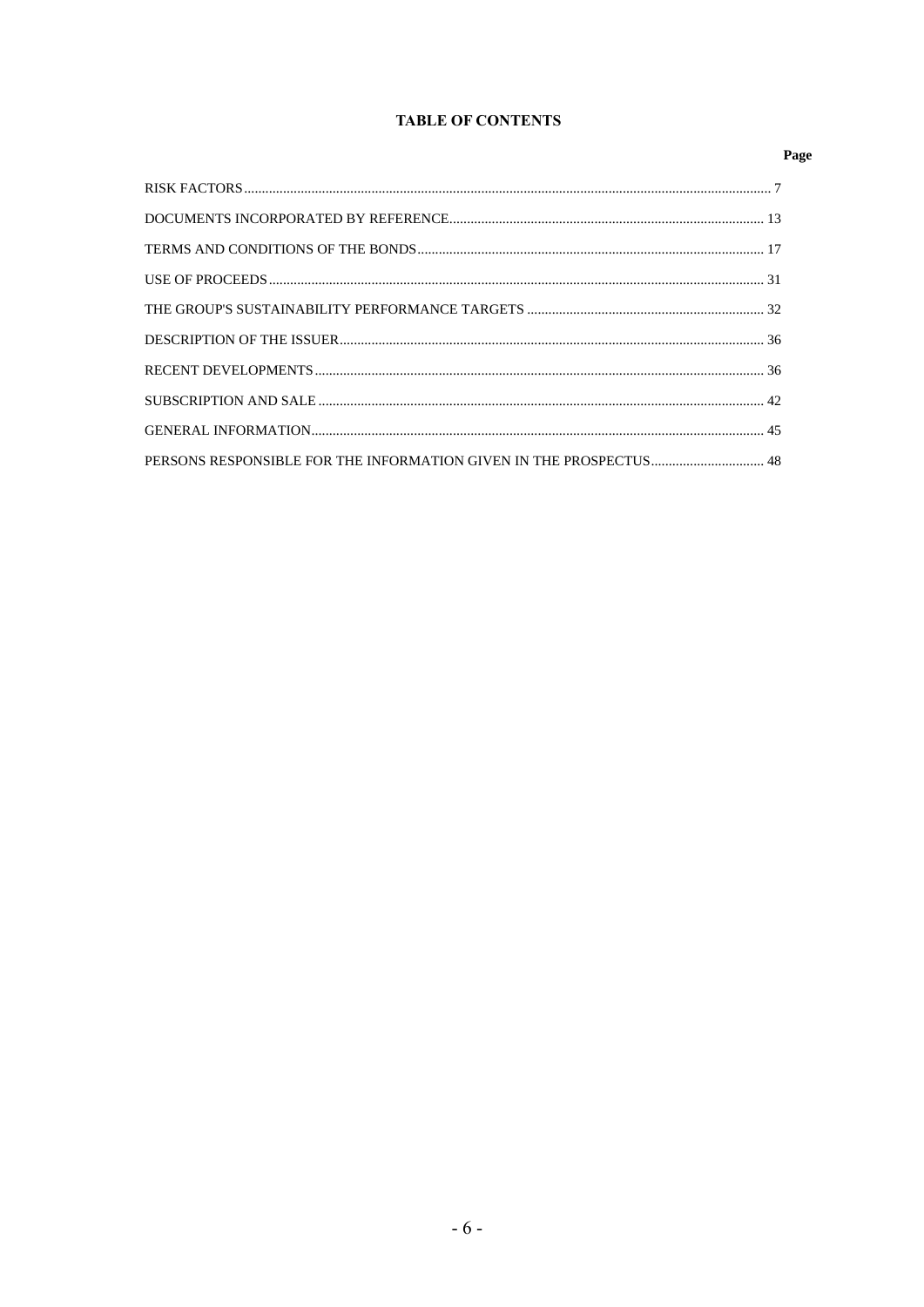## **RISK FACTORS**

*The Issuer believes that the following factors may affect its ability to fulfil its obligations under the Bonds. These factors are contingencies which may or may not occur. In addition, factors which the Issuer believes may be material for the purpose of assessing the market risks associated with the Bonds are also described below.*

*The Issuer believes that the factors described below represent the principal risks inherent in investing in the Bonds, but the inability of the Issuer to pay interest, principal or other amounts on or in connection with the Bonds may occur for other reasons and the Issuer does not represent that the statements below regarding the risks of holding Bonds are exhaustive. Prospective investors should also read the detailed information set out elsewhere in this Prospectus (including any documents incorporated by reference herein) and reach their own views prior to making any investment decision.*

*In relation to the risks related to the Issuer, the risks are set out in descending order of criticality within each category. In relation to the risks related to the Bonds, within each category the Issuer sets out first the most material risks (in descending order of importance), taking into account the negative impact of such risks and the probability of their occurrence.*

*The terms defined in "Terms and Conditions of the Bonds" shall have the same meaning where used below.*

#### **Risks related to the Issuer**

The risk factors relating to the Issuer and its activity which are specific to the Issuer and material for taking an informed investment decision are set out (i) on pages 128 to 133 of the universal registration document (*document d'enregistrement universel*) of the Issuer for the year ended 31 December 2020 and (ii) on page 17 of the Issuer interim financial report (*rapport financier semestriel*) for the period ended 30 June 2021. They are shown in descending order of criticality within each category, although it should be noted that the risk factors relating to "*Integration of acquisitions*" and "*Unavailability of digital operating data*" featuring on pages 132 and 133 of the universal registration document (*document d'enregistrement universel*) of the Issuer for the year ended 31 December 2020 should not be read in the order in which they currently figure in such document. The latter risk factor ("*Unavailability of digital operating data*") should be read as featuring before the former risk factor ("*Integration of acquisitions*") in order to be consistent with the Issuer's risk evaluation matrix set out on page 128.

The risk factors are incorporated by reference into this Prospectus, as set out in the section "Documents Incorporated by Reference" of this Prospectus. The following risk factors are incorporated by reference:

- (a) risks related to the business environment, specifically (i) unfavorable change in the geopolitical, health or economic environment, (ii) malicious attack on the integrity of digital personal data and (iii) non-compliance with standards, laws and regulations; and
- (b) risks related to the business model, specifically (i) integration of acquisitions and (ii) unavailability of digital operational data.

The Issuer considers that such risks remain up-to-date in the current circumstances, in particular as regards the ongoing sanitary crisis, and are corroborated more particularly by the content of the press release regarding the publication of the Issuer accounts for the 3rd quarter, incorporated in the section "Recent Developments" of this Prospectus.

#### **Risks related to the Bonds**

#### *Risks for the Bondholders as creditors of the Issuer*

#### *Credit risk*

An investment in the Bonds involves taking credit risk on the Issuer. Since the Bonds are senior, unsecured obligations of the Issuer, benefiting from no direct recourse to any assets or guarantees as contemplated in Condition [2](#page-16-0) (*[Status and Negative](#page-16-0)  [Pledge\)](#page-16-0)*, the Bondholders can only rely on the ability of the Issuer to pay any amount due under the Bonds. Bondholders are exposed to a higher credit risk than creditors benefiting from security interests from the Issuer. The market value of the Bonds will depend on the creditworthiness of the Issuer (as may be impacted by the risks related to the Issuer as described above). The Issuer has been assigned a long-term credit rating of BB+ (negative outlook) by S&P Global Ratings Europe Limited ("**S&P**") and BB+ (stable outlook) by Fitch Ratings Ireland Limited ("**Fitch**"). If the creditworthiness of the Issuer deteriorates, it could have potentially very serious repercussions on the Bondholders because: (i) the Issuer may not be able to fulfil all or part of its payment obligations under the Bonds, (ii) the market value of the Bonds may decrease and (iii) investors may lose all or part of their investment.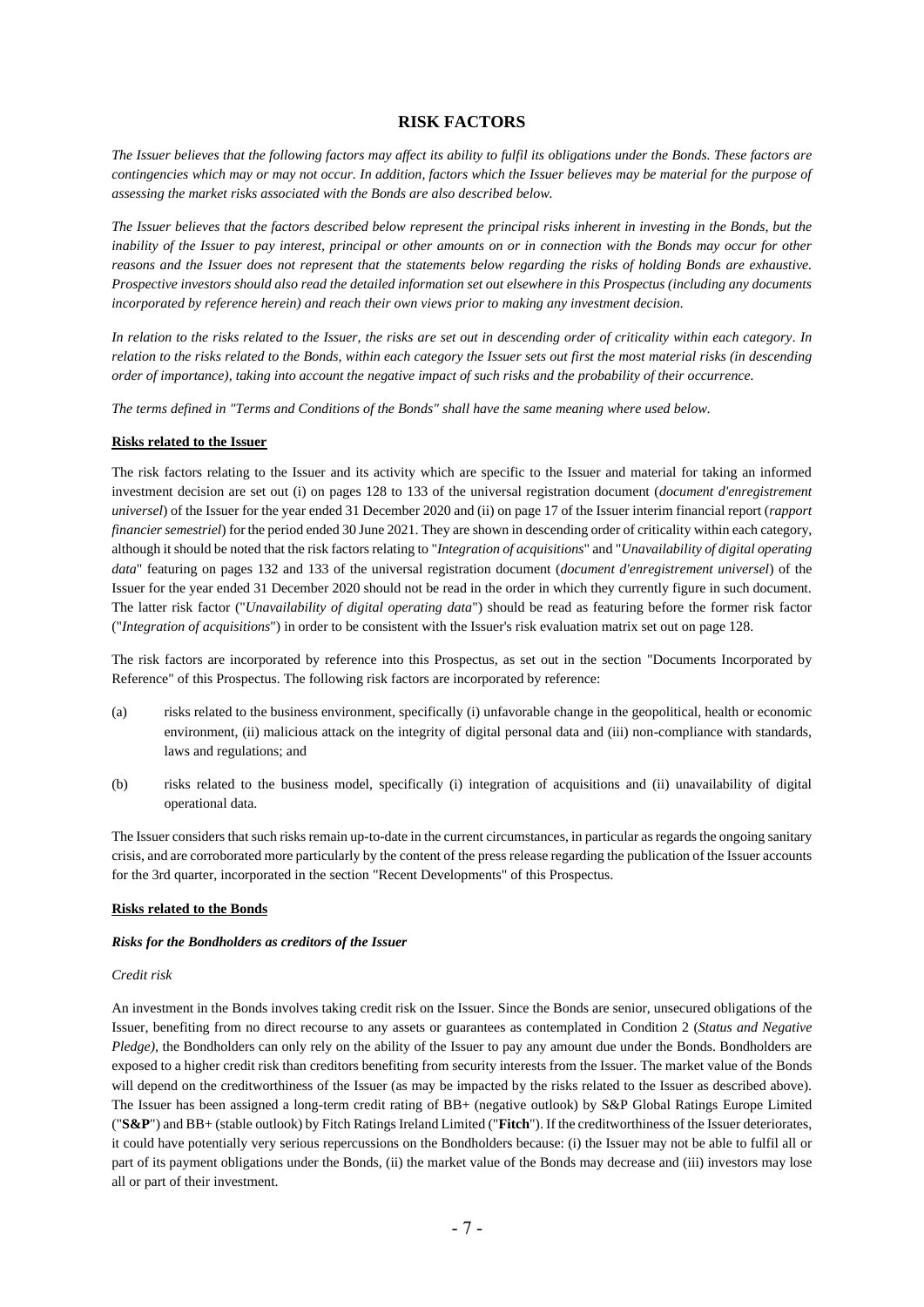#### *French insolvency law*

The Issuer is a *société anonyme* with its corporate seat in France. In the event that the Issuer becomes insolvent, insolvency proceedings will be generally governed by the insolvency laws of France to the extent that, where applicable, the "centre of main interests" (as construed under Regulation (EU) 2015/848, as amended) of the Issuer is located in France.

The Directive (EU) 2019/1023 on preventive restructuring frameworks, on discharge of debt and disqualifications, and on measures to increase the efficiency of procedures concerning restructuring, insolvency and discharge of debt, and amending Directive (EU) 2017/1132 has been transposed into French law by the *Ordonnance* 2021-1193 dated 15 September 2021. Such *ordonnance*, applicable as from 1<sup>st</sup> October 2021, amends French insolvency laws notably with regard to the process of adoption of restructuring plans under insolvency proceedings. According to this *ordonnance*, "affected parties" (including notably creditors, and therefore the Bondholders) shall be treated in separate classes which reflect certain class formation criteria for the purpose of adopting a restructuring plan. Classes shall be formed in such a way that each class comprises claims or interests with rights that reflect a sufficient commonality of interest based on verifiable criteria. Bondholders will no longer deliberate on the proposed restructuring plan in a separate assembly, meaning that they will no longer benefit from a specific veto power on this plan. Instead, as any other affected parties, the Bondholders will be grouped into one or several classes (with potentially other types of creditors) and their dissenting vote may possibly be overridden by a cross-class cram down.

The commencement of insolvency proceedings against the Issuer would have a material adverse effect on the market value of Bonds issued by the Issuer. As a consequence, any decisions taken by a class of affected parties could negatively and significantly impact the Bondholders and cause them to lose all or part of their investment, should they not be able to recover all or part of the amounts due to them from the Issuer.

#### *Risks related to the market generally*

#### *The secondary market generally*

Application has been made to Euronext Paris for the Bonds to be admitted to trading on Euronext Paris. However, the Bonds may not have an established trading market when issued and admitted to trading. If an active trading market for the Bonds does not develop or is not maintained, the market or trading price and liquidity of the Bonds may be significantly affected and investors may not be able to sell their Bonds or may only be able to sell them at prices that will provide them with a yield lower than anticipated at the time of the issue.

The development or continued liquidity of any secondary market for the Bonds will be affected by a number of factors such as general economic conditions, the financial condition and the creditworthiness of the Issuer and/or the Group, as well as other factors such as the outstanding amount of the Bonds, the redemption features of the Bonds and the level, direction and volatility of interest rates generally. Such factors may adversely affect the market value of the Bonds in a significant manner.

#### *Market value of the Bonds*

Application has been made to Euronext Paris for the Bonds to be admitted to trading on Euronext Paris as from the Issue Date. The market value of the Bonds depends on a number of interrelated factors, including the creditworthiness of the Issuer, economic, financial and political events in France or elsewhere, including factors affecting capital markets generally and the stock exchanges on which the Bonds are traded.

The price at which a Bondholder will be able to sell such Bonds prior to maturity may be at a discount, which could be substantial, from the issue price or the purchase price paid by such purchaser. For example, the Issuer is rated BB+ (negative outlook) by S&P and BB+ (stable outlook) by Fitch and any negative change in such credit ratings of the Issuer could negatively affect the trading price for the Bonds and hence investors may lose part of their investment.

#### *Exchange rate risks and exchange controls*

The Issuer will pay principal and interest on the Bonds in Euro. This presents certain risks relating to currency conversions if an investor's financial activities are denominated principally in a currency or currency unit (the "**Investor's Currency**") other than Euro. These include the risk that exchange rates may change significantly (including changes due to devaluation of Euro or revaluation of the Investor's Currency) and the risk that authorities with jurisdiction over the Investor's Currency may impose or modify exchange controls. An appreciation in the value of the Investor's Currency relative to the Euro could significantly decrease (i) the Investor's Currency-equivalent yield on the Bonds, (ii) the Investor's Currency-equivalent value of the principal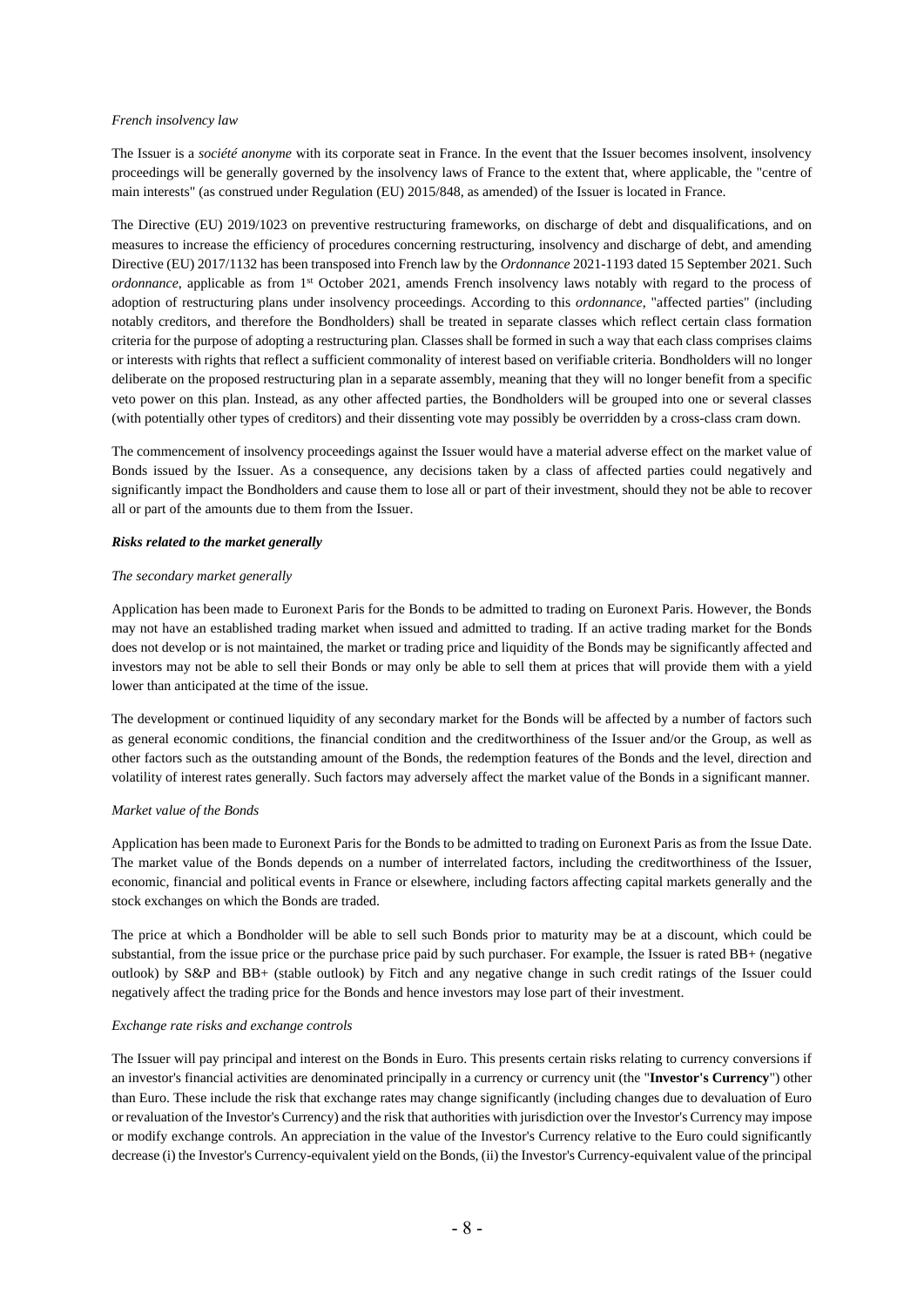payable on the Bonds and (iii) the Investor's Currency-equivalent market value of the Bonds, all of which could have an adverse effect on the return on the investment of the investors.

Government and monetary authorities may impose (as some have done in the past) exchange controls that could have a significant adverse effect on an applicable exchange rate. As a result, investors may receive less interest or principal than expected, or no interest or principal or, at worst, no interest or principal.

#### *Interest rate risks*

Each Bond will bear interest on its principal amount, from, and including, the Issue Date, at the rate of 2.375 per cent. per annum, subject to being increased pursuant to Condition 3, payable annually in arrear on 29 November in each year in accordance with Condition [3](#page-17-2) (*Interest*) of the Terms and Conditions of the Bonds.

Investment in the Bonds involves the risk that subsequent changes in market interest rates may affect the value of the Bonds. While the nominal interest rate of a fixed interest rate note is fixed during the life of such a note or during a certain period of time, the current interest rate on the capital market (market interest rate) typically changes on a daily basis. As the market interest rate changes, the price of such note changes in the opposite direction. If the market interest rate increases, the price of such note typically falls, until the yield of such note is approximately equal to the market interest rate. If the market interest rate decreases, the price of a fixed rate note typically increases, until the yield of such note is approximately equal to the market interest rate. Movements of the market interest rate can adversely affect the price of the Bonds and could cause Bondholders to lose part of the capital invested if they decide to sell Bonds during a period in which the market interest rate exceeds the fixed rate of the Bonds.

#### *Risks relating to the particular structure of the Bonds affecting the rights of the Bondholders*

#### *Risks that may result from the structure of the financial incentives of the Bonds*

Pursuant to Condition 3(d), a pre-determined margin shall be added to the Original Rate of Interest for each Interest Period commencing on or after the Interest Rate Step Up Date in the event the External Verifier determines that the Issuer has failed to meet either or both of its Sustainability Performance Targets on the Target Observation Date. The Sustainability Performance Targets, respectively, set targeted levels of GHG Emissions (Scope 1 and 2) and GHG Emissions (Scope 3), by comparison to the 2019 Base Year.

Although the interest rate relating to the Bonds is subject to an adjustment if either or both Sustainability Performance Targets are not met by the Group (as described in Condition 3(d)), or if the Issuer fails to respect its sustainability reporting requirements outlined in Condition 3(e), such Bonds may not satisfy an investor's requirements or any future legal or quasi legal standards for investment in assets with sustainability characteristics. In particular, the Bonds are not being marketed as "green bonds", "social bonds" or "sustainable bonds" as the relevant net proceeds of the issue of any Bonds will be used for the Group's general corporate purposes, including but not limited to the refinancing of existing debt. The Issuer does not commit to (i) allocate the net proceeds specifically to projects or business activities meeting sustainability criteria or (ii) be subject to any other limitations or requirements that may be associated with green bonds, social bonds or sustainability bonds in any particular market. In this context, there may be adverse environmental, social and/or other impacts resulting from the Issuer's efforts to achieve the Sustainability Performance Targets or from the use of the net proceeds from the offering of the Bonds.

In addition, a margin will only be applied to the Original Rate of Interest (as contemplated by Condition 3(d)) should the Issuer not meet one or both of the Sustainability Performance Targets, which may be inconsistent with or insufficient to satisfy investor requirements or expectations. The Issuer's Sustainability Performance Targets are aimed at reducing the GHG Emissions (Scope 1 and 2) and GHG Emissions (Scope 3) (as defined in Condition 3(h)). The Issuer's Sustainability Performance Targets are therefore uniquely tailored to the Group's business, operations and capabilities.

#### *Risks that may result from the failure to meet the Sustainability Performance Targets*

Although if (i) the External Verifier determines that either or both of the Sustainability Performance Targets has not been met by the Issuer on the Target Observation Date or (ii) the Issuer fails to respect its reporting obligations set out in Condition 3(e), it would, in each case, give rise to the application of a pre-determined margin to the Original Rate of Interest as described in Condition 3(d), it would not, in each case, be an Event of Default under the Bonds nor will the Issuer be required to repurchase or redeem any Bonds in such circumstances. Even if the resulting interest step-up has the effect of increasing the yield on the Bonds, certain investors may have portfolio mandates or may wish to dispose of their Bonds and/or the Bonds may be excluded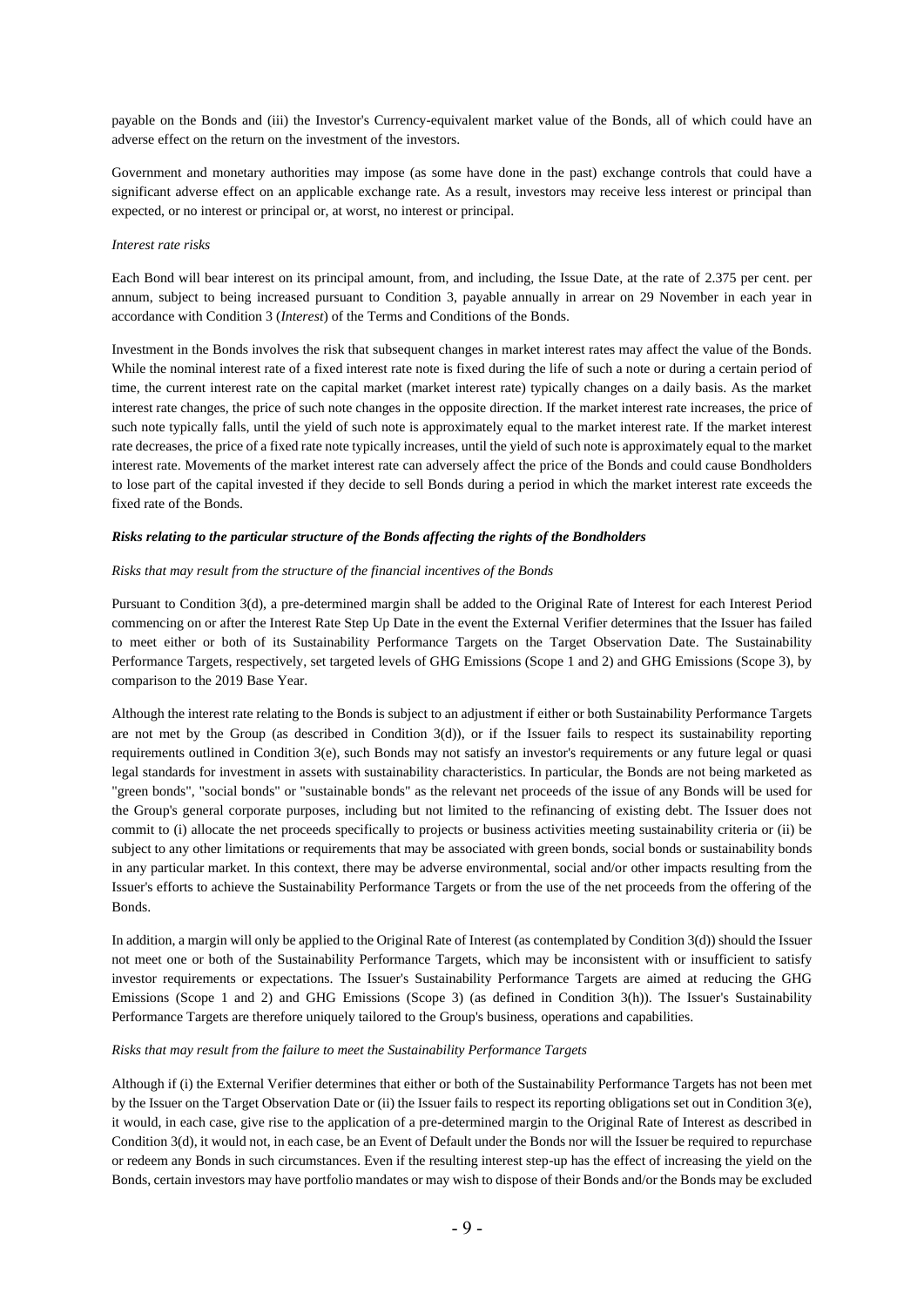from any Environmental, Social and Governance ("**ESG**")-related securities or other equivalently-labelled index upon the occurrence of an interest step-up upon the failure to achieve a Sustainability Performance Target or to respect a reporting obligation, which may have material consequences for the future trading prices of the Bonds and/or the liquidity of the Bonds.

In addition, the failure of the Group to achieve any of its Sustainability Performance Targets or any such similar sustainability performance targets the Group may choose to include in any future financings would not only result in an interest rate step up, but could also harm the Group's reputation, the consequences of which could, in each case, have a material adverse effect on the Group, its business prospects, its financial condition or its results of operations and ultimately its ability to fulfil its payments obligations in respect of the Bonds.

#### *Standards and Guidelines relating to the key performance indicator may change*

GHG Emissions (Scope 1 and 2) and GHG Emissions (Scope 3) are calculated in accordance with the GHG Protocol Standard (as defined in Condition 3(h)). These standards and guidelines mentioned above may change over time and the Issuer will apply these as they may be amended and updated from time to time to calculate GHG Emissions (Scope 1 and 2) and GHG Emissions (Scope 3). As a consequence, the way in which the Group calculates its GHG Emissions (Scope 1 and 2) and GHG Emissions (Scope 3) may also change over time. Such change (in particular in the calculation methods) could lead to an increase or decrease of the performance of the Group in relation to GHG Emissions (Scope 1 and 2) and GHG Emissions (Scope 3) while still being able to satisfy the Sustainability Performance Targets and avoid the application of a pre-determined margin to the Original Rate of Interest as described in Condition 3(d).

In addition, changes to the calculation methodology of either or both Sustainability Performance Target or change in data due to better data accessibility or any change in the Group's perimeter (due to an acquisition, a merger, a spin-off, a disposal or a sale of assets) and/or in its organic business development, individually or in aggregate, that may have a significant impact on the levels of the Sustainability Performance Target(s) may give rise to a recalculation of the 2019 Base Year and/or the Sustainability Performance Target(s). Any such recalculation may be made without the prior consultation of the Bondholders to the extent it does not have any adverse effect on the interests of the Bondholders, as further specified in Condition 3(g). As a consequence, any of these changes to the standards, guidelines or in the calculation methodology may not be in line with investors' expectations. Such changes may have a negative effect on the market value of the Bonds.

*There is no legal, regulatory or standardised market definition of or standardised criteria for what constitutes a "sustainability-linked", "Climate KPI-linked", "ESG-linked" or other equivalently labelled finance instrument, and any such designations made by third parties with respect to the Bonds have not been endorsed by the Group nor form part of this Prospectus*

The Bonds include an interest step-up linked to the non-achievement of certain Sustainability Performance Targets by the Group as further described in Condition 3(d). There is currently no clear definition (legal, regulatory or otherwise) of, nor standardised market consensus as to what constitutes, a "sustainability-linked", a "Climate KPI-linked", "ESG-linked" or an equivalently labelled financial instrument. Legislative and nongovernmental developments in respect of sustainable finance are numerous and continue to evolve, and such legislation, taxonomies, standards or other investment criteria or guidelines with which such investor or its investments are required to comply, whether by any present or future applicable laws or regulations or by its own by-laws or investment portfolio mandates, in particular with regard to the climate KPI-linked or sustainability-linked objectives, may determine that the Bonds do not qualify under such legislation, taxonomy, standard or other investment criteria, which could have material consequences for the value of such Bondholder's investment and/or require such Bondholder to dispose of the Bonds at the then prevailing market price.

Although the Group has obtained a second party opinion from Sustainalytics (the "**Second Party Opinion**") in relation to the alignment of its sustainability-linked bond framework to the 2020 Sustainability-Linked Bond Principles published by the International Capital Markets Association (ICMA), the 2020 Sustainability-Linked Bond Principles have been developed as voluntary industry guidelines and no supervisory nor regulatory authority has passed on the content or adequacy of the 2020 Sustainability-Linked Bond Principles. Second party opinion providers are not currently subject to any specific regulatory or other regime or oversight. If laws and regulations evolve, the 2020 Sustainability-Linked Bond Principles and/or the Second Party Opinion may not be sufficient for these purposes, which in turn could have material consequences for the future trading prices of the Bonds and/or the liquidity of the Bonds and require investors with portfolio mandates to invest in sustainabilitylinked or climate KPI-linked assets to dispose of the Bonds.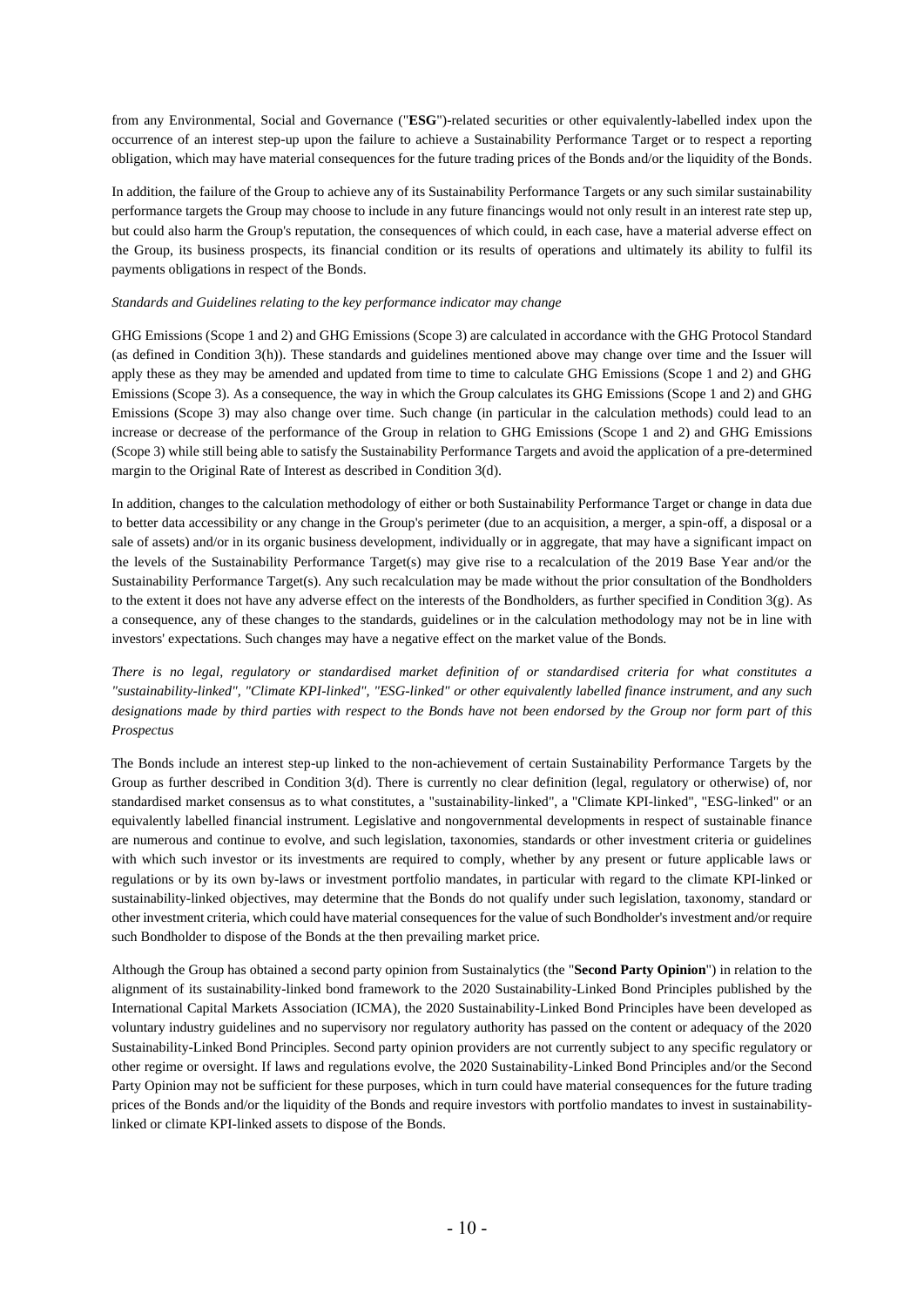## *The Bonds may not be included in any dedicated sustainability-linked or other equivalently-labelled index, and any such inclusion may cease at any time*

The Bonds may not be included in any dedicated sustainability-linked bond, ESG-related securities or other equivalentlylabelled index, either due to the decision of the index provider following its assessment of the Bonds or the Group's ESG credentials or failure of the Issuer to maintain eligibility. Additionally, even if the Bonds are included in any such index, inclusion therein may cease at any time due to action by the index provider or the Group, including upon the occurrence of an interest step-up following the non-achievement of either or both of the Sustainability Performance Targets. The occurrence of any such event could negatively affect the Group's reputation, have a negative impact on the future trading prices of the Bonds and/or require certain Bondholders with portfolio mandates to invest in such securities to dispose of the Bonds at the then prevailing trading price, which could in turn have a negative impact on the trading price and liquidity of the Bonds.

#### *The Bonds may be redeemed prior to maturity*

In the event that the Issuer would be obliged to pay additional amounts payable in respect of any Bonds due to any withholding as provided in Condition 4(b), the Issuer may redeem all outstanding Bonds in accordance with such Terms and Conditions of the Bonds.

In addition, the Issuer has the option to redeem (a) in whole or in part the Bonds at any time prior to the date falling 3 months prior to the Maturity Date (i.e. 29 August 2028), at the relevant Make-whole Redemption Amount, as provided in Condition  $4(c)(i)$ , (b) all (but not some only) remaining Bonds, as provided in Condition  $4(c)(ii)$ , and (c) all (but not some only) of the Bonds outstanding from, and including, 3 months prior to the Maturity Date to, but excluding, the Maturity Date, as provided in Condition  $4(c)$ (iii). In the event that the Reference Price (as defined in Condition  $4(c)$ ) cannot be determined on the basis of the Bundesbank reference price on the Frankfurt Stock Exchange for the Reference Bund or the Similar Security, the Reference Price will be determined on the basis of the mid-market Bloomberg Generic Price for the Reference Bund or the Similar Security, failing which it shall be determined on the basis of the Reference Banks Price.

During a period when the Issuer may elect to redeem Bonds, such Bonds may feature a market value not above the price at which they can be redeemed. If the market interest rates decrease, the risk to Bondholders that the Issuer will exercise its right of early redemption increases. As a consequence, the yields received upon such early redemption may be lower than expected, and the redeemed face amount of the Bonds may be lower than the purchase price paid for such Bonds by the Bondholder where the purchase price was above par. As a consequence, part of the capital invested by the Bondholder may be lost, so that the Bondholder in such case would not receive the total amount of the capital invested. However, the redeemed face amount of the Bonds may not be below par. In addition, investors who choose to reinvest monies they receive through an early redemption may be able to do so only in securities with a lower yield than such redeemed Bonds.

In particular, with respect to the redemption at the option of the Issuer when only 25 per cent. or less of the principal amount of the Bonds remains outstanding (Condition  $4(c)(ii)$ ), there is no obligation on the Issuer to inform investors if and when the 25 per cent. threshold referred to therein has been reached or is about to be reached. The Issuer's right to redeem will exist notwithstanding that immediately prior to the publication of a notice in respect of the redemption at the option of the Issuer the Bonds under Condition  $4(c)(ii)$ , the Bonds may have been trading significantly above par, thus potentially resulting in a loss of capital invested.

All of the above may reduce the profits Bondholders may have expected in subscribing the Bonds and could have a materially adverse impact on the Bondholders.

## *Exercise of put option in respect of certain Bonds may affect the liquidity of the Bonds in respect of which such put option is not exercised*

Depending on the number of Bonds in respect of which the put option provided in Condition [44\(d\)](#page-22-2) [\(Redemption at the option](#page-22-2)  [of Bondholders following a Change of Control\)](#page-22-2) is exercised, any trading market in respect of those Bonds in respect of which such put option is not exercised may become less liquid or illiquid. Therefore, Bondholders not having exercised their put options may not be able to sell their Bonds on the market and may have to wait until the Maturity Date to obtain redemption of their investments in the Bonds, which may have an adverse impact on the Bondholders and reduce the profits anticipated by the Bondholders at the time of the issue.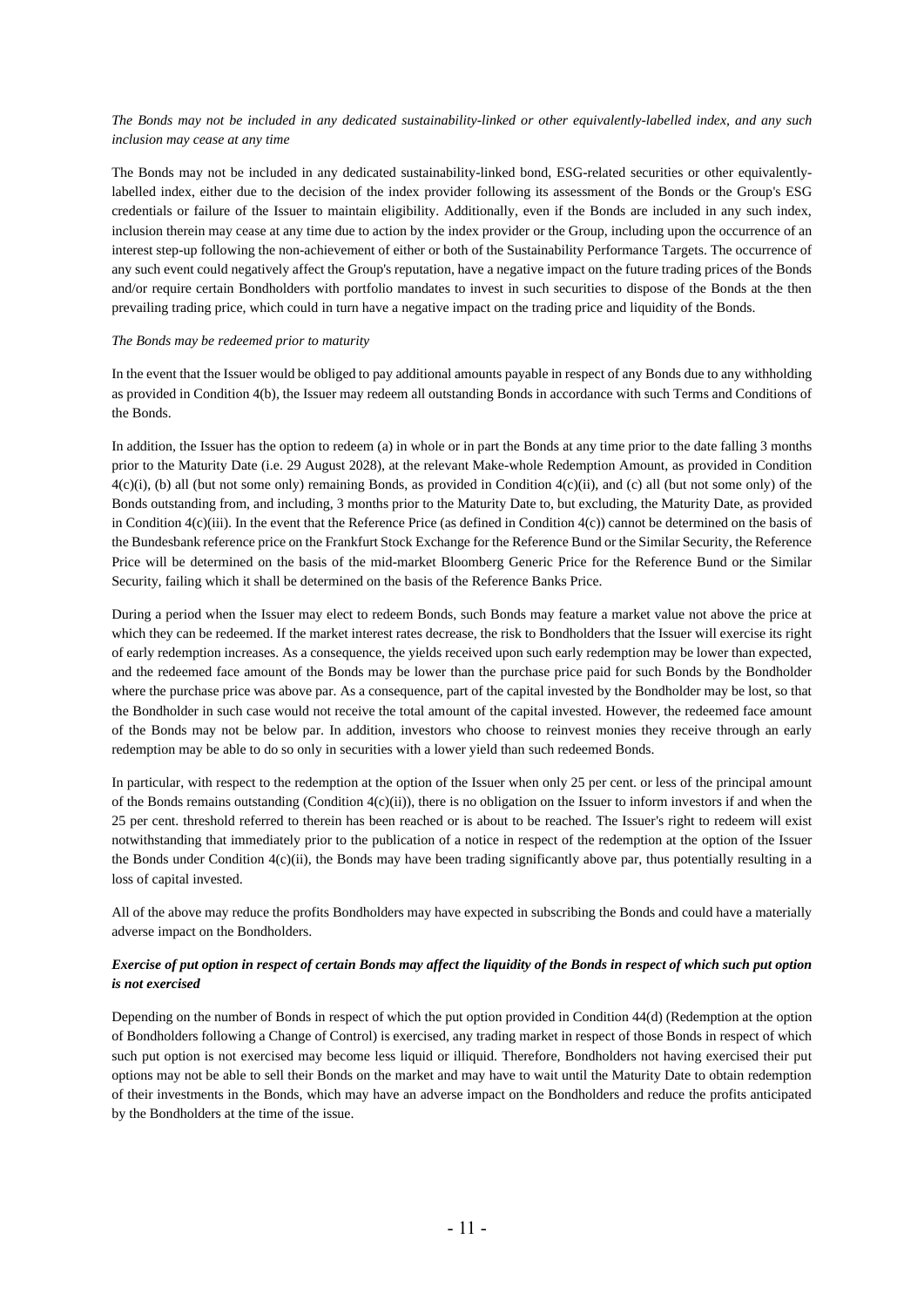#### *Modification*

Condition [8](#page-26-0) (*[Representation of the Bondholders](#page-26-0)*) contains provisions for calling General Meetings of Bondholders or for consulting Bondholders through Written Unanimous Decisions or Written Majority Decisions to consider matters affecting their interests generally, including through a change of the Terms and Conditions of the Bonds. These provisions permit defined majorities to bind all Bondholders including Bondholders who did not attend and vote or were not represented at the relevant meeting or did not consent to the Written Decision and Bondholders who voted in a manner contrary to the majority.

It should be noted that Condition 8 [\(e\)](#page-28-0) allows the Issuer to change its corporate form or proceed with a merger or demerger within the current group perimeter without being required to seek the approval of the Bondholders. Any such change or transaction may impair or limit the rights of the Bondholders and accordingly have a negative impact on the market value of the Bonds.

If such a General Meeting were to take place or such a Written Decision were to be taken, it is possible that a majority of Bondholders could adopt a decision that would modify the Terms and Conditions in a way that could impair or limit the rights of the Bondholders.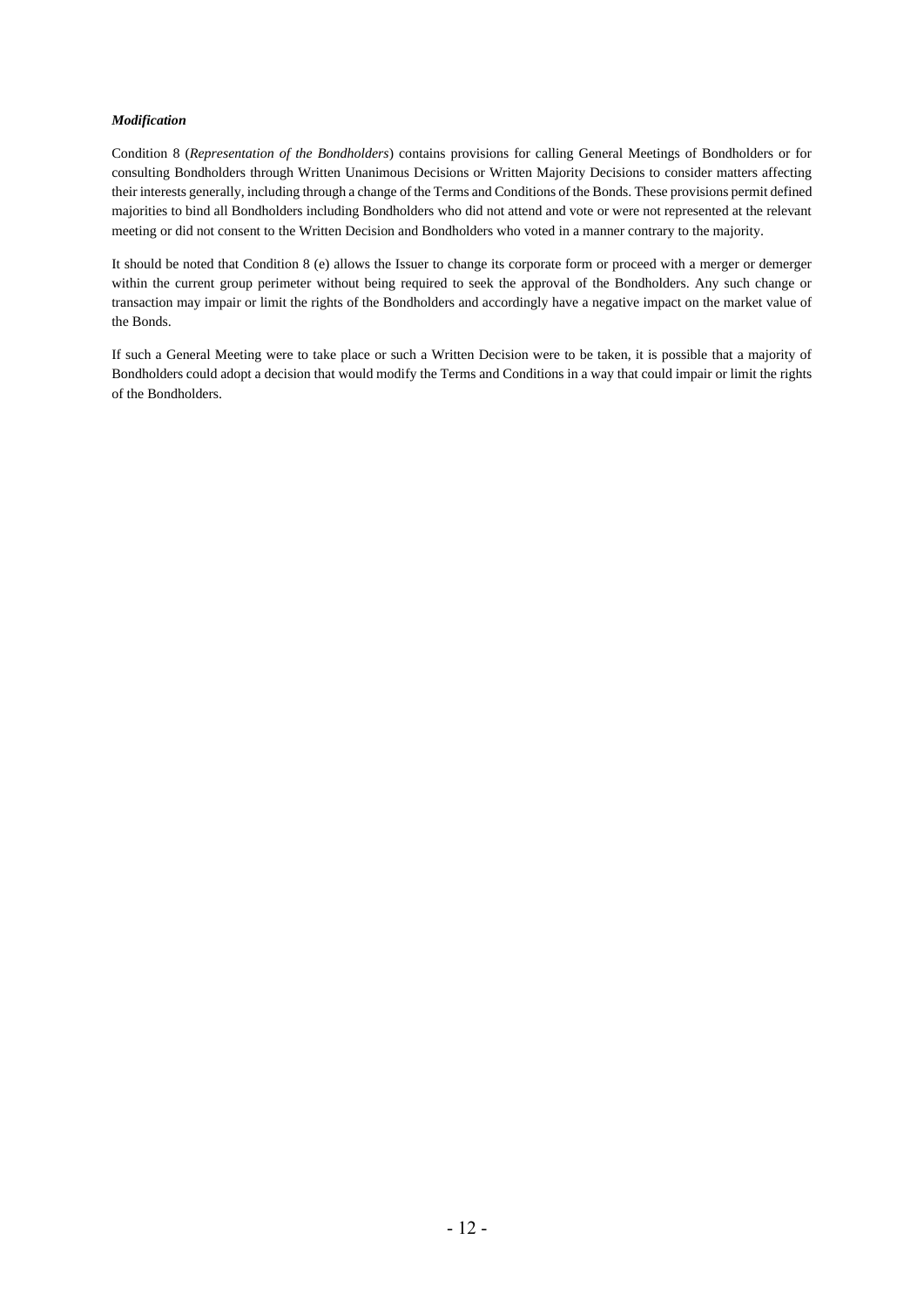## **DOCUMENTS INCORPORATED BY REFERENCE**

This Prospectus should be read and construed in conjunction with the following sections identified in the cross-reference table below of the following documents (see hyperlinks in **blue**) which have been previously published or are published simultaneously with the Prospectus and that have been filed with the AMF:

- (a) the Issuer's **[2020 universal registration document](https://group.accor.com/-/media/Corporate/Investors/Documents-de-reference/DEU_ACCOR_2020.pdf)** (*document d'enregistrement universel*) (the "**2020 Universal Registration Document**") in the French language filed with the AMF under registration N° D. 21-0241, dated 31 March 2021;
- (b) the Issuer's **[2019 universal registration document](https://group.accor.com/-/media/Corporate/Investors/Documents-de-reference/DEU_ACCOR_2019.pdf)** (*document d'enregistrement universel*) (the "**2019 Universal Registration Document**") in the French language filed with the AMF under registration N° D. 20-0281, dated 9 April 2020; and
- (c) the Issuer's **[interim financial report](https://group.accor.com/-/media/Corporate/Investors/Documents-financiers/2021/07-29-H1/Rapport-Financier-Semestriel-2021-du-Groupe-Accor-vDEF.pdf)** (*rapport financier semestriel*) for the period ended 30 June 2021 (the "**2021 Interim Financial Report**") in the French language.

Such documents shall be incorporated in and form part of this Prospectus, save that, any statement contained in a document which is incorporated by reference herein shall be modified or superseded for the purpose of this Prospectus to the extent that a statement contained herein modifies or supersedes such earlier statement (whether expressly, by implication or otherwise). Any statement so modified or superseded shall not, except as so modified or superseded, constitute a part of this Prospectus.

The information contained in the documents incorporated by reference in this Prospectus that is not included in the cross reference table below is either not relevant for the investor or covered elsewhere in the Prospectus.

Copies of the documents incorporated by reference in this Prospectus may be obtained without charge (i) from the primary business office of the Issuer, (ii) on the website of the Issuer [\(https://group.accor.com/fr-FR/finance\)](https://group.accor.com/fr-FR/finance) and (iii) (with the exception of the 2021 Interim Financial Report) on the website of the AMF [\(www.amf-france.org\)](http://www.amf-france.org/). This Prospectus and any supplement thereto will also be available on the website of the AMF [\(www.amf-france.org\)](http://www.amf-france.org/). Non-official English translations of the 2020 Universal Registration Document, the 2019 Universal Registration Document and the 2021 Interim Financial Report are available on the website of the Issuer [\(https://group.accor.com/fr-FR/finance\)](https://group.accor.com/fr-FR/finance). These documents are available for information purposes only and are not incorporated by reference in this Prospectus. The only binding versions are the French language versions filed with the AMF.

The following table cross-references the pages of this Prospectus to the documents incorporated by reference with the main heading required under Annex 7 of the Commission Delegated Regulation (EU) 2019/980 implementing the Prospectus Regulation, as amended.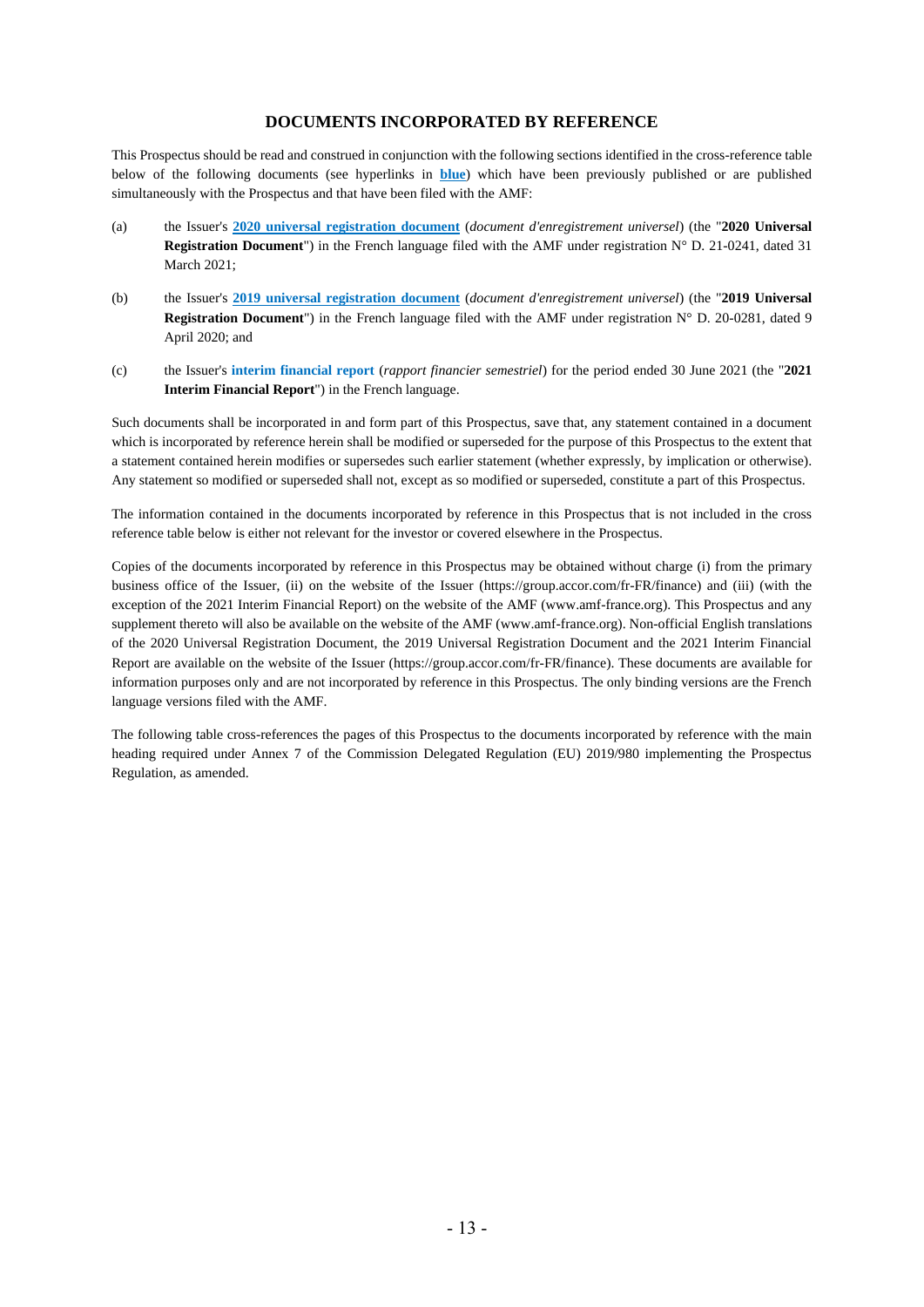| <b>Annex 7</b>                                                                                                                                                                                                                                                                                                                                                                                                                                                                                   | 2020 Universal<br><b>Registration</b><br><b>Document</b><br>(page number) | 2019 Universal<br><b>Registration</b><br><b>Document</b><br>(page number) | 2021 Interim<br><b>Financial Report</b><br>(page number) |
|--------------------------------------------------------------------------------------------------------------------------------------------------------------------------------------------------------------------------------------------------------------------------------------------------------------------------------------------------------------------------------------------------------------------------------------------------------------------------------------------------|---------------------------------------------------------------------------|---------------------------------------------------------------------------|----------------------------------------------------------|
| 2. STATUTORY AUDITORS                                                                                                                                                                                                                                                                                                                                                                                                                                                                            |                                                                           |                                                                           |                                                          |
| 2.1 Names and addresses of the issuer's auditors for<br>the period covered by the historical financial<br>information (together with their membership in a<br>professional body).                                                                                                                                                                                                                                                                                                                | 450                                                                       |                                                                           |                                                          |
| 2.2 If auditors have resigned, been removed or<br>have not been re-appointed during the period<br>covered by the historical financial information,<br>indicate details if material.                                                                                                                                                                                                                                                                                                              | Not applicable                                                            |                                                                           |                                                          |
| 3. RISK FACTORS RELATED TO THE ISSUER                                                                                                                                                                                                                                                                                                                                                                                                                                                            |                                                                           |                                                                           |                                                          |
| 3.1 A description of the material risks that are<br>specific to the issuer and that may affect the issuer's<br>ability to fulfil its obligations under the securities,<br>in a limited number of categories, in a section<br>headed "Risk Factors".                                                                                                                                                                                                                                              | 128-133                                                                   |                                                                           | 17                                                       |
| <b>4. INFORMATION ABOUT THE ISSUER</b>                                                                                                                                                                                                                                                                                                                                                                                                                                                           |                                                                           |                                                                           |                                                          |
| 4.1. History and development of the issuer                                                                                                                                                                                                                                                                                                                                                                                                                                                       | 80-88                                                                     |                                                                           |                                                          |
| 4.1.1. Legal and commercial name of the issuer                                                                                                                                                                                                                                                                                                                                                                                                                                                   | 434                                                                       |                                                                           |                                                          |
| 4.1.2. The place of registration of the issuer, its<br>registration number and legal entity identifier<br>('LEI').                                                                                                                                                                                                                                                                                                                                                                               | 434                                                                       |                                                                           |                                                          |
| 4.1.3. The date of incorporation and the length of<br>life of the issuer, except where the period is<br>indefinite.                                                                                                                                                                                                                                                                                                                                                                              | 434                                                                       |                                                                           |                                                          |
| 4.1.4. The domicile and legal form of the issuer, the<br>legislation under which the issuer operates, its<br>country of incorporation, the address, telephone<br>number of its registered office (or principal place<br>of business if different from its registered office)<br>and website of the issuer, if any, with a disclaimer<br>that the information on the website does not form<br>part of the prospectus unless that information is<br>incorporated by reference into the prospectus. | 434                                                                       |                                                                           |                                                          |
| 4.1.5. Any recent events particular to the issuer and<br>which are to a material extent relevant to an<br>evaluation of the issuer's solvency.                                                                                                                                                                                                                                                                                                                                                   |                                                                           |                                                                           | $5 - 6$                                                  |
| <b>5. BUSINESS OVERVIEW</b>                                                                                                                                                                                                                                                                                                                                                                                                                                                                      |                                                                           |                                                                           |                                                          |
| 5.1. Principal activities                                                                                                                                                                                                                                                                                                                                                                                                                                                                        | $30-50$ ; $80$ ;<br>89-123                                                |                                                                           |                                                          |
| 5.1.1. A brief description of the issuer's principal<br>activities stating the main categories of products<br>sold and/or services performed.                                                                                                                                                                                                                                                                                                                                                    | $30-50$ ; $80$ ;<br>89-123                                                |                                                                           |                                                          |
| 5.1.2. The basis for any statements made by the<br>issuer regarding its competitive position.                                                                                                                                                                                                                                                                                                                                                                                                    | $12-25$ ; 124                                                             |                                                                           |                                                          |
| <b>6. ORGANISATIONAL STRUCTURE</b>                                                                                                                                                                                                                                                                                                                                                                                                                                                               |                                                                           |                                                                           |                                                          |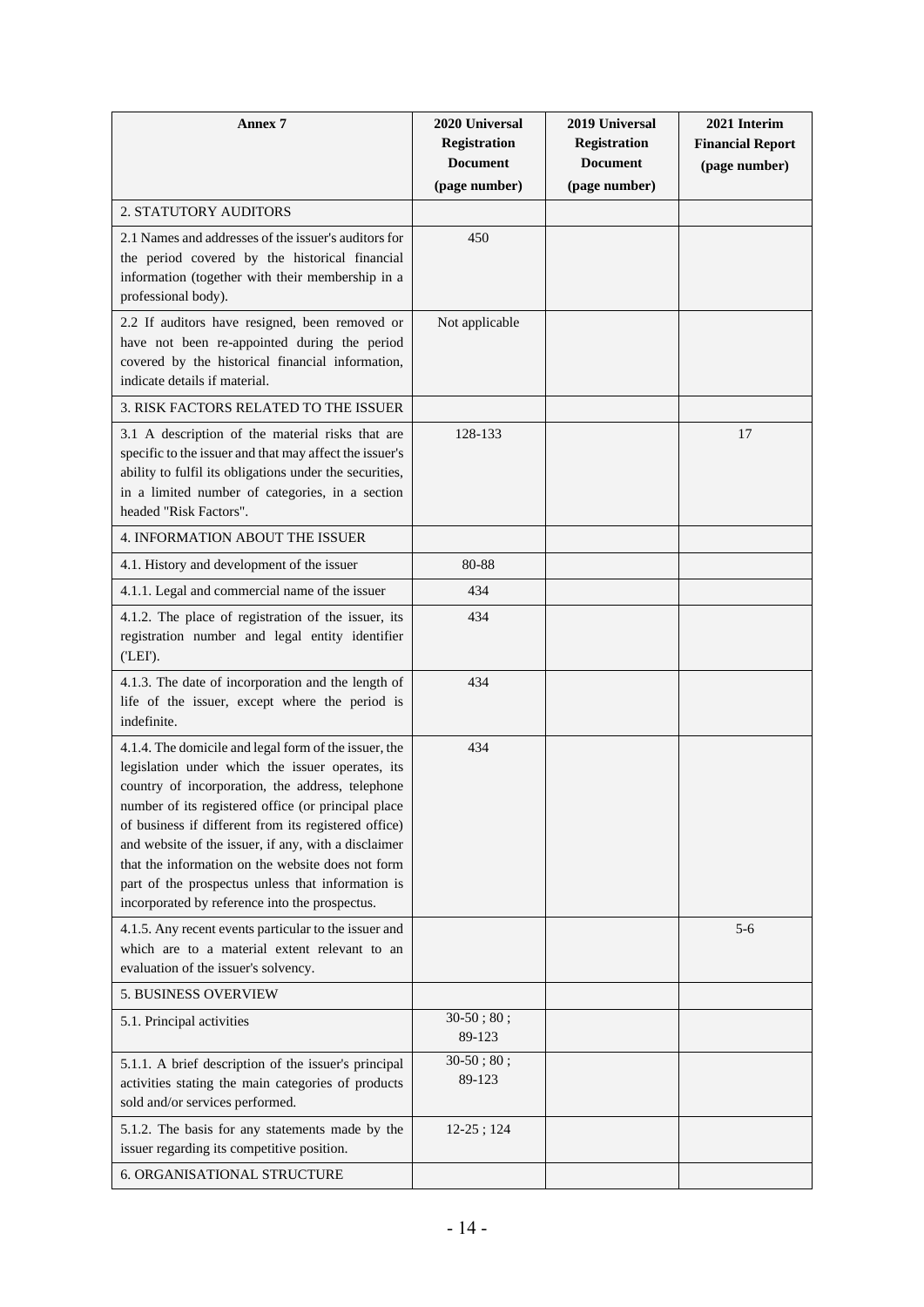| Annex 7                                                                                                                                                                                                                                                                                                                                                                                                                                                                                                                                  | 2020 Universal<br><b>Registration</b><br><b>Document</b><br>(page number) | 2019 Universal<br><b>Registration</b><br><b>Document</b><br>(page number) | 2021 Interim<br><b>Financial Report</b><br>(page number) |
|------------------------------------------------------------------------------------------------------------------------------------------------------------------------------------------------------------------------------------------------------------------------------------------------------------------------------------------------------------------------------------------------------------------------------------------------------------------------------------------------------------------------------------------|---------------------------------------------------------------------------|---------------------------------------------------------------------------|----------------------------------------------------------|
| 6.1. If the issuer is part of a group, a brief<br>description of the group and the issuer's position<br>within the group. This may be in the form of, or<br>accompanied by, a diagram of the organisational<br>structure if this helps to clarify the structure.                                                                                                                                                                                                                                                                         | 389                                                                       |                                                                           |                                                          |
| 6.2 If the issuer is dependent upon other entities<br>within the group, this must be clearly stated<br>together with an explanation of this dependence.                                                                                                                                                                                                                                                                                                                                                                                  | Not applicable                                                            |                                                                           |                                                          |
| 7. TREND INFORMATION                                                                                                                                                                                                                                                                                                                                                                                                                                                                                                                     |                                                                           |                                                                           |                                                          |
| 7.1. A description of:<br>(a) any material adverse change in the prospects of<br>the issuer since the date of its last published audited<br>financial statements; and<br>(b) any significant change in the financial<br>performance of the group since the end of the last<br>financial period for which financial information<br>has been published to the date of the registration<br>document.<br>If neither of the above are applicable then the issuer<br>should<br>include<br>appropriate<br>(an)<br>negative<br>statement $(s)$ . | $12-25$ ; 322                                                             |                                                                           | 17                                                       |
| 9. ADMINISTRATIVE, MANAGEMENT AND<br><b>SUPERVISORY BODIES</b>                                                                                                                                                                                                                                                                                                                                                                                                                                                                           |                                                                           |                                                                           |                                                          |
| 9.1. Names, business addresses and functions<br>within the issuer of the following persons and an<br>indication of the principal activities performed by<br>them outside of that issuer where these are<br>significant with respect to that issuer:<br>(a) members of the administrative, management or<br>supervisory bodies;<br>(b) partners with unlimited liability, in the case of<br>a limited partnership with a share capital.                                                                                                   | 241-255                                                                   |                                                                           |                                                          |
| 9.2. Administrative, management, and supervisory<br>bodies conflicts of interests.<br>Potential conflicts of interests between any duties<br>to the issuer, of the persons referred to in item 9.1,<br>and their private interests and or other duties must<br>be clearly stated. In the event that there are no such<br>conflicts, a statement to that effect must be made.<br>10. MAJOR SHAREHOLDERS                                                                                                                                   | $256 - 258$ ;<br>292-300; 387                                             |                                                                           |                                                          |
| 10.1. To the extent known to the issuer, state<br>whether the issuer is directly or indirectly owned or<br>controlled and by whom and describe the nature of<br>such control and describe the measures in place to<br>ensure that such control is not abused.                                                                                                                                                                                                                                                                            | Not applicable                                                            |                                                                           |                                                          |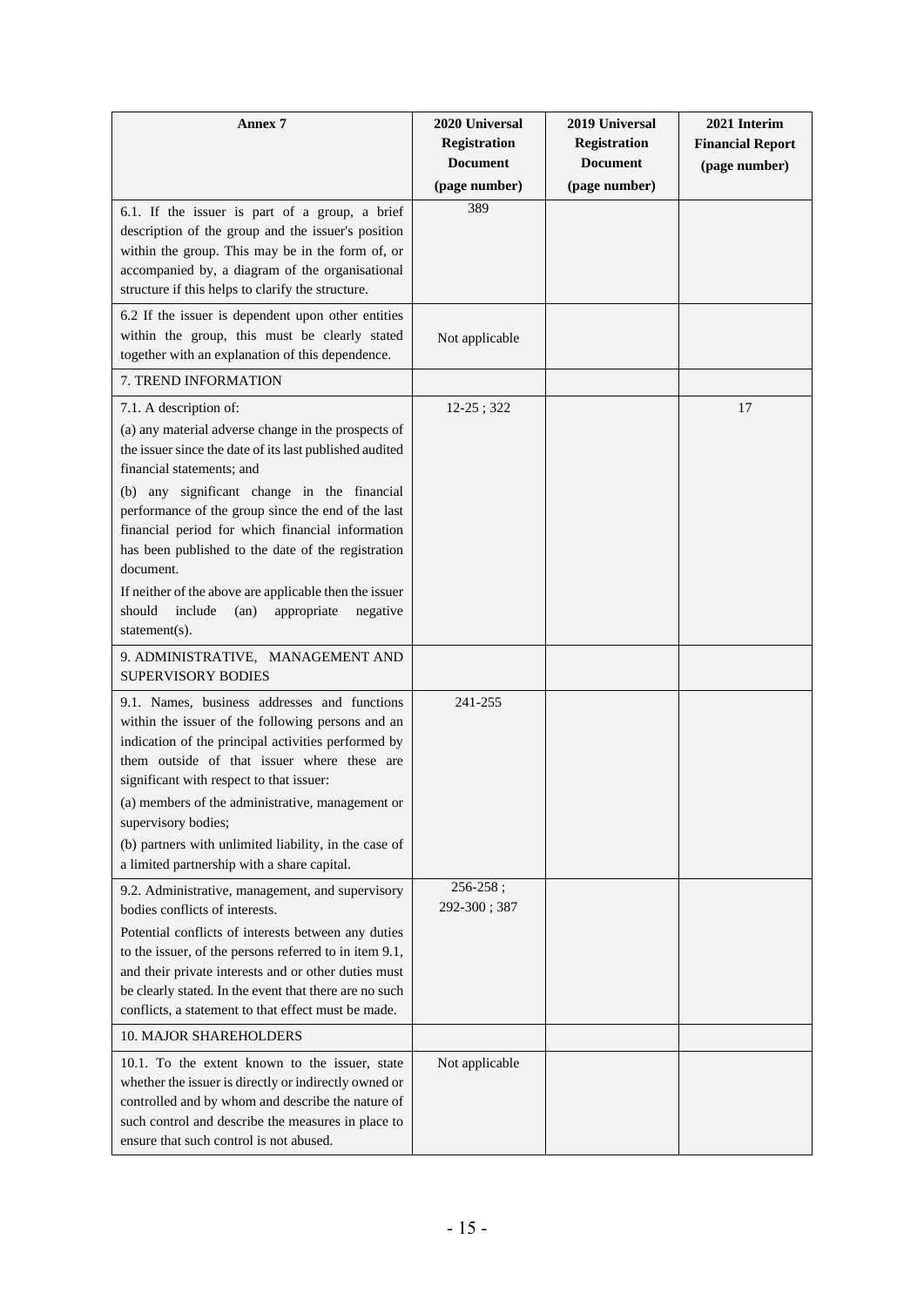| <b>Annex 7</b>                                                                                                                                                                                                            | 2020 Universal<br><b>Registration</b><br><b>Document</b><br>(page number) | 2019 Universal<br><b>Registration</b><br><b>Document</b><br>(page number) | 2021 Interim<br><b>Financial Report</b><br>(page number) |
|---------------------------------------------------------------------------------------------------------------------------------------------------------------------------------------------------------------------------|---------------------------------------------------------------------------|---------------------------------------------------------------------------|----------------------------------------------------------|
| 10.2 A description of any arrangements, known to<br>the issuer, the operation of which may at a<br>subsequent date result in a change in control of the<br>issuer.                                                        | 441-442                                                                   |                                                                           |                                                          |
| 11. FINANCIAL<br><b>INFORMATION</b><br>CONCERNING THE ISSUER'S ASSETS AND<br>LIABILITIES, FINANCIAL POSITION, AND<br>PROFITS AND LOSSES                                                                                   |                                                                           |                                                                           |                                                          |
| 11.1. Historical financial information                                                                                                                                                                                    |                                                                           |                                                                           |                                                          |
| 11.1.1 Historical financial information covering<br>the latest two financial years (at least 24 months)<br>or such shorter period as the issuer has been in<br>operation and the audit report in respect of each<br>year. | 326-393                                                                   | 290-361                                                                   | 18-64                                                    |
| 11.1.3 Accounting standards                                                                                                                                                                                               | 334-335                                                                   | 298-299                                                                   | $27 - 28$                                                |
| 11.1.5 Consolidated financial statements<br>If the issuer prepares both stand-alone and<br>consolidated financial statements, include at least<br>the consolidated financial statements in the<br>registration document.  | 326-393                                                                   | 290-361                                                                   | 20-59                                                    |
| 11.1.6 Age of financial information                                                                                                                                                                                       | 327-329                                                                   |                                                                           |                                                          |
| The balance sheet date of the last year of audited<br>financial information may not be older than 18<br>months from the date of the registration document                                                                 |                                                                           |                                                                           |                                                          |
| 11.2 Auditing of historical financial information                                                                                                                                                                         | 390-393                                                                   | 358-361                                                                   | 61-62 (limited<br>review report)                         |
| 11.2.a Audit reports qualifications                                                                                                                                                                                       | Not applicable                                                            | 358                                                                       |                                                          |
| <b>12. MATERIAL CONTRACTS</b>                                                                                                                                                                                             | $322; 337-341;$<br>385; 421-422                                           |                                                                           | 6                                                        |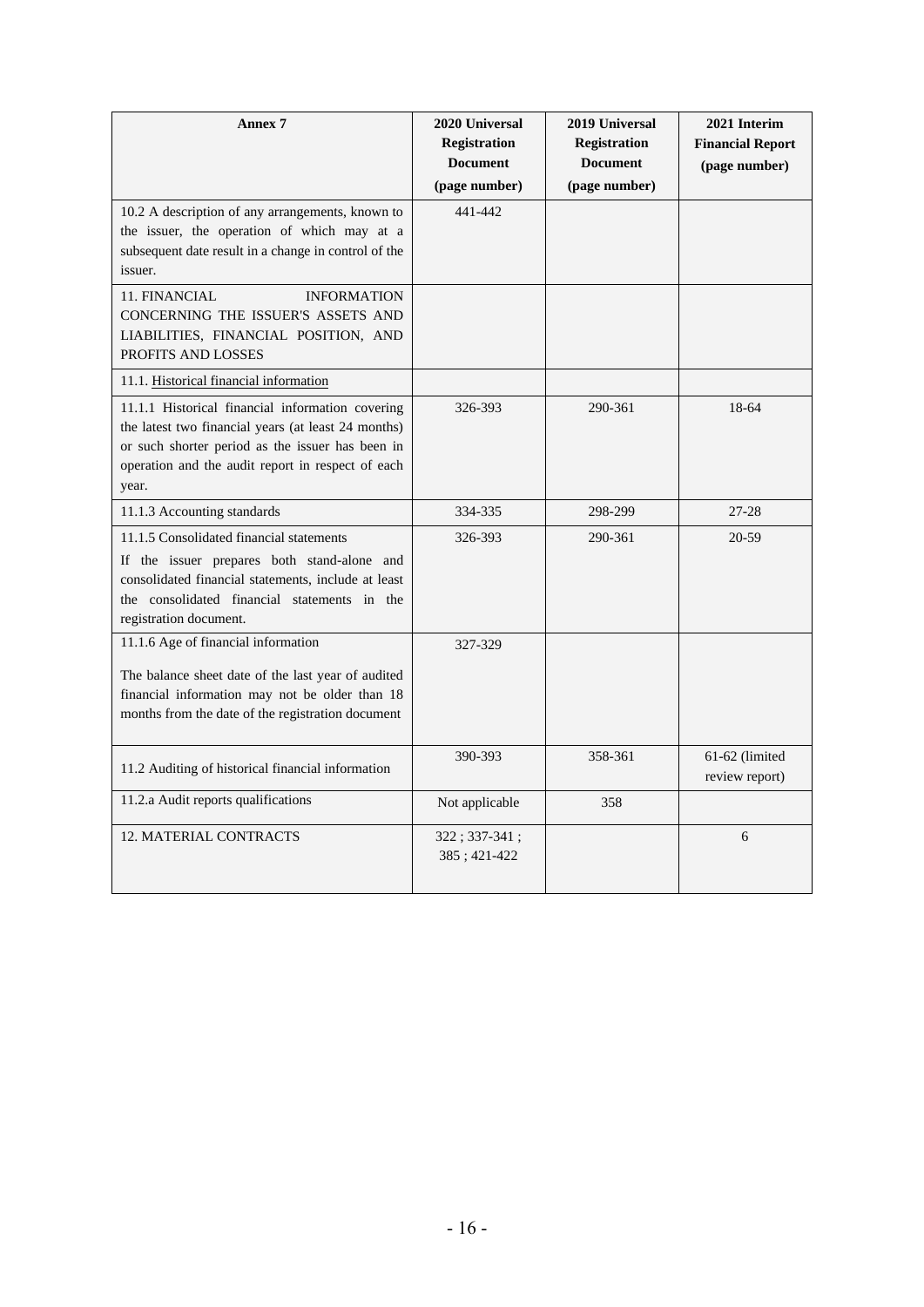## **TERMS AND CONDITIONS OF THE BONDS**

*The terms and conditions of the Bonds will be as follows*:

The issue of €700,000,000 2.375 per cent. Sustainability-Linked Bonds due 29 November 2028 (ISIN: FR0014006ND8; Common Code: 241388999) (the "**Bonds**") of Accor (the "**Issuer**") has been authorised by resolution of the Board of Directors (*Conseil d'administration*) of the Issuer dated 27 October 2021 and a decision of Sébastien Bazin, *Président Directeur general de la Société* of the Issuer dated 18 November 2021. The Issuer has entered into an agency agreement (the "**Agency Agreement**") dated 24 November 2021 with BNP Paribas Securities Services, as fiscal agent, principal paying agent and put agent and a calculation agency agreement dated 24 November 2021 with Conv-Ex Advisors Limited as make-whole calculation agent (the "**Calculation Agency Agreement**"). The fiscal agent, the principal paying agent, the paying agents, the put agent and the make-whole calculation agent for the time being are referred to in these Conditions as the "**Fiscal Agent**", the "**Principal Paying Agent**", the "**Paying Agents**" (which expression shall include the Principal Paying Agent), the "**Put Agent**" and the "**Make-Whole Calculation Agent**", each of which expression shall include the successors from time to time of the relevant persons, in such capacities, under the Agency Agreement or any replacement Calculation Agency Agreement, as applicable, and are collectively referred to as the "**Agents**". Copies of the Agency Agreement are available for inspection at the specified offices of the Paying Agents. References below to "**Conditions**" are, unless the context otherwise requires, to the numbered paragraphs below.

#### **1 Form, Denomination and Title**

The Bonds are issued on 29 November 2021 (the "**Issue Date**") in dematerialised bearer (*au porteur*) form in the denomination of €100,000 each. Title to the Bonds will be evidenced by book-entries (*inscription en compte*) in accordance with Articles L.211-3 *et seq* and R. 211-1 *et seq.* of the French *Code monétaire et financier* in the books of the Account Holders. No physical document of title (including *certificats représentatifs* pursuant to Article R.211-7 of the French *Code monétaire et financier*) will be issued in respect of the Bonds.

The Bonds will, upon issue, be inscribed in the books of Euroclear France, which shall credit the accounts of the Account Holders. For the purpose of these Conditions, "**Account Holder**" shall mean any authorised intermediary institution entitled to hold accounts, directly or indirectly, with Euroclear France, and includes Euroclear Bank SA/NV ("**Euroclear**") and the depositary bank for Clearstream Banking, SA ("**Clearstream**").

Title to the Bonds shall be evidenced by entries in the books of Account Holders and will pass upon, and transfer of Bonds may only be effected through, registration of the transfer in such books.

#### <span id="page-16-0"></span>**2 Status and Negative Pledge**

#### (a) *Status of the Bonds*

The obligations of the Issuer in respect of the Bonds constitute direct, unconditional, (subject as provided below) unsecured and unsubordinated obligations and rank and will rank *pari passu* and without any preference among themselves and (subject to such exceptions as are from time to time mandatory under French law) equally and rateably with all other present and future unsecured and unsubordinated obligations of the Issuer.

#### (b) *Negative Pledge*

So long as any of the Bonds remains outstanding (as defined below), the Issuer will not create or permit to subsist any mortgage, charge, lien, pledge or other security interest (*sûreté réelle*) upon the whole or any part of its present or future assets or revenues for the benefit of any holders of any Relevant Debt (as defined below) incurred by it to secure (1) payment of any sum due in respect of any such Relevant Debt or (2) any payment under any guarantee of or indemnity or other like obligation relating to any Relevant Debt, unless the Issuer's obligations under the Bonds are equally and rateably secured (A) by such mortgage, charge, lien, pledge or security interest or (B) by such other security as shall be approved pursuant to Condition [8](#page-26-0) by the *Masse* (as defined in Condition 8).

"**Relevant Debt**" means any present or future indebtedness for borrowed money which is in the form of, or represented by, bonds or notes (*obligations*) which are at the relevant time listed on any stock exchange.

"**outstanding**" means, in relation to the Bonds, all the Bonds issued other than: (a) those which have been redeemed in accordance with the Conditions, (b) those in respect of which the date for redemption in accordance with the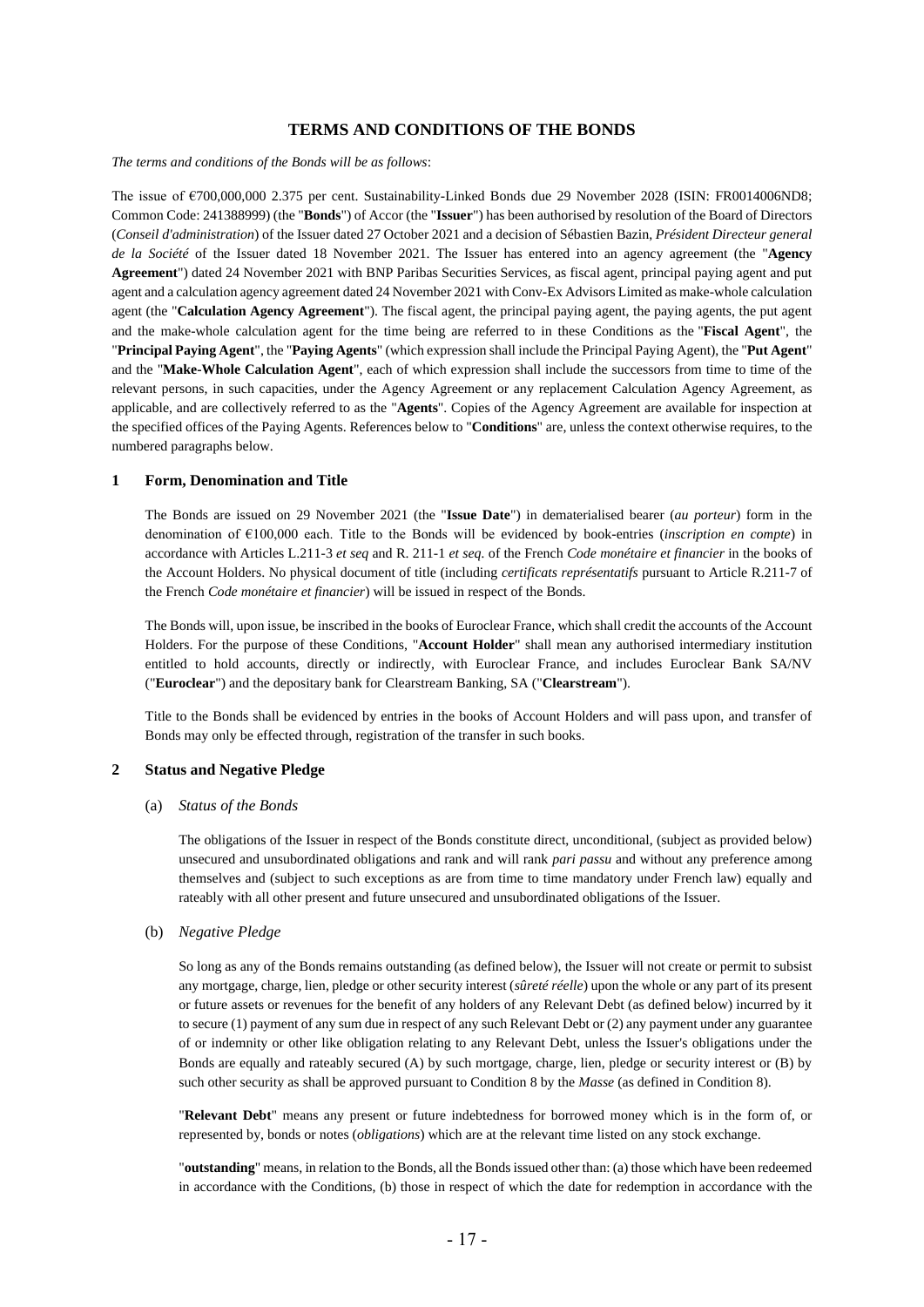Conditions has occurred and the redemption moneys (including all interest accrued on such Bonds to the date for such redemption and any interest payable under Condition [3](#page-17-2) after such date) have been duly paid to the Fiscal Agent and (c) those which have been purchased and cancelled as provided in Conditio[n 4.](#page-19-0)

#### <span id="page-17-2"></span><span id="page-17-0"></span>**3 Interest**

#### (a) *Original Rate of Interest*

The Bonds bear interest from, and including, 29 November 2021 (the "**Interest Commencement Date**") at the rate of 2.375 per cent. per annum (the "**Original Rate of Interest**"), subject to adjustment pursuant to this Condition 3 (the "**Rate of Interest**"), payable annually in arrear on 29 November in each year (each an "**Interest Payment Date**"), commencing on 29 November 2022. The period commencing on, and including, the Interest Commencement Date and ending on, but excluding, the first Interest Payment Date and each successive period commencing on, and including, an Interest Payment Date and ending on, but excluding, the next succeeding Interest Payment Date is called an "**Interest Period**".

#### (b) *Interest ceasing to accrue*

Bonds will cease to bear interest from the date provided for their redemption, unless the Issuer defaults in making due provision for their redemption on said date. In such event, interest will continue to accrue on the principal amount of such Bonds at the Rate of Interest (as well after as before judgment) until whichever is the earlier of (i) the day on which all sums due in respect of such Bonds up to that day are received by or on behalf of the relevant holder and (ii) the day after the Fiscal Agent has notified the Bondholders in accordance with Condition [9](#page-29-0) of receipt of all sums due in respect of all the Bonds up to that day.

(c) *Calculations*

Interest will be calculated on an Actual/Actual (ICMA) basis. If interest is required to be calculated for a period of less than one year, it will be calculated on the basis of a day count fraction which will be calculated by taking the actual number of calendar days in the relevant period, from, and including, the date from which interest begins to accrue to, but excluding, the date on which it falls due, divided by the number of calendar days in the Interest Period in which the relevant period falls.

#### <span id="page-17-1"></span>(d) *Rate of Interest following the Target Observation Date*

In respect of each Interest Period commencing on or after the Interest Rate Step Up Date (as defined below), if the External Verifier (as defined below) determines that:

- (i) the Issuer has met neither Sustainability Performance Target #1 (as defined below) nor Sustainability Performance Target #2 (as defined below), the applicable Rate of Interest shall be equal to the Original Rate of Interest plus 0.25 per cent.; or
- (ii) the Issuer has met Sustainability Performance Target #1 but not Sustainability Performance Target #2, the applicable Rate of Interest shall be equal to the Original Rate of Interest plus 0.125 per cent.; or
- (iii) the Issuer has met Sustainability Performance Target #2 but not Sustainability Performance Target #1, the applicable Rate of Interest shall be equal to the Original Rate of Interest plus 0.125 per cent.; or
- (iv) the Issuer has met both Sustainability Performance Target #1 and Sustainability Performance Target #2, the applicable Rate of Interest shall continue to be equal to the Original Rate of Interest.

In the event that the Rate of Interest needs to be adjusted pursuant to this Condition 3(d), the Issuer shall inform the Fiscal Agent, the Make-Whole Calculation Agent and the Bondholders (in accordance with Condition 9) of the Rate of Interest applicable to each Interest Period commencing on or after the Interest Rate Step Up Date as soon as practicable after the External Verifier has made its determination and the Sustainability-Linked Bond Report (as defined below) and the Verification Assurance Report (as defined below) have been made available by the Issuer in a dedicated section of its universal registration document or published on its website as separate reports or documents, and in any case no later than the date falling 30 calendar days prior to the Interest Payment Date immediately following the Target Observation Date.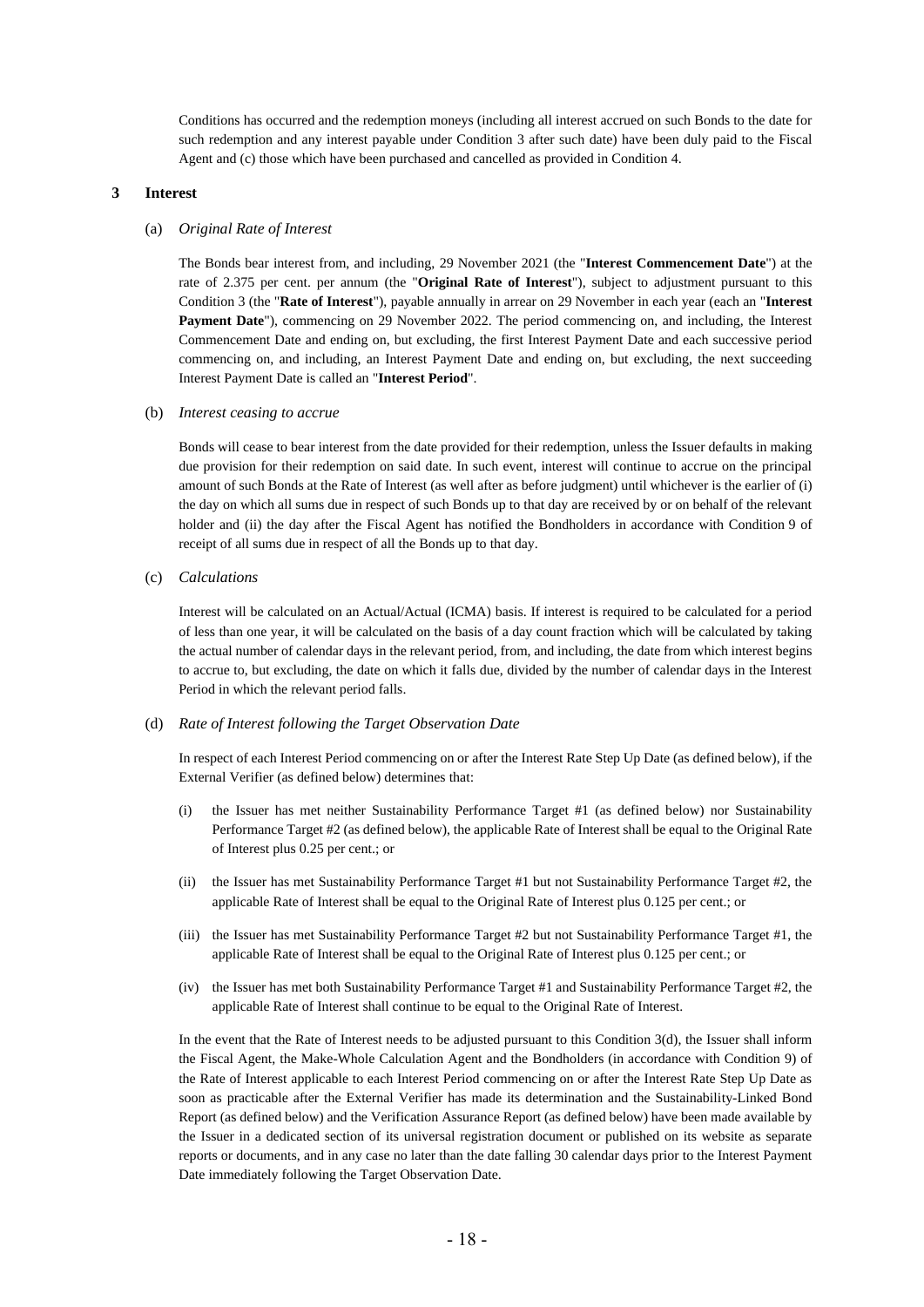#### (e) *Reporting in relation to the Sustainability Performance Targets*

If either (i) the Sustainability-Linked Bond Report or (ii) the Verification Assurance Report has not been made available in a dedicated section of its universal registration document or published on its website as a separate report or document on or before the date falling 30 calendar days prior to the Interest Payment Date immediately following the Target Observation Date, Condition 3(d) above shall not apply and the applicable Rate of Interest shall be equal to the Original Rate of Interest plus 0.25 per cent. and will apply to each Interest Period commencing on or after the Interest Rate Step Up Date.

In the event that the Rate of Interest needs to be adjusted pursuant to this Condition  $3(e)$ , the Issuer shall inform the Fiscal Agent, the Make-Whole Calculation Agent and the Bondholders (in accordance with Condition 9) of the Rate of Interest applicable to each Interest Period commencing on or after the Interest Rate Step Up Date as soon as practicable after the date falling 30 calendar days prior to the Interest Payment Date following the Target Observation Date.

#### (f) *Absence of Event of Default*

The failure of the Issuer to (i) meet either or both of the Sustainability Performance Targets or (ii) make available (a) the Sustainability-Linked Bond Report or (b) the Verification Assurance Report in a dedicated section of its universal registration document or on its website shall not constitute an Event of Default or a breach of the Issuer's obligations under the Bonds.

(g) *Recalculation*

In the event of any change (i) to the calculation methodology (including any change to the GHG Protocol Standard) of any Sustainability Performance Target(s), or (ii) in data due to better data accessibility, or (iii) in the Group's perimeter (due to an acquisition, a merger, a spin-off, a disposal or a sale of assets) and/or in its organic business development, which, individually or in aggregate, has a significant impact on the levels of the Group's GHG Emissions (Scope 1 and 2) and/or GHG Emissions (Scope 3), the 2019 Base Year and/or the Sustainability Performance Target(s) may be recalculated in good faith by the Issuer to reflect such change, provided that:

- (i) in the opinion of the Issuer, such change has no adverse effect on the interests of the Bondholders; and
- (ii) an External Verifier has independently confirmed that the proposed revision:
	- (1) is consistent with the Issuer's strategy; and
	- (2) is in line with the initial level of ambition of the Sustainability Performance Target(s).

Any such change will be communicated as soon as reasonably practicable by the Issuer to the Fiscal Agent and notified to the Bondholders (with a copy to the Representative) in accordance with Condition 9. Any other changes may only be made with the prior approval of the Bondholders.

<span id="page-18-0"></span>(h) *Interpretation*

"**2019 Base Year**" means the sum of greenhouse gas emissions emitted by the Issuer in absolute value for the financial year 2019, expressed in tonnes of carbon dioxide equivalent ("**tCO2e**"), as initially reported in the Issuer's 2020 Universal Registration Document. In relation to Sustainability Performance Target #1, the 2019 Base Year shall refer to the figure for the financial year 2019 for GHG Emissions (Scope 1 and 2) and in relation to Sustainability Performance Target #2, the 2019 Base Year shall refer to the figure for the financial year 2019 for GHG Emissions (Scope 3);

"**External Verifier**" means any independent accounting or appraisal firm or other independent expert of internationally recognised standing appointed by the Issuer, in each case with the expertise necessary to perform the functions required to be performed by the External Verifier under these Conditions, as determined by the Issuer. An External Verifier will be appointed as soon as reasonably practicable by the Issuer (i) after the Target Observation Date or (ii) in the event of any proposed recalculation of the Sustainability Performance Targets pursuant to Condition 3(g). Any nomination of an External Verifier shall be communicated on the Issuer's website;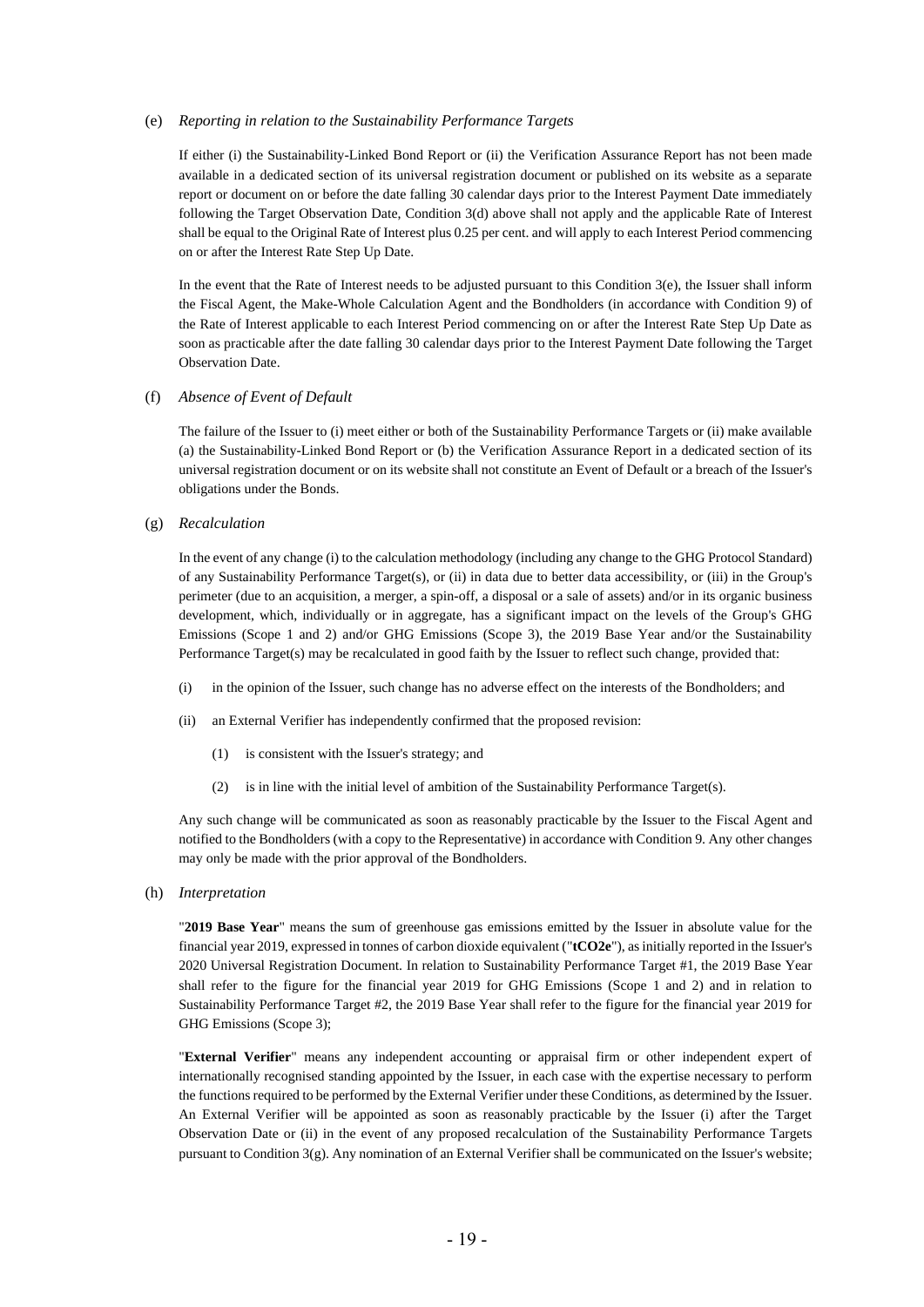"**GHG Emissions (Scope 1 and 2)**" relates to the greenhouse gas emissions of the Group and is equal to the sum of the Issuer's Scope 1 and Scope 2 emissions, as determined by the Issuer, calculated in line with the GHG Protocol Standard and expressed in tCO2e;

"**GHG Emissions (Scope 3)**" relates to the greenhouse gas emissions of the Group and is equal to the Issuer's Scope 3 emissions, as determined by the Issuer, calculated in line with the GHG Protocol Standard and expressed in tCO2e;

"**GHG Protocol Standard**" means the document entitled "The Greenhouse Gas Protocol, A Corporate Accounting and Reporting Standard (Revised Edition)" published by the World Business Council for Sustainable Development and the World Resources Institute (as amended and updated from time to time);

"**Interest Rate Step Up Date**" means the first day of the Interest Period immediately following the Target Observation Date;

"**Scope 1**" means the greenhouse gas emissions emitted by the Issuer in absolute value, expressed in tCO2e, corresponding to direct emissions from hotels owned or managed by the Group, composed of the direct emissions for stationary sources of combustion;

"**Scope 2**" means the greenhouse gas emissions emitted by the Issuer in absolute value, expressed in tCO2e, corresponding to indirect emissions from the production of energy purchased from owned and managed hotels composed of both indirect emissions related to electricity consumption and indirect emissions related to the consumption of steam, heating or cooling;

"**Scope 3**" means the greenhouse gas emissions emitted by the Issuer in absolute value, expressed in tCO2e, corresponding to indirect emissions due to upstream and downstream activities required for the Group's direct activity composed of (i) upstream activities: purchase of goods and services, capital goods, (ii) upstream activities: indirect fuel and energy consumption, and (iii) downstream activities: franchise hotels (Scopes 1 and 2), composed of the direct emissions for stationary sources of combustion, and indirect emissions from the production of energy purchased;

"**Sustainability Performance Target #1**" means the target to reduce the Group's GHG Emissions (Scope 1 and Scope 2), as calculated by the Issuer, by 25.2% by 2025 compared to the 2019 Base Year;

"**Sustainability Performance Target #2**" means the target to reduce the Group's GHG Emissions (Scope 3), as calculated by the Issuer, by 15% by 2025 compared to the 2019 Base Year;

"**Sustainability Performance Targets**" means Sustainability Performance Target #1 and Sustainability Performance Target #2, taken together (each a "**Sustainability Performance Target**");

"**Sustainability-Linked Bond Report**" means the report prepared by the Issuer assessing whether or not each Sustainability Performance Target has been met at the Target Observation Date and specifying the applicable Rate of Interest;

"**Target Observation Date**" means 31 December 2025; and

"**Verification Assurance Report**" means the verification assurance report issued by an External Verifier outlining the Issuer's performance against the Sustainability Performance Targets as at the Target Observation Date.

#### <span id="page-19-0"></span>**4 Redemption and Purchase**

The Bonds may not be redeemed otherwise than in accordance with this Condition 4.

(a) *Final Redemption*

Unless previously redeemed or purchased and cancelled as provided below, the Bonds will be redeemed by the Issuer at their principal amount on the Interest Payment Date falling on 29 November 2028 (the "**Maturity Date**").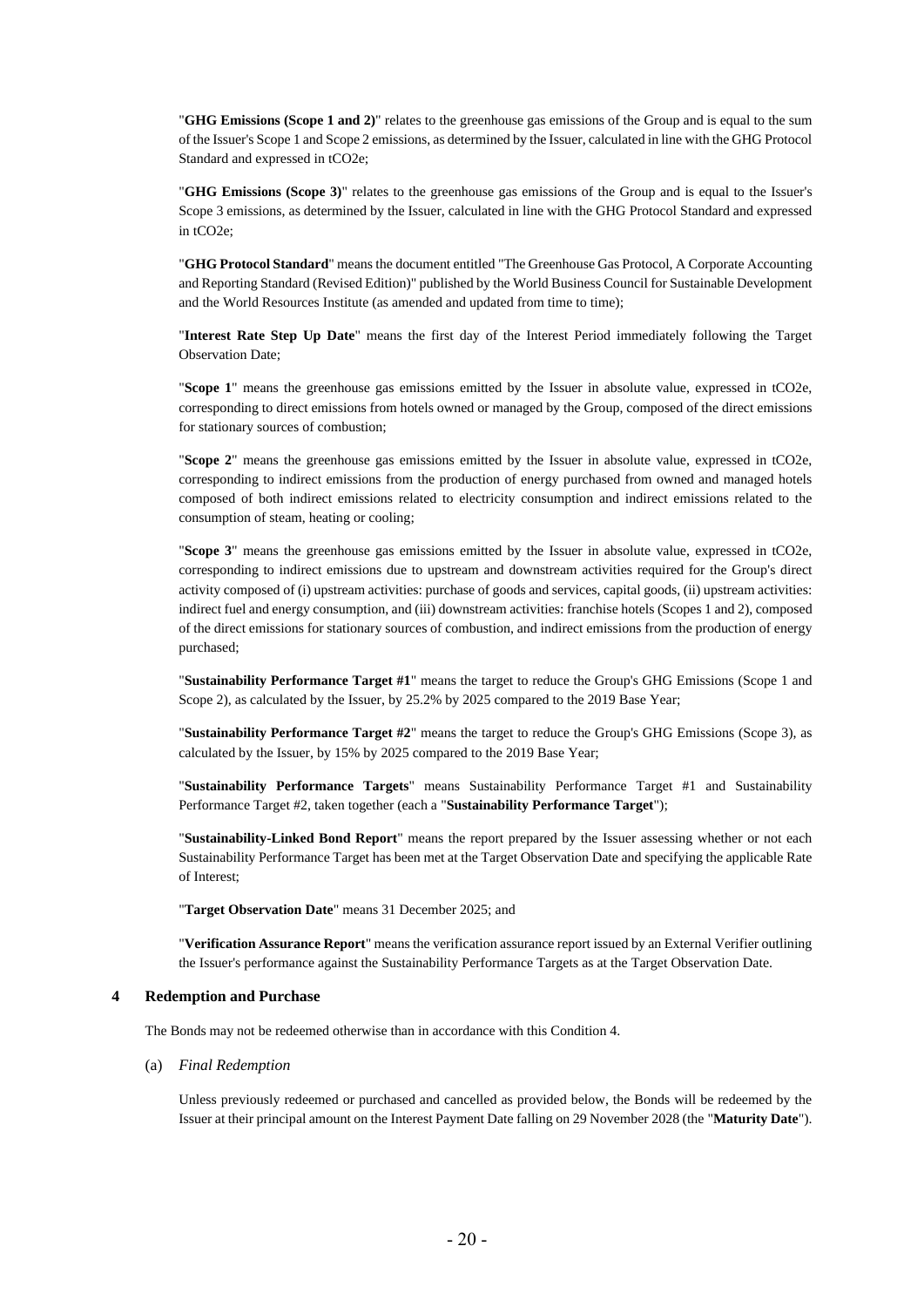#### <span id="page-20-0"></span>(b) *Redemption for Taxation Reasons*

- (i) If, by reason of a change in French law or regulation, or any change in the official application or interpretation of such law or regulation, becoming effective after the Issue Date, the Issuer would on the occasion of the next payment due in respect of the Bonds, not be able to make such payment without having to pay additional amounts as specified in Conditio[n 6](#page-25-0) below, the Issuer may on any Interest Payment Date, subject to having given not more than forty-five (45) nor less than thirty (30) calendar days' prior notice to the Bondholders (which notice shall be irrevocable), in accordance with Condition [9,](#page-29-0) redeem all, but not some only, of the outstanding Bonds at their principal amount together with any accrued interest to the date set for redemption provided that the due date for redemption of which notice hereunder may be given shall be no earlier than the latest practicable Interest Payment Date on which the Issuer could make payment of principal and interest without withholding or deduction for French taxes.
- (ii) If the Issuer would on the occasion of the next payment in respect of the Bonds be prevented by French law or regulation from making payment to the Bondholders of the full amount then due and payable, notwithstanding the undertaking to pay additional amounts contained in Condition [6](#page-25-0) below, then the Issuer shall forthwith give notice of such fact to the Fiscal Agent and the Issuer shall upon giving not less than seven (7) calendar days' prior notice to the Bondholders in accordance with Condition [9](#page-29-0) redeem all, but not some only, of the Bonds then outstanding at their principal amount plus any accrued interest to the date set for redemption on the latest practicable date on which the Issuer could make payment of the full amount payable in respect of the Bonds without withholding or deduction for French taxes, or, if such date has passed, as soon as practicable thereafter.

#### <span id="page-20-2"></span><span id="page-20-1"></span>(c) *Redemption at the option of the Issuer*

(i) The Issuer may, subject to compliance with all relevant laws, regulations and directives and to having given not more than thirty (30) nor less than fifteen (15) calendar days' notice to the Fiscal Agent, the Make-Whole Calculation Agent and the Bondholders in accordance with Condition 9 (which notice shall be irrevocable and shall specify the date set for redemption (a "**Make-whole Redemption Date**")), redeem in whole or in part (and in any such case, on one or more occasions) the Bonds at any time prior to the date falling 3 months prior to the Maturity Date (i.e. 29 August 2028) at an amount per Bond calculated by the Make-Whole Calculation Agent (as defined above) and equal to the Make-whole Redemption Amount in respect of the relevant Make-whole Redemption Date together with any interest accrued to, but excluding, such Makewhole Redemption Date. The relevant Make-whole Notice Date shall not be a day falling during the period from, and including, the date falling 30 calendar days prior to the Target Observation Date to, and including, the earlier of (i) the date of publication of the Verification Assurance Report (or, if later, the date of publication of the Sustainability-Linked Bond Report) and (ii) the date falling 30 calendar days prior to the Interest Payment Date immediately following the Target Observation Date.

"**Make-whole Redemption Amount**" means, in respect of any Make-whole Redemption Date, the greater of:

(a) 100 per cent. of the principal amount of a Bond; and

(b) the sum (rounded to the nearest whole multiple of  $\epsilon 0.01$ , with  $\epsilon 0.005$  rounded upwards) of the then present values of (i) the principal amount of the Bonds and (ii) of the remaining scheduled payments of interest of the Bonds (as defined below) up to, and including, the date falling 3 months prior to the Maturity Date (i.e. 29 August 2028) (in respect of a Bond, and assuming for this purpose that such Bond would otherwise be scheduled to be redeemed on such date at its principal amount together with any interest accrued to, but excluding, such date) (but excluding any interest accrued per Bond to, but excluding, such Makewhole Redemption Date), each discounted to such Make-whole Redemption Date on an annual basis (in accordance with applicable market conventions and on a basis which is consistent with the calculation of interest as set out in Condition 3) at the Reference Rate (as defined below) plus 0.45 per cent.

The "**remaining scheduled payments of interest of the Bonds**" specified above shall be determined on the basis that: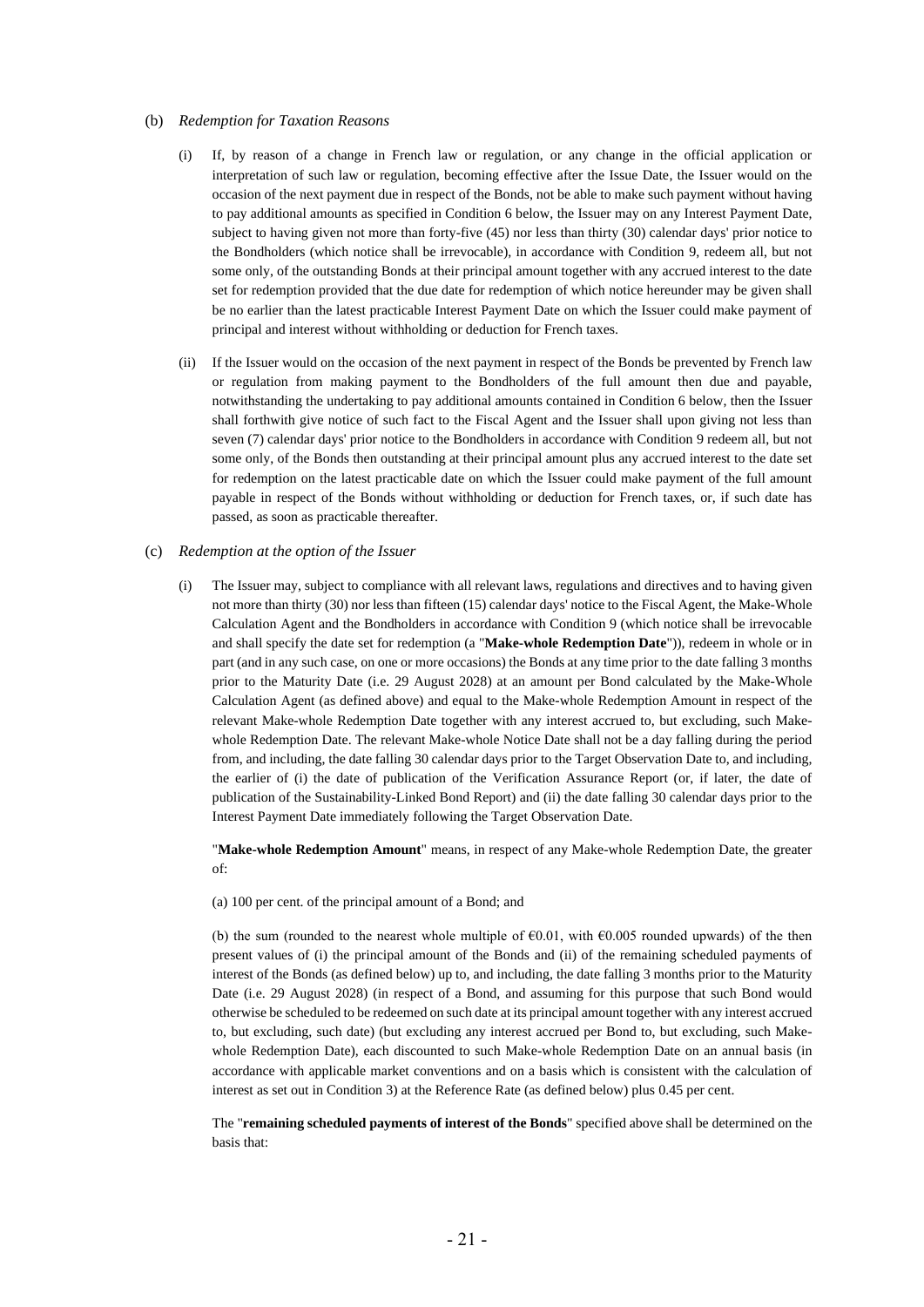(i) in respect of each Interest Period commencing prior to the Interest Rate Step Up Date, the applicable Rate of Interest in respect thereof is the Original Rate of Interest; and

(ii) in respect of the Interest Period commencing on or after the Interest Rate Step Up Date, the applicable Rate of Interest in respect thereof is:

- (A) (if on or before the relevant Make-whole Notice Date it has been determined in accordance with Conditions 3(d) or 3(e) that the applicable Rate of Interest in respect of each Interest Period commencing on or after the Interest Rate Step Up Date is the Original Interest Rate plus 0.125 per cent. or 0.25 per cent. (as applicable, the "**Applicable Step Up**")) the Original Interest Rate plus the Applicable Step Up; or
- (B) (otherwise) the Original Interest Rate.

The Make-whole Redemption Amount will be notified by the Issuer to the Fiscal Agent and the Bondholders in accordance with Conditio[n 9](#page-29-0) promptly following the determination thereof.

For the purpose of this Condition  $44(c)(i)$  $44(c)(i)$  $44(c)(i)$ :

"**Determination Date**" means the fourth Business Day (as defined in Conditio[n 5](#page-24-0)[5\(b\)\)](#page-24-1) preceding the Makewhole Redemption Date.

"**Make-whole Notice Date**" means, in respect of any notice of redemption given by the Issuer in accordance with this Condition  $4(c)(i)$ , the date on which such notice is deemed to be given in accordance with Condition 9.

"**Reference Banks Price**" means the average of the four quotations (or such lesser number of quotations the Make-Whole Calculation Agent is capable of obtaining from such Reference Dealers, provided that where the Make-Whole Calculation Agent is capable of obtaining only one quotation from such Reference Dealers, the Reference Rate shall be such quotation) given by the Reference Dealers of the mid-market price of the Reference Bund (or, as the case may be, the Similar Security) at 11.00am (Paris time) on the Determination Date.

"**Reference Bund**" means the Federal Government Bund of Bundesrepublik Deutschland DBR 0% due 15 November 2028, with ISIN DE DE0001102556;

"**Reference Dealers**" means four banks selected by the Make-Whole Calculation Agent which are primary European government security dealers, and their respective successors, or market makers in pricing corporate bond issues;

"**Reference Price**" means, on any date, (A) the Bundesbank reference price on the Frankfurt Stock Exchange (*Bundesbank-Referenzpreis*) (or any successor thereto) for the Reference Bund (or, as the case may be, the Similar Security) in respect of such date, or (B) if no such Bundesbank reference price (or successor thereto) in respect of such date is available at the latest on the Business Day immediately succeeding the Determination Date, the mid-market Bloomberg Generic Price (or any successor thereto) for the Reference Bund at 11.00am (Paris time) (or, if no such price is available at 11.00am, the mid-market Bloomberg Generic Price (or any successor thereto) which is next available) on such date as appearing on Bloomberg page QR (or any successor thereto) in respect of the Reference Bund (or, as the case may be, the Similar Security), or (C) if the Reference Price cannot be so determined, the relevant Reference Banks Price.

"**Reference Rate**" means the annual yield to maturity (rounded to the nearest 0.001%, with 0.0005% rounded upwards) of the Reference Bund (or, if the Reference Bund is no longer outstanding at such time, the Similar Security) based on the Reference Price on the Determination Date, such yield being calculated by the Make-Whole Calculation Agent in accordance with applicable market conventions.

"**Similar Security**" means the then outstanding benchmark bond of the Federal Government Bund of Bundesrepublik Deutschland (or any other relevant related entity) that (i) (to the extent there is any relevant market for new issues of corporate debt securities of comparable maturity to the date falling 3 months prior to the Maturity Date (i.e. 29 August 2028)) would be used, at the time of selection and in accordance with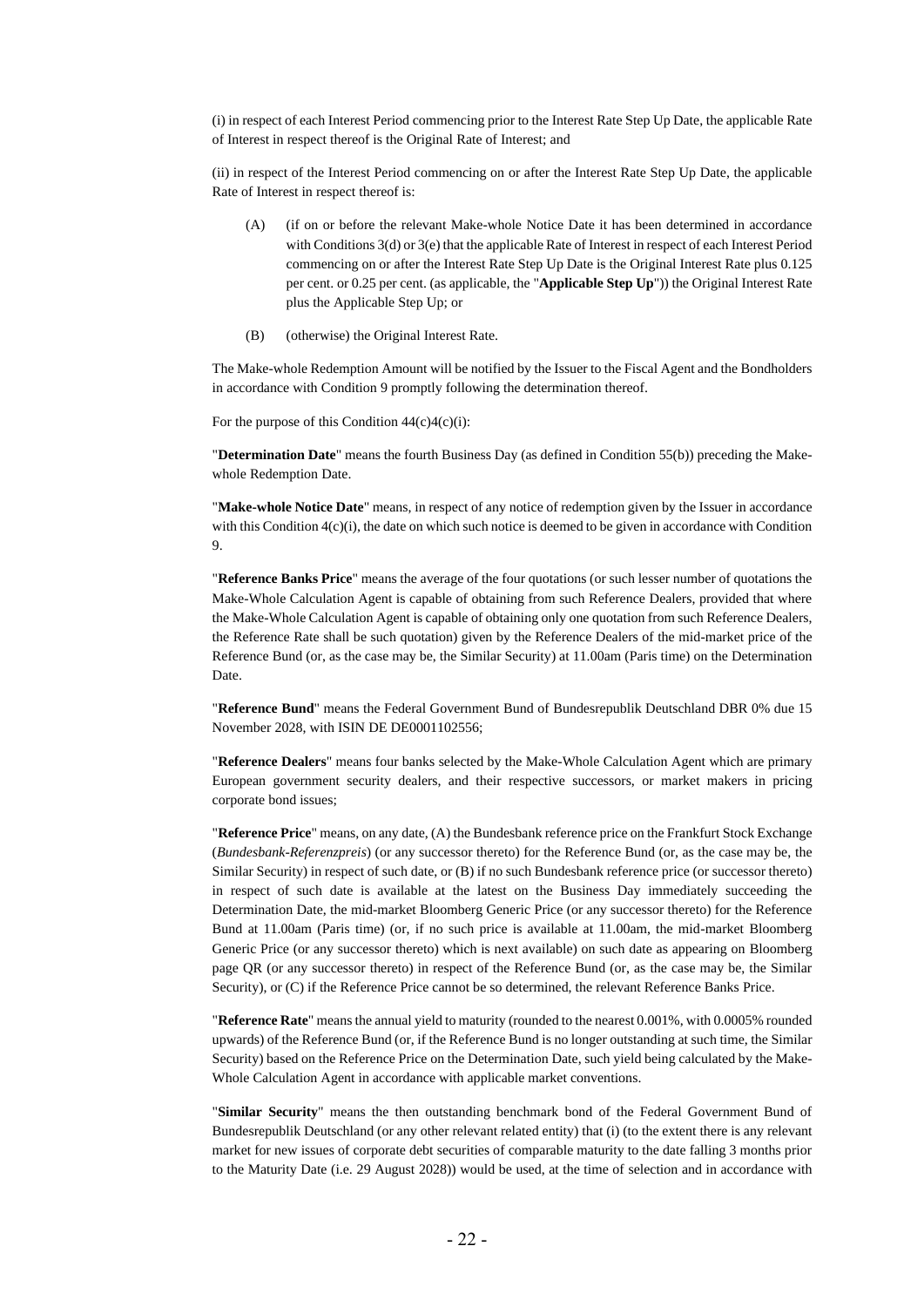customary financial practice, in pricing new issues of corporate debt securities of comparable maturity to such date as aforesaid, or (ii) (where (i) does not apply) has the maturity date falling nearest to the date falling 3 months prior to the Maturity Date (i.e. 29 August 2028), all as determined by the Make-Whole Calculation Agent and notified (promptly following such determination) by the Issuer in accordance with Condition [9.](#page-29-0)

In the case of a partial redemption, the redemption may be effected by reducing the principal amount of all such Bonds in proportion to the aggregate principal amount redeemed, subject to compliance with applicable laws and regulated market or other stock exchange requirements, and for the avoidance of doubt the applicable Make-whole Redemption Amount (together with any interest accrued to, but excluding, the relevant Make-whole Redemption Date) shall be reduced accordingly.

So long as the Bonds are admitted to trading on Euronext Paris and the rules of that stock exchange so require, the Issuer shall, each year in which there has been a partial redemption of the Bonds, cause to be published in accordance with Articles 221-3 and 221-4 of the General Regulations (*Règlement Général*) of the *Autorité des marchés financiers*, a notice specifying the aggregate principal amount of Bonds outstanding.

The Make-Whole Calculation Agent shall act solely as agent of the Issuer and shall not assume any obligation or relationship of agency for any Bondholder. The Issuer will procure that, so long as any Bond is outstanding, there shall at all times be a Make-Whole Calculation Agent for the purposes of the Bonds. If the then prevailing Make-Whole Calculation Agent is unable to act (including without limitation in circumstances where limb (C) of the definition of "Reference Price" applies and no quotation of the midmarket price of the Reference Bund (or, as the case may be, the Similar Security) is capable of being obtained by the Make-Whole Calculation Agent from the four banks selected by it to be the Reference Dealers) or unwilling to continue to act as the Make-Whole Calculation Agent or if the Make-Whole Calculation Agent fails duly to establish the amount due in relation to this Conditio[n 4](#page-19-0)[\(c\)\(](#page-20-1)i), the Issuer shall appoint some other party (which shall be a leading bank engaged in the Euro interbank market (acting through its principal Eurozone office)) to act as Make-Whole Calculation Agent in its place. Except in limited circumstances as provided in the Calculation Agency Agreement, the Make-Whole Calculation Agent may not resign its duties without a successor having been so appointed.

All notifications, opinions, determinations, certifications, calculations, quotations and decisions given, expressed, made or obtained for the purposes of this Condition  $4(c)4(c)(i)$  $4(c)4(c)(i)$  $4(c)4(c)(i)$  by the Make-Whole Calculation Agent shall (in the absence of wilful misconduct, fraud, gross negligence or manifest error) be binding on the Issuer and the Bondholders.

- <span id="page-22-0"></span>(ii) In the event that 25 per cent. or less of the initial aggregate principal amount of the Bonds (including any assimilated Bonds issued pursuant to Condition 11) remains outstanding, the Issuer may, at its option but subject to having given not more than sixty (60) nor less than thirty (30) calendar days' notice to the Bondholders (which notice shall be irrevocable) in accordance with Condition [9](#page-29-0) (*[Notices](#page-29-0)*), redeem all, but not some only, of the outstanding Bonds at their principal amount together with any interest accrued to, but excluding, the date set for redemption. However, this redemption option shall not be exercised if the Bonds that are no longer outstanding have been redeemed (and subsequently cancelled) by the Issuer pursuant to Condition [4 \(c\)](#page-20-1)[4\(c\)\(i\)](#page-20-2) (*Redemption at the Option of the Issuer*) within the twelve (12) months preceding the exercise of such call option by the Issuer.
- <span id="page-22-1"></span>(iii) The Issuer may, at its option, from, and including, the date falling 3 months prior to the Maturity Date (i.e. 29 August 2028) to, but excluding, the Maturity Date, subject to having given not more than thirty (30) nor less than fifteen (15) calendar days' prior notice to the Bondholders in accordance with Conditio[n 9](#page-29-0) (*[Notices](#page-29-0)*) (which notice shall be irrevocable and shall specify the date set for redemption), redeem all, but not some only, of the outstanding Bonds, at their principal amount plus accrued interest up to, but excluding, the date set for redemption.

#### <span id="page-22-2"></span>(d) *Redemption at the option of Bondholders following a Change of Control*

(i) If at any time while any Bond remains outstanding, there occurs (i) a Change of Control (as defined below) and (ii) within the Change of Control Period, a Rating Downgrade (as defined below) occurs or has occurred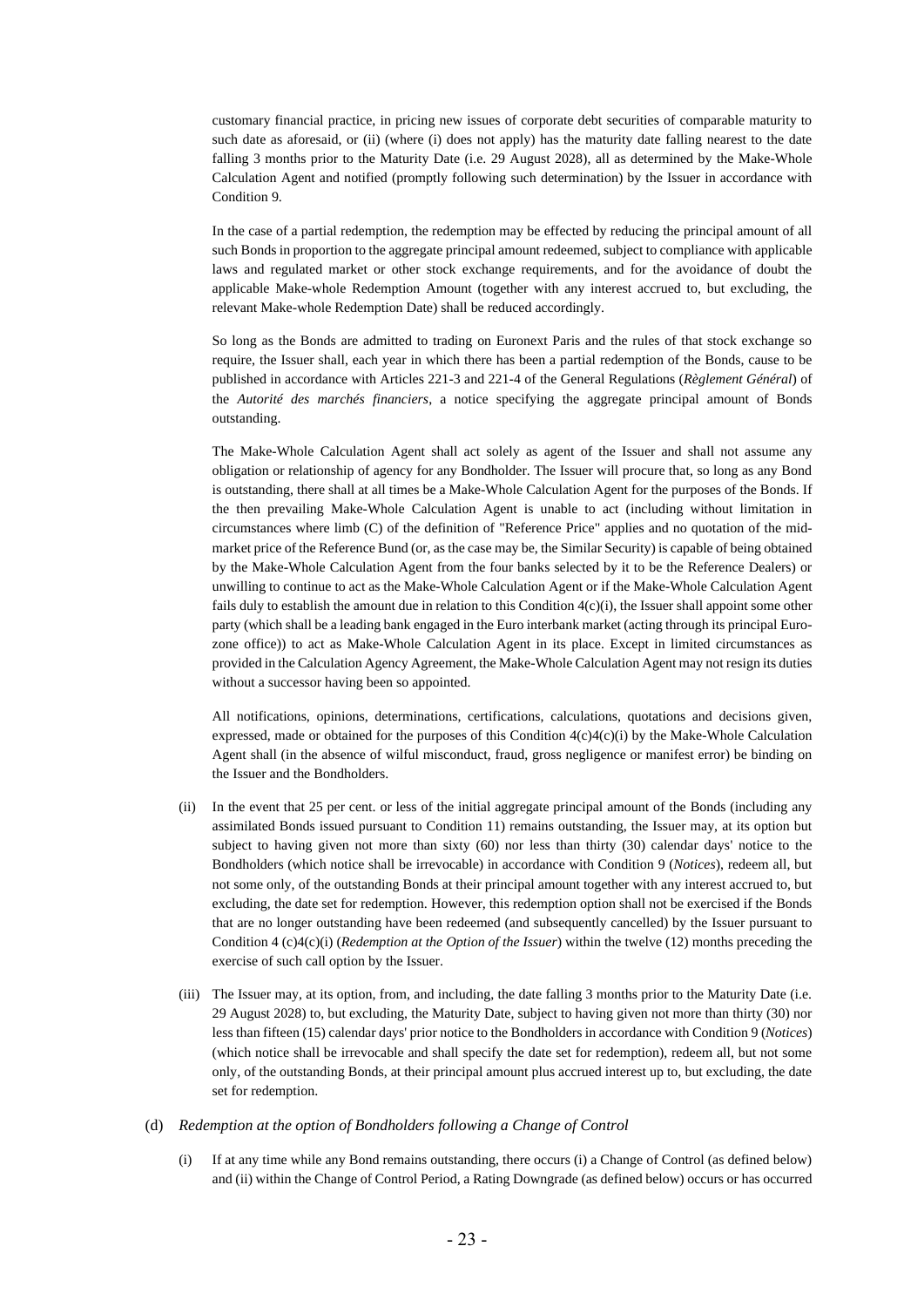as a result of such Change of Control or as the result of a Potential Change of Control (in either case a "**Put Event**"), the holder of each Bond will have the option (the "**Put Option**") (unless, prior to the giving of the Put Event Notice (as defined below), the Issuer gives notice to redeem all of the outstanding Bonds under Condition [4](#page-19-0)[\(b\)](#page-20-0) (*[Redemption for Taxation Reasons](#page-20-0)*) or 4(c) (*Redemption at the option of the Issuer*)) to require the Issuer to redeem or, at the Issuer's option, to procure the purchase of that Bond, on the Optional Redemption Date (as defined below) at its principal amount outstanding of such Bonds together with (or where purchased, together with an amount equal to) interest accrued to, but excluding, the Optional Redemption Date.

A "**Change of Control**" shall be deemed to have occurred at each time that any person or persons acting in concert come(s) to legally or beneficially own or acquire(s) directly or indirectly such number of shares in the capital of the Issuer carrying more than 50 per cent. of the voting rights exercisable at a general meeting of the Issuer.

"**Change of Control Period**" means the period commencing on the date that is the earlier of (1) the first public announcement of the result (*avis de résultat*) by the *Autorité des marchés financiers* ("**AMF**") or by the Issuer of the relevant Change of Control and (2) the date of the Potential Change of Control and ending on the date which is ninety (90) calendar days after the date of the first public announcement of the result.

A "**Potential Change of Control**" means any public announcement or statement by the Issuer, or by any actual or potential bidder(s) relating to any potential Change of Control of the Issuer.

A "**Rating Downgrade**" shall be deemed to have occurred in respect of a Change of Control or of a Potential Change of Control if within the Change of Control Period, the rating previously assigned to the Bonds by any Rating Agency (as defined below) solicited by the Issuer is  $(x)$  withdrawn or  $(y)$  changed from an investment grade rating (BBB-, or its equivalent for the time being, or better) to a non-investment grade rating (BB+, or its equivalent for the time being, or worse) or (z) if the rating previously assigned to the Bonds by any Rating Agency solicited by the Issuer was below an investment grade rating (as described above), lowered by at least one full rating notch (for example, from BB+ to BB; or their respective equivalents), provided that (i) a Rating Downgrade otherwise arising by virtue of a particular change in rating shall be deemed not to have occurred in respect of a particular Change of Control or Potential Change of Control, as the case may be, if the Rating Agency does not publicly announce or publicly confirm that the reduction was the result, in whole or in part, of the Change of Control or the Potential Change of Control, as the case may be, and (ii) any Rating Downgrade must have been confirmed in a letter or other form of written communication sent to the Issuer and publicly disclosed. If the Bonds is rated by more than one Rating Agency and such rating has been solicited by the Issuer, the rating to be taken into account to determine whether a Rating Downgrade has occurred shall be the lower rating assigned by any such Rating Agency.

If the Bonds cease at any time to have a rating assigned to them by at least one Rating Agency, the Issuer shall use its best endeavours to obtain a rating of the Bonds from a Rating Agency as soon as practicable.

"**Rating Agency**" means S&P, Fitch or any other rating agency of equivalent international standing specified from time to time by the Issuer and, in each case, their respective successors or affiliates.

- (ii) Promptly upon the Issuer becoming aware that a Put Event has occurred, the Issuer or the Put Agent on its behalf shall give notice (a "**Put Event Notice**") to the Bondholders in accordance with Conditio[n 9](#page-29-0) (*[Notices](#page-29-0)*) specifying the nature of the Put Event and the circumstances giving rise to it and the procedure for exercising the Put Option contained in this Conditio[n 4](#page-19-0)[\(d\).](#page-22-2)
- (iii) To exercise the Put Option to require redemption or, as the case may be, purchase of the Bonds under this Condition [4](#page-19-0)[\(d\),](#page-22-2) a Bondholder must transfer or cause to be transferred its Bonds to be so redeemed or purchased to the account of the Fiscal Agent specified in the Put Option Notice (as defined below) for the account of the Issuer within the period (the "**Put Period**") of forty-five (45) calendar days after a Put Event Notice is given together with a duly signed and completed notice of exercise in the then current form obtainable from the specified office of the Put Agent or, any Paying Agent, if different (a "**Put Option Notice**") and in which the holder may specify a bank account to which payment is to be made under this Condition [4](#page-19-0)[\(d\).](#page-22-2)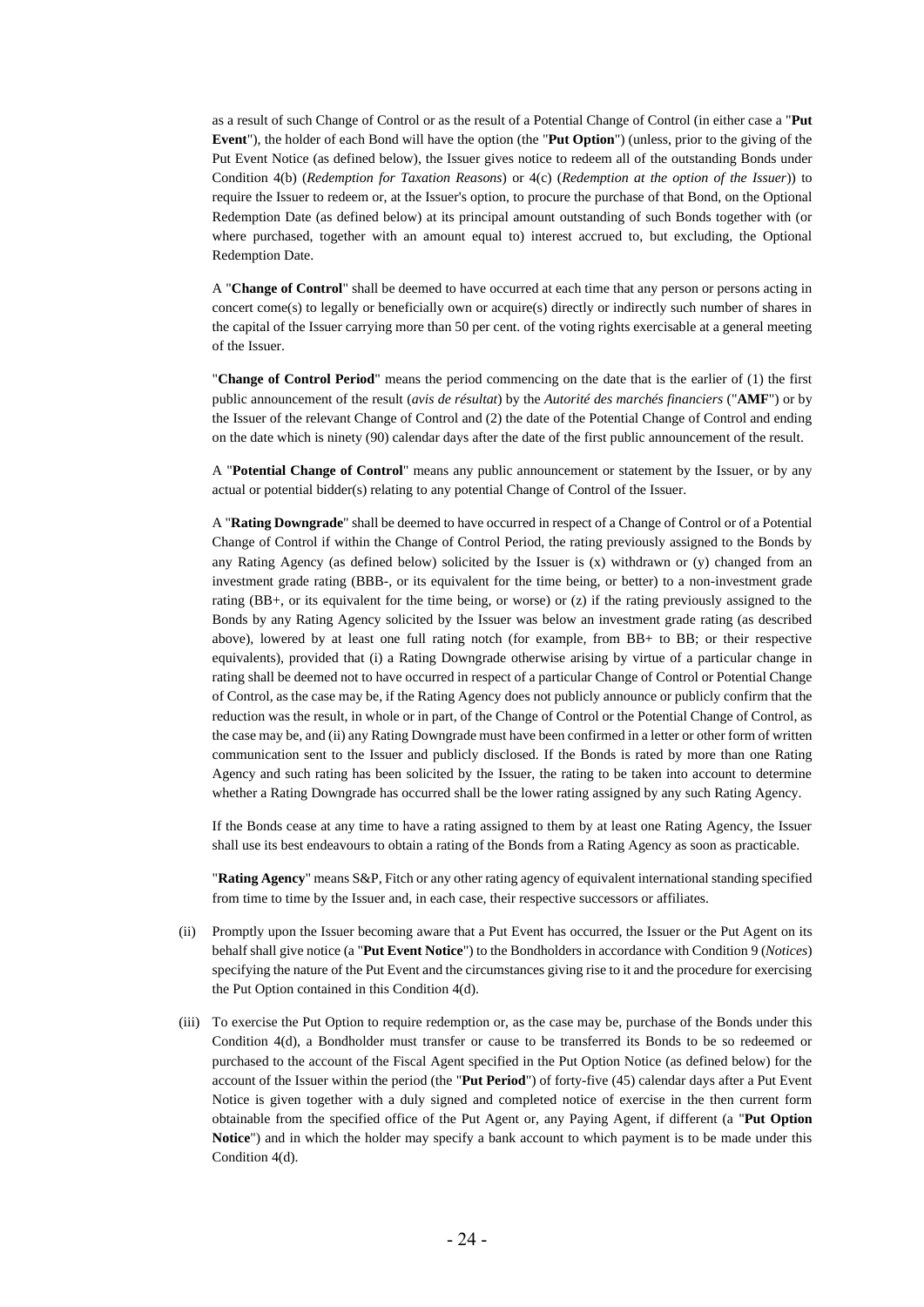A Put Option Notice once given shall be irrevocable. The Issuer shall redeem or, at the option of the Issuer procure the purchase of, the Bonds in respect of which the Put Option has been validly exercised as provided above, and subject to the transfer of such Bonds to the account of the Fiscal Agent for the account of the Issuer as described above on the date which is the fifth Business Day following the end of the Put Period (the "**Optional Redemption Date**"). Payment in respect of such Bonds will be made on the Optional Redemption Date by transfer to the bank account specified in the Put Option Notice and otherwise subject to the provisions of Condition [5.](#page-24-0)

- (iv) For the avoidance of doubt, the Issuer shall have no responsibility for any cost or loss of whatever kind (including breakage costs) which the Bondholder may incur as a result of or in connection with such Bondholder's exercise or purported exercise of, or otherwise in connection with, any Put Option (whether as a result of any purchase or redemption arising there from or otherwise).
- (e) *Purchases*

The Issuer may, at any time, purchase the Bonds together with rights to interest relating thereto in the open market (including by way of tender or exchange offers) or otherwise at any price, subject to the applicable laws and/or regulations.

All Bonds purchased by, or for the account of, the Issuer, may, at its sole discretion, be held and resold or cancelled in accordance with applicable laws and regulations.

(f) *Cancellation*

All Bonds which are purchased pursuant to paragraphs (b) to (e) (subject to the applicable laws and/or regulations in respect of paragraph (e)) of this Condition will forthwith be cancelled or held (together with rights to interest and any other amounts relating thereto) and accordingly may not be reissued or resold and the obligations of the Issuer in respect of any such Bonds shall be discharged.

#### <span id="page-24-0"></span>**5 Payments**

#### (a) *Method of Payment*

Payments of principal and interest in respect of the Bonds will be made in euro by credit or transfer to a eurodenominated account (or any other account to which euro may be credited or transferred) specified by the payee in a city in which banks have access to the TARGET2 System.

"**TARGET 2 System**" means the Trans European Automated Real Time Gross Settlement Express Transfer System or any successor thereto.

Such payments shall be made for the benefit of the Bondholders to the Account Holders and all payments validly made to such Account Holders in favour of the Bondholders will be an effective discharge of the Issuer and the Paying Agents, as the case may be, in respect of such payments.

Payments of principal and interest on the Bonds will, in all cases, but without prejudice to the provisions of Condition [6,](#page-25-0) be subject to (i) any fiscal or other laws and regulations applicable thereto in the place of payment and, as the case may be, (ii) any withholding or deduction imposed or required pursuant to an agreement described in section 1471(b) of the U.S. Internal Revenue Code of 1986, as amended, (the "**Code**") or otherwise imposed pursuant to sections 1471 through 1474 of the Code (or any regulations or agreements thereunder or official interpretations thereof) or an intergovernmental agreement between the United States and another jurisdiction facilitating the implementation thereof (any such withholding or deduction, a "**FATCA Withholding**").

#### <span id="page-24-1"></span>(b) *Payments on Business Days*

If any due date for payment of principal or interest in respect of any Bond is not a Business Day, then the Bondholder shall not be entitled to payment of the amount due until the next following day which is a Business Day and the Bondholder shall not be entitled to any interest or other sum in respect of such postponed payment.

No commission or expenses shall be charged to the Bondholders in respect of such payments.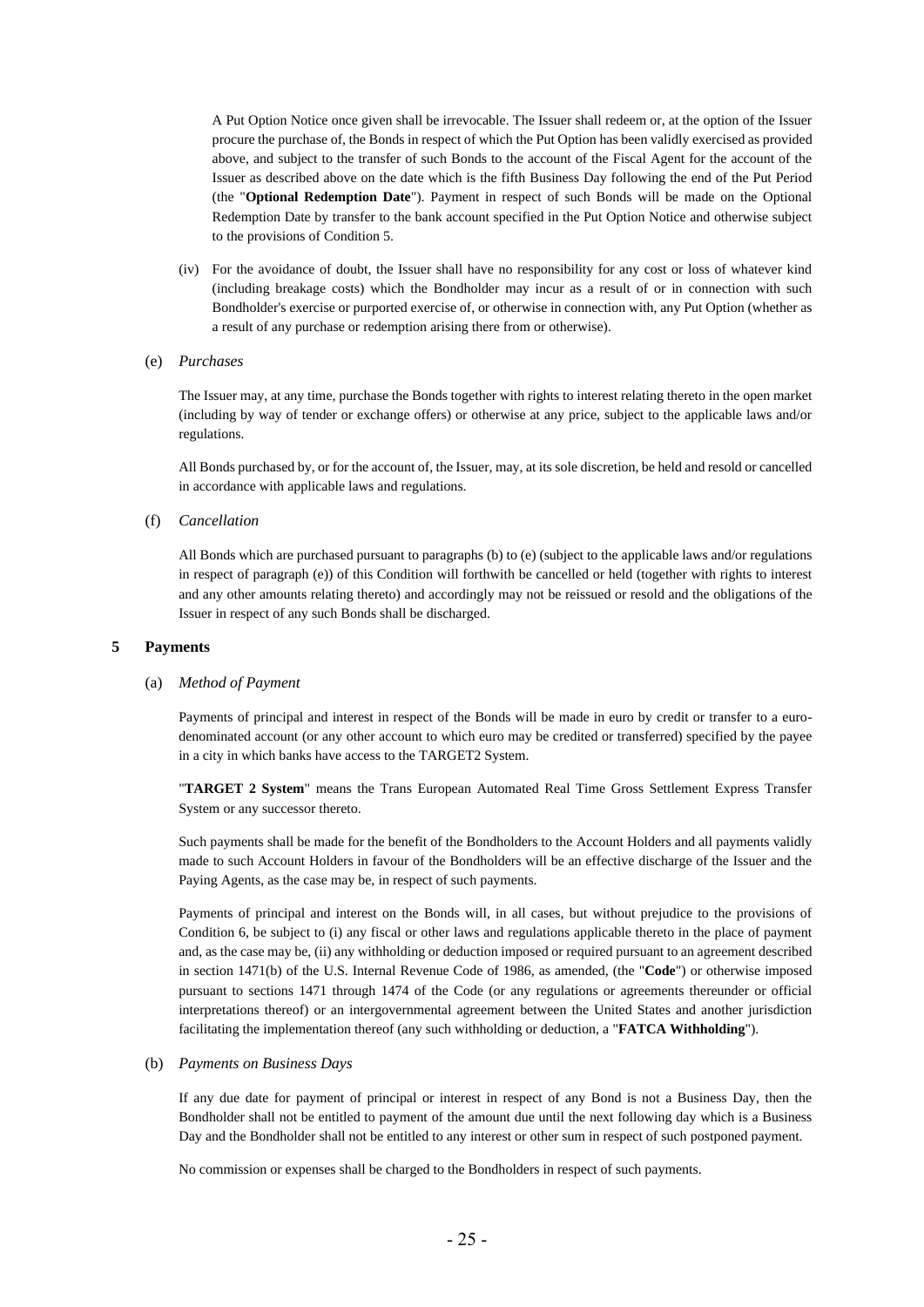For the purposes of these Conditions, "Business Day" means any calendar day, not being a Saturday or a Sunday, (i) on which foreign exchange markets and commercial banks are open for business in Paris (ii) on which Euroclear France is operating and (iii) on which the Trans-European Automated Real Time Gross Settlement Express Transfer (known as TARGET2) system or any successor thereto is operating.

#### (c) *Agents*

The names of the initial Agents and their specified offices are:

### **Fiscal Agent, Paying Agent, Put Agent**

BNP Paribas Securities Services 3, 5, 7 rue de Général Compans 93500 Pantin France

#### **Make-Whole Calculation Agent**

Conv-Ex Advisors Limited 30 Crown Place London EC2A 4EB United Kingdom

The Issuer reserves the right at any time to vary or terminate the appointment of the Fiscal Agent, Paying Agent or the Put Agent and/or appoint additional or other Paying Agents or approve any change in the office through which any such Agent acts, provided that there will at all times be a Fiscal Agent and a Principal Paying Agent having a specified office in a European city. Any termination or appointment shall only take effect (other than in the case of insolvency, when it shall be of immediate effect) after not more than forty-five (45) nor less than thirty (30) calendar days' notice thereof shall have been given to the Bondholders by the Issuer in accordance with Condition [9.](#page-29-0)

#### <span id="page-25-0"></span>**6 Taxation**

#### (a) *Withholding Tax*

All payments of principal, interest and other revenues by or on behalf of the Issuer in respect of the Bonds shall be made free and clear of, and without withholding or deduction for, any taxes or duties of whatever nature imposed, levied or collected by or on behalf of France or any authority therein or thereof having power to tax, unless such withholding or deduction is required by law.

#### (b) *Additional Amounts*

If, pursuant to French law, payments of principal, interest or other revenues in respect of any Bond become subject to withholding or deduction in respect of any present or future taxes, duties, assessments or other governmental charges of whatever nature imposed by or on behalf of France or any authority therein or thereof having power to tax, the Issuer shall, to the fullest extent then permitted by law, pay such additional amounts as may be necessary in order that the holder of each Bond, after such withholding or deduction, will receive the full amount then due and payable thereon in the absence of such withholding; provided, however, that the Issuer shall not be liable to pay any such additional amounts in respect of any Bond to, or to a third party on behalf of a Bondholder who is liable to such taxes, duties, assessments or governmental charges in respect of such Bond by reason of his having some connection with France other than the mere holding of such Bond.

Any references to these Conditions to principal, interest and other revenues shall be deemed also to refer to any additional amounts which may be payable under the provisions of this Condition [6.](#page-25-0) 

Neither the Issuer nor any other person will be required to pay any Additional Amounts in respect of FATCA Withholding.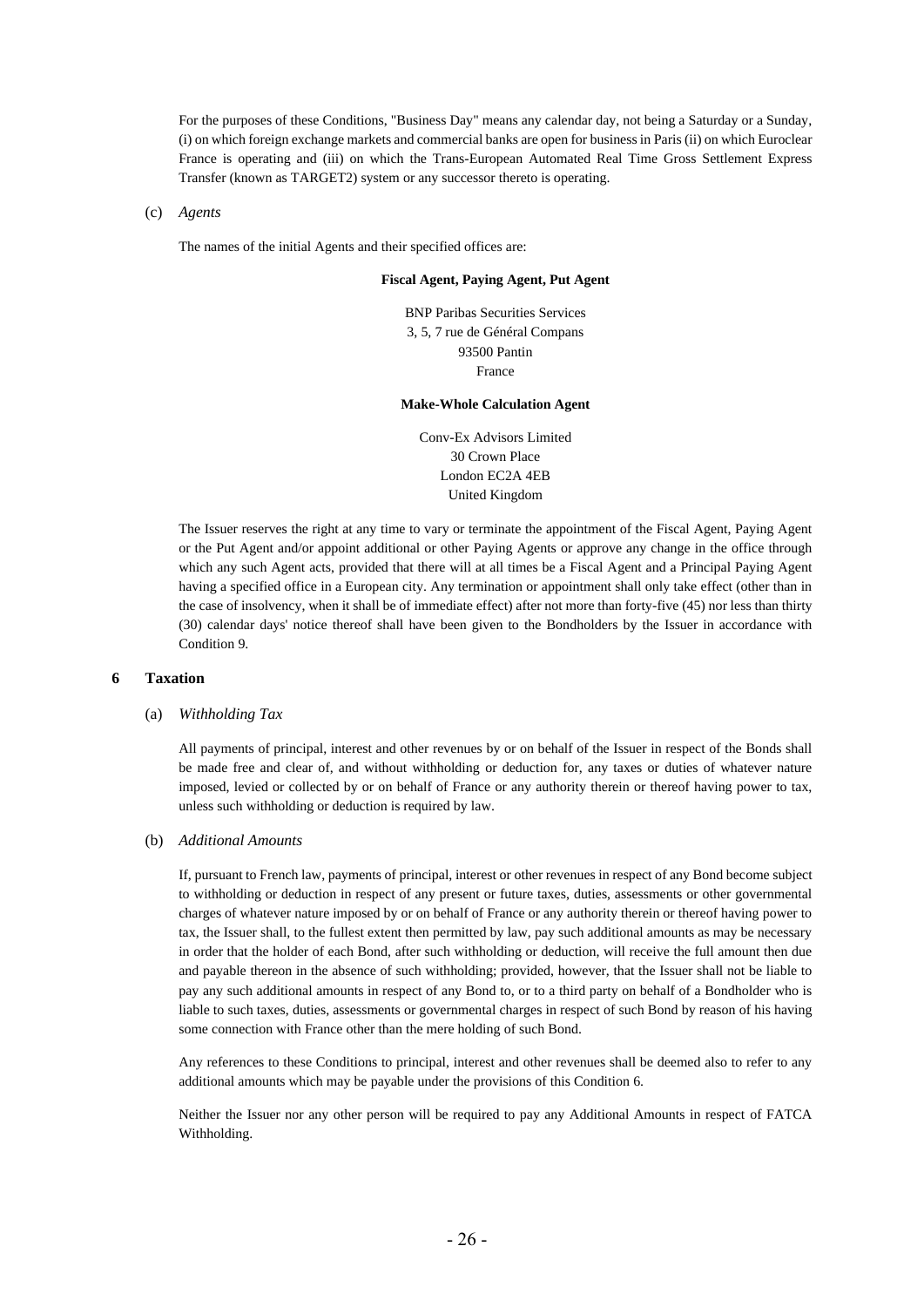## <span id="page-26-1"></span>**7 Events of Default**

If any of the following events (each an "**Event of Default**") shall have occurred and be continuing:

- <span id="page-26-2"></span>(i) default in any payment when due of interest on any of the Bonds, if such default shall not have been remedied within five (5) Business Days (as defined in Condition [5](#page-24-0)[5\(b\)\)](#page-24-1) thereafter; or
- (ii) default in the performance of, or compliance with, any other obligation of the Issuer under the Bonds other than as referred to in Conditio[n 7](#page-26-1)[\(i\)](#page-26-2) above, if such default shall not have been remedied within thirty (30) calendar days after receipt by the Fiscal Agent of written notice of such default given by the Representative (as defined in Conditio[n 8\)](#page-26-0); or
- (iii) the Issuer makes any proposal for a general moratorium in relation to its debts or a judgment is issued for the judicial liquidation (*liquidation judiciaire*) or for a judicial transfer of the whole of its business (*cession totale de l'entreprise*); or, to the extent permitted by applicable law, if it is subject to any other insolvency or bankruptcy proceedings; or if the Issuer makes any conveyance, assignment or other arrangement for the benefit of, or enters into a composition with, all or a substantial number of its creditors with a view to a restructuring or rescheduling of its indebtedness; or if the Issuer is wound up or dissolved except with the prior approval of the *Masse* for the purposes of an amalgamation, reorganisation, consolidation or merger which is implemented; or
- (iv) any other present or future indebtedness of the Issuer for or in respect of borrowed money becomes due and payable (*exigible*) prior to its stated maturity by reason of the occurrence of a default, event of default or other similar condition or event (however described) with equivalent effect (together, "**default**"), provided that the aggregate amount of the relevant indebtedness equals or exceeds  $\epsilon$ 100,000,000 or its equivalent unless such default is contested in good faith by the Issuer before a competent court or by other appropriate proceedings provided that the claim alleging the occurrence of such default is withdrawn, dismissed or stayed within ninety (90) calendar days from the date on which the relevant indebtedness was first alleged to have become due and payable; or
- (v) all or any substantial part of the property, assets or revenues of the Issuer shall be attached or shall become subject at any time to any order of court or the enforcement of any security interests (*sûretés réelles*) and such attachment or order shall remain in effect and not be discharged for, or the steps taken to enforce any such security interests shall not be withdrawn or stayed within thirty (30) calendar days,

then the Representative (as defined below) may, by notice in writing to the Issuer and the Fiscal Agent given on behalf of the Bondholders before all continuing Events of Default shall have been remedied, cause the Bonds to become immediately due and payable whereupon they shall become immediately due and payable without further formality at the principal amount of the Bonds together with any accrued interest thereon.

## <span id="page-26-0"></span>**8 Representation of the Bondholders**

The Bondholders will be grouped automatically for the defence of their common interests in a masse (the "**Masse**") which will be governed by the provisions of articles L.228-46 *et seq.* of the French *Code de commerce* as amended by this Condition 8.

#### (a) *Representation of the Bondholders*

The Masse will be a separate legal entity and will act in part through a representative (the "**Representative**") and in part through collective decisions of the Bondholders (the "**Collective Decisions**").

The Masse alone, to the exclusion of all individual Bondholders, shall exercise the common rights, actions and benefits which may accrue with respect to the Bonds, without prejudice to the rights that Bondholders may exercise individually in accordance with, and subject to, the provisions of the Terms and Conditions of the Bonds.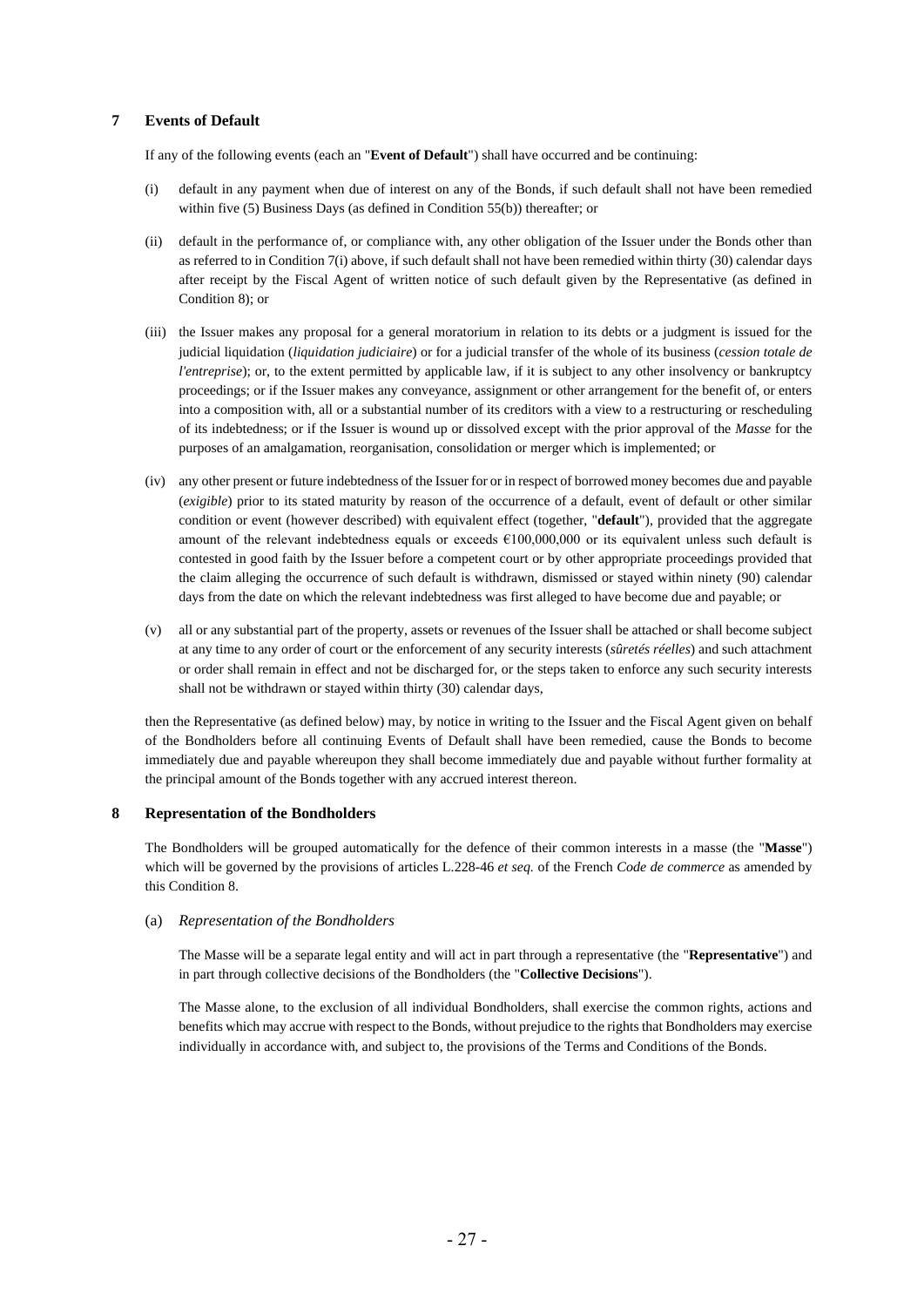(b) *Representative:* 

The following person is designated as Representative of the Masse:

Aether Financial Services 36 rue de Monceau 75008 Paris France

The Issuer shall pay to the Representative of the Masse an amount equal to  $\epsilon$ 400 per annum (excluding taxes), payable annually on the anniversary date of the issue.

In the event of death, liquidation, retirement, resignation or revocation of appointment of the Representative, another Representative may be appointed.

(c) *Powers of the Representatives:* 

The Representative shall (in the absence of any Collective Decision to the contrary) have the power to take all acts of management necessary in order to defend the common interests of the Bondholders, with the capacity to delegate its powers.

All legal proceedings against the Bondholders or initiated by them, must be brought by or against the Representative.

(d) *Collective Decisions*

Collective Decisions are adopted either (i) in a general meeting (the "**General Meeting**"), or (ii) by unanimous consent of the Bondholders following a written consultation (the "**Written Unanimous Decision**"), or (iii) by the consent of one or more Bondholders holding together at least  $66^{2/3}$  per cent. of the principal amount of the Bonds outstanding, following a written consultation (the "**Written Majority Decision**", together with the Written Unanimous Decision, the "**Written Decisions**").

In accordance with Article R.228-71 of the French Code de commerce, the rights of each Bondholder to participate in Collective Decisions will be evidenced by the entries in the books of the relevant Account Holder of the name of such Bondholder as of 0:00 Paris time, on the second (2nd) Business Day in Paris preceding the date set for the Collective Decision.

Collective Decisions must be published in accordance with Condition 8(h).

The Issuer shall hold a register of the Collective Decisions and shall make it available, upon request, to any subsequent holder of any of the Bonds.

(i) General Meetings

A General Meeting may be called at any time, either by the Issuer or by the Representative. One or more Bondholders, holding together at least one-thirtieth (1/30) of the principal amount of Bonds outstanding, may address to the Issuer and the Representative a demand for a General Meeting to be called. If such General Meeting has not been called within two (2) months after such demand, the Bondholders may commission one of them to petition the competent court to appoint an agent (*mandataire*) who will call the General Meeting.

General Meetings may deliberate validly on first convocation only if the Bondholders present or represented hold at least one-fifth (1/5) of the principal amount of the Bonds then outstanding. On second convocation, no quorum shall be required. Decisions of the General Meetings shall be taken by a simple majority of votes cast by the Bondholders attending such meeting or represented thereat.

Notice of the date, time, place and agenda of any General Meeting will be published in accordance with Condition 8(h) not less than fifteen (15) calendar days prior to the date of the General Meeting on first convocation and not less than five (5) calendar days prior to the date of the General Meeting on second convocation.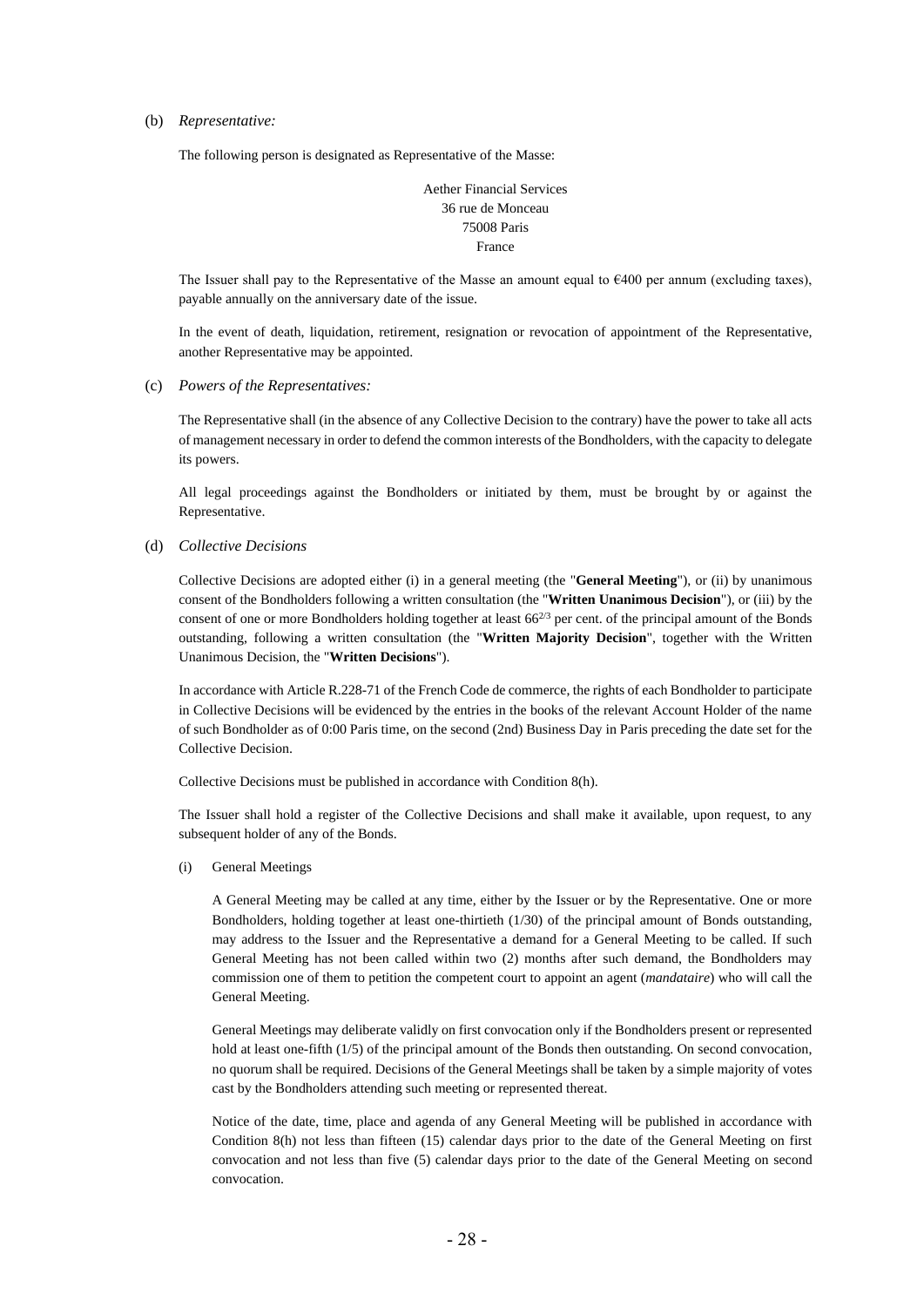Each Bondholder has the right to participate in a General Meeting in person, by proxy or by correspondence.

Each Bondholder or representative thereof will have the right to consult or make a copy of the text of the resolutions which will be proposed and of the reports, if any, which will be presented at the General Meeting, all of which will be available for inspection by the relevant Bondholders at the registered office of the Issuer and at any other place specified in the notice of the General Meeting, during the fifteen (15) calendar day period preceding the holding of the General Meeting on first convocation, or during the five (5) calendar day period preceding the holding of the General Meeting on second convocation.

The General Meeting is chaired by the Representative. In the event of the absence of a representative at the start of a General Meeting and if no Bondholder is present or represented at the General Meeting, the Issuer may, notwithstanding the provisions of Article L.228-64 of the French *Code de commerce*, designate a provisional chairman until a new Representative has been appointed.

(ii) Written Decisions

At the initiative of the Issuer, Collective Decisions may also be taken by Written Unanimous Decisions or Written Majority Decisions.

(a) Written Unanimous Decision

Written Unanimous Decisions shall be signed by or on behalf of all the Bondholders. Approval of a Written Unanimous Decision may also be given by way of electronic communication allowing the identification of Bondholders in accordance with Article L.228-46-1 of the French Code de commerce ("**Electronic Consent**"). Any such decision shall, for all purposes, have the same effect as a resolution passed at a General Meeting of such Bondholders. Such Written Unanimous Decision may be contained in one document, or in several documents in like form each signed by or on behalf of one or more of such Bondholders, and shall be published in accordance with Condition 8(h).

#### (b) Written Majority Decision

Notices seeking the approval of a Written Majority Decision will be published as provided under Condition 8(h) no less than 15 calendar days prior to the date set for the passing of such Written Majority Decision (the "**Written Majority Decision Date**"). Notices seeking the approval of a Written Majority Decision will contain the conditions of form and time limits to be complied with by the Bondholders who wish to express their approval or rejection of such proposed Written Majority Decision. Bondholders expressing their approval or rejection before the Written Majority Decision Date will undertake not to dispose of their Bonds until after the Written Majority Decision Date.

Written Majority Decisions shall be signed by one or more Bondholders holding together at least  $66^{2/3}$  per cent. of the principal amount of the Bonds outstanding. Approval of a Written Majority Decision may also be given by Electronic Consent. Any Written Majority Decision shall, for all purposes, have the same effect as a resolution passed at a General Meeting of the Bondholders. Such Written Majority Decisions may be contained in one document, or in several documents in like form each signed by or on one behalf of one or more of the Bondholders, and shall be published in accordance with Condition 8(h).

#### <span id="page-28-0"></span>(e) *Exclusion of certain provisions of the French Code de commerce*

Changes in the corporate form of the Issuer or merger or demerger of the Issuer relating to intra-group reorganisation within the current group perimeter ("**Intra-Group Reorganisation**"), will not require prior approval by a Collective Decision and consequently, the provisions of Article L.228-65 I. 1°, in relation to proposed changes in the corporate form of the Issuer only, and 3°, in relation to proposed Intra-Group Reorganisation of the Issuer, of the French *Code de commerce*, and the related provisions of the French *Code de commerce*, shall not apply to the Bonds.

#### (f) *Expenses*

The Issuer shall pay all expenses relating to the operations of the Masse, including all expenses relating to the calling and holding of Collective Decisions and, more generally, all administrative expenses resolved upon by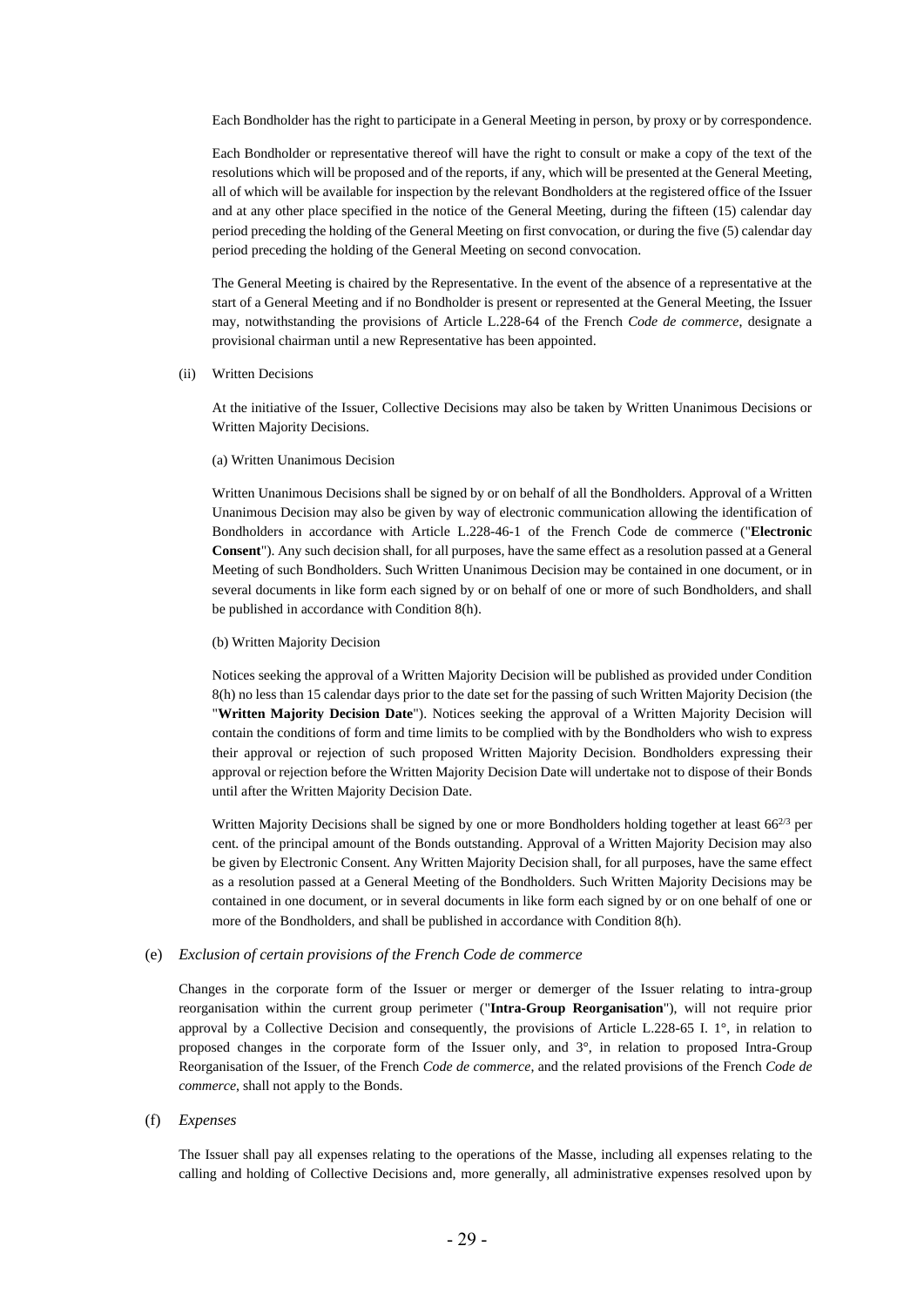Collective Decisions, it being expressly stipulated that no expenses may be imputed against interest payable under the Bonds.

(g) *Sole Bondholder*

If and for so long as the Bonds are held by a sole Bondholder and unless a Representative has been appointed, such Bondholder shall exercise all powers, rights and obligations entrusted to the Masse by the provisions of the French *Code de commerce*. The Issuer shall hold a register of the decisions taken by the sole Bondholder in this capacity and shall make it available, upon request, to any subsequent holder of any of the Bonds.

#### (h) *Notices to Bondholders for the purposes of this Condition 8*

Any notice to be given to Bondholders in accordance with this Condition 8 shall be published in accordance with Conditio[n 9](#page-29-0) (*[Notices](#page-29-0)*).

Any decision to proceed with a transaction, notwithstanding the failure to obtain Bondholders' approval, as contemplated by Article L.228-72 of the French *Code de commerce* (subject to Condition 8(e)) will be notified to Bondholders in accordance with Condition [9](#page-29-0) (*[Notices](#page-29-0)*). Any Bondholder will then have the right to request redemption of its Bonds at par within thirty (30) days of the date of notification, in which case the Issuer shall redeem such Bondholder within thirty (30) days of the Bondholder's request for redemption.

If a merger or a spin-off is contemplated by the Issuer, the Issuer will have the option to submit the proposal for approval by a Collective Decision of the Masse or to offer redemption at par to Bondholders pursuant to Article L. 228-73 of the French *Code de commerce* (subject to Condition 8(e)). Such redemption offer shall be notified to Bondholders in accordance with this Condition [9](#page-29-0) (*[Notices](#page-29-0)*). If the Masse does not approve the merger or spin-off proposal, any decision to proceed with the transaction will be notified to Bondholders in accordance with Condition [9](#page-29-0) (*[Notices](#page-29-0)*).

#### <span id="page-29-0"></span>**9 Notices**

Any notice to the Bondholders will be valid if delivered to the Bondholders through Euroclear France, Euroclear or Clearstream, for so long as the Bonds are cleared through such clearing systems and published on the website of the Issuer (http://www.group.accor.com). Any such notice shall be deemed to have been given on the date of delivery of such notice to Euroclear France, Euroclear or Clearstream or, if delivered more than once or on different dates, on the first date of which such delivery is made, and if later, on the date of such publication on the website of the Issuer.

#### **10 Prescription**

Claims against the Issuer for the payment of principal and interest in respect of the Bonds shall be prescribed and become void unless made within ten (10) years (in the case of principal) and five (5) years (in the case of interest) from the due date for payment thereof.

#### **11 Further Issues**

The Issuer may, from time to time without the consent of the Bondholders, issue further Bonds to be assimilated (*assimilables*) with the Bonds as regards their financial service, provided that such further bonds and the Bonds shall carry rights identical in all respects (or in all respects except for the first payment of interest thereon) and that the terms of such further bonds shall provide for such assimilation. In the event of such assimilation, the Bondholders and the holders of any assimilated bonds will, for the defence of their common interests, be grouped in a single *Masse* having legal personality.

#### **12 Governing Law and Jurisdiction**

The Bonds are governed by, and construed in accordance with, the laws of France.

Any claim against the Issuer in connection with any Bonds will be submitted to the exclusive jurisdiction of the competent courts in Paris.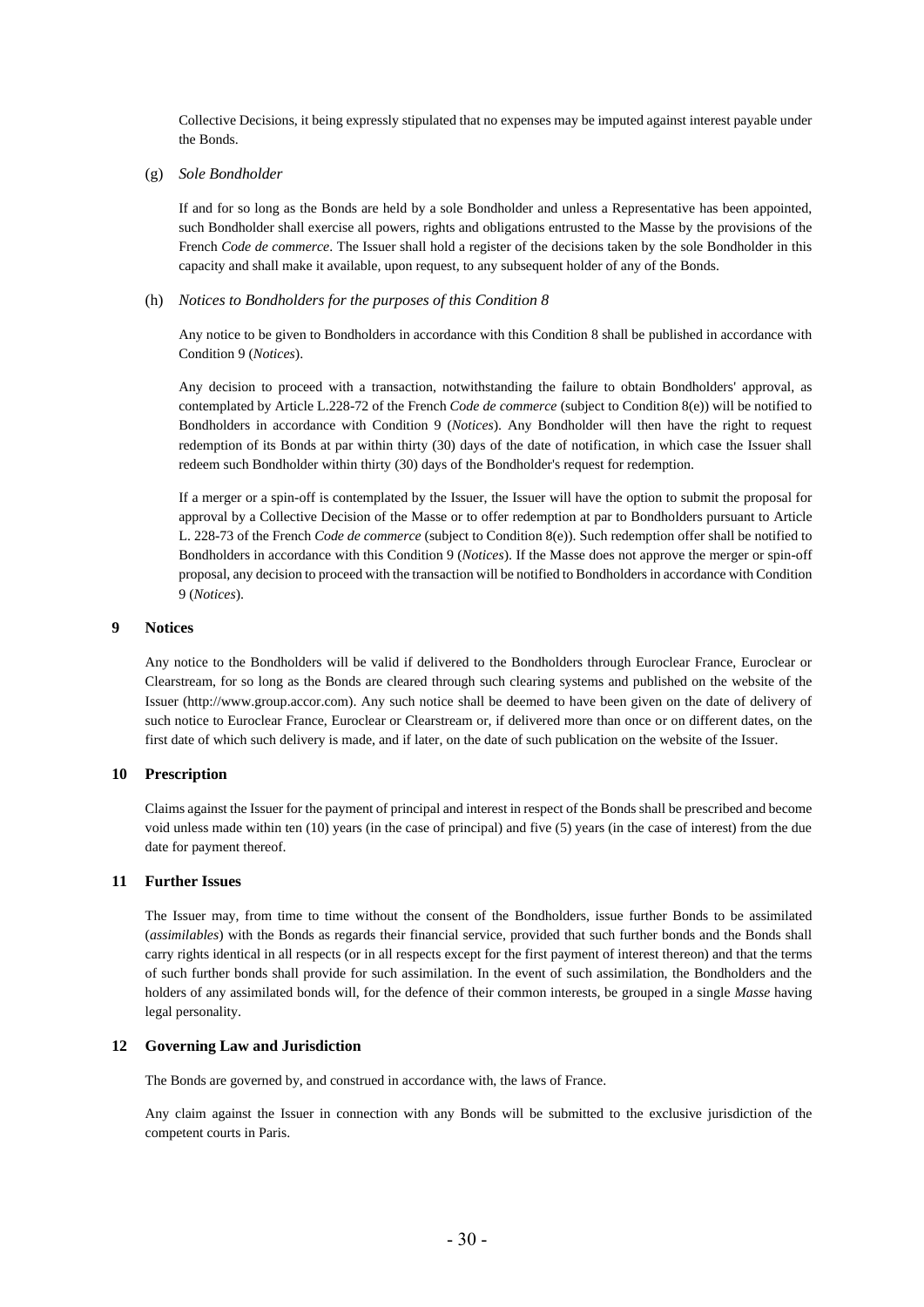## **USE OF PROCEEDS**

The estimated net proceeds of the issue of the Bonds will amount to approximately €690,942,000 and will be used by the Issuer for its general corporate purposes, including but not limited to the refinancing of its €500,000,000 bonds due September 2023 (bearing interest at 3.625%; FR0012949949) and its €600,000,000 bonds due January 2024 (bearing interest at 2.50%; FR0013233384).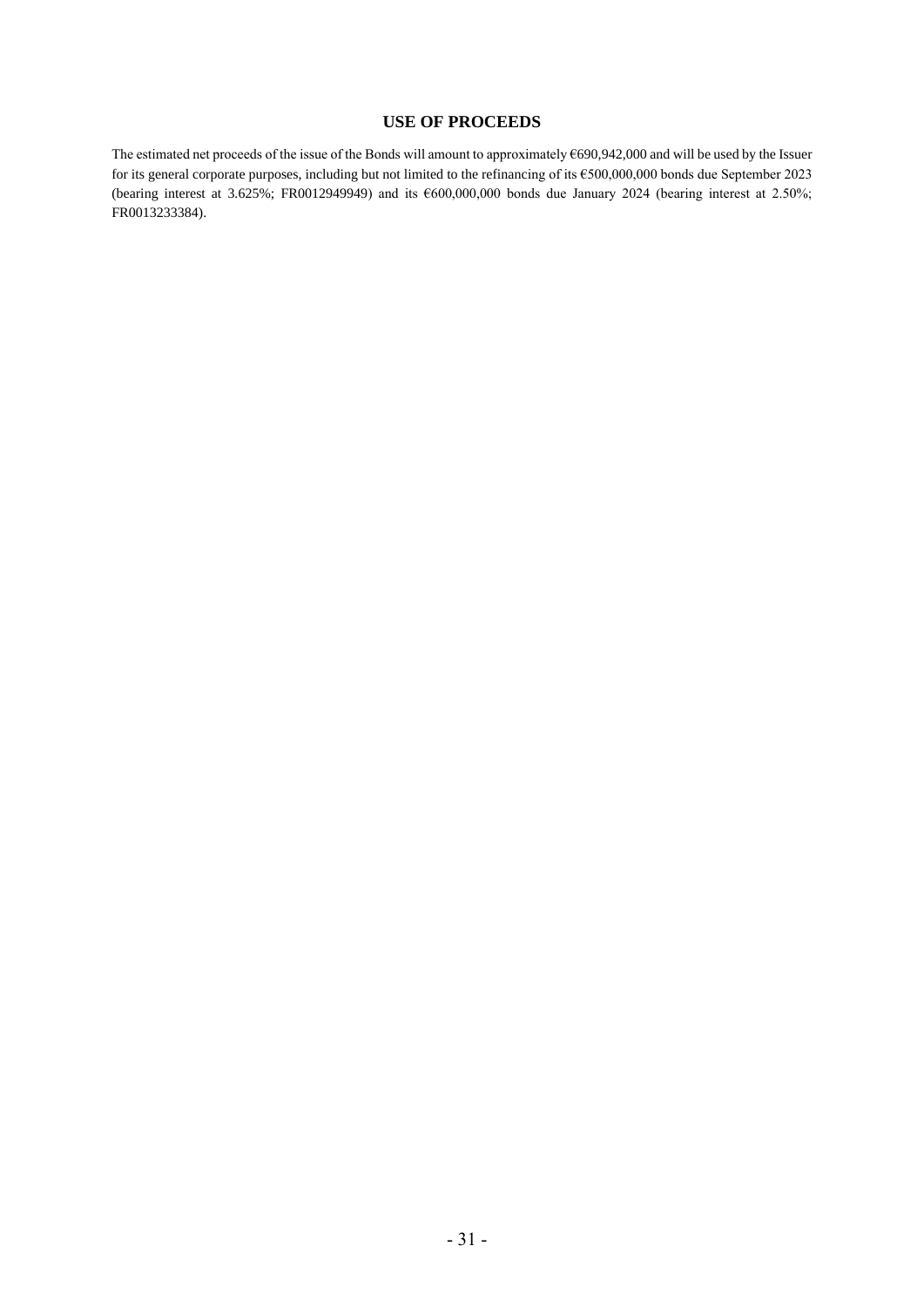## **THE GROUP'S SUSTAINABILITY PERFORMANCE TARGETS**

Capitalised terms used but not otherwise defined herein have the meaning given to them in the Terms and Conditions of the Bonds.

#### **The Issuer's sustainable strategy**

The Issuer is part of a world-leading augmented hospitality group (the "**Group**") offering unique and meaningful experiences in over 5,000 hotels and residences across 110 countries and gathering a total of 300,000 employees, as the world's most diversified hotel operator. The Group has been acquiring hospitality expertise for more than 50 years, resulting in a significant portfolio of brands, from luxury to economy, supported by an internationally recognised loyalty programme.

In addition to providing accommodation, the Group also enables new ways to live, work and play, by combining food and beverage with nightlife, well-being and co-working. The Group also offers digital solutions that maximise distribution, optimize hotel operations and enhance the customer experience.

In 1994, the Group was the first hotel business to establish an environment department. Since then, the Group has taken many initiatives to embed responsibility towards the environment and foster a culture of acting with care and commitment towards the planet. In order to build solid foundations through which to channel this commitment, the Group established its Planet 21 – Acting Here sustainability development program.

The Group comprises over 40 brands covering four sectors and nine segments throughout the world. Although each entity has its own identity, the Group's philosophy is to foster a positive sustainable impact in each segment. In each geography, the Group seeks to follow and adapt the Group's ambitious sustainability standards to take into account local particularities and material environmental and social stakes.

#### **Rationale for establishing a Framework**

The sustainability-linked bond framework of the Issuer (the "**Framework**"), available on the Issuer's website [\(https://group.accor.com/-/media/Corporate/Investors/Documents-financiers/2021/11/15/ACCOR-Sustainability-Linked-](https://group.accor.com/-/media/Corporate/Investors/Documents-financiers/2021/11/15/ACCOR-Sustainability-Linked-Bond-Framework.pdf)[Bond-Framework.pdf\)](https://group.accor.com/-/media/Corporate/Investors/Documents-financiers/2021/11/15/ACCOR-Sustainability-Linked-Bond-Framework.pdf) has been established in accordance with the Sustainability-Linked Bond Principles 2020 (the "**Sustainability-Linked Bond Principles**") published by the International Capital Markets Association. The Sustainability-Linked Bond Principles are voluntary process guidelines that outline best practices for financial instruments to incorporate forward-looking sustainability outcomes and promote integrity in the development of the sustainability-linked bond market by clarifying the approach for issuance of sustainability-linked bonds such as the Bonds.

The Framework is in alignment with the five core components of the Sustainability-Linked Bond Principles:

- (a) Selection of Key Performance Indicators;
- (b) Calibration of Sustainability Performance Targets;
- (c) Specific Characteristics of the Bonds;
- (d) Reporting; and
- (e) Verification.

### **Selection of Key Performance Indicators**

The key performance indicators that have been included in the Framework are material to the Group's core activities, of high strategic significance to the Group, measurable (according to the Science-Based Targets initiative ("**SBTi"**) methodology), and are able to be benchmarked and externally verifiable. Additionally, the chosen key performance indicators aim to scale up the Group's transition towards a carbon neutral business activity aligned with its Positive Hospitality vision.

#### *Rationale and overall strategy*

Climate action lies at the core of the Group's vision and business model: the Group is highly aware of the urgency to contribute to climate change mitigation. In this context, the Group is committed to reducing its environmental footprint to contribute to limiting global warming to +1.5°C; a target which has been verified by the Science-Based Targets initiative.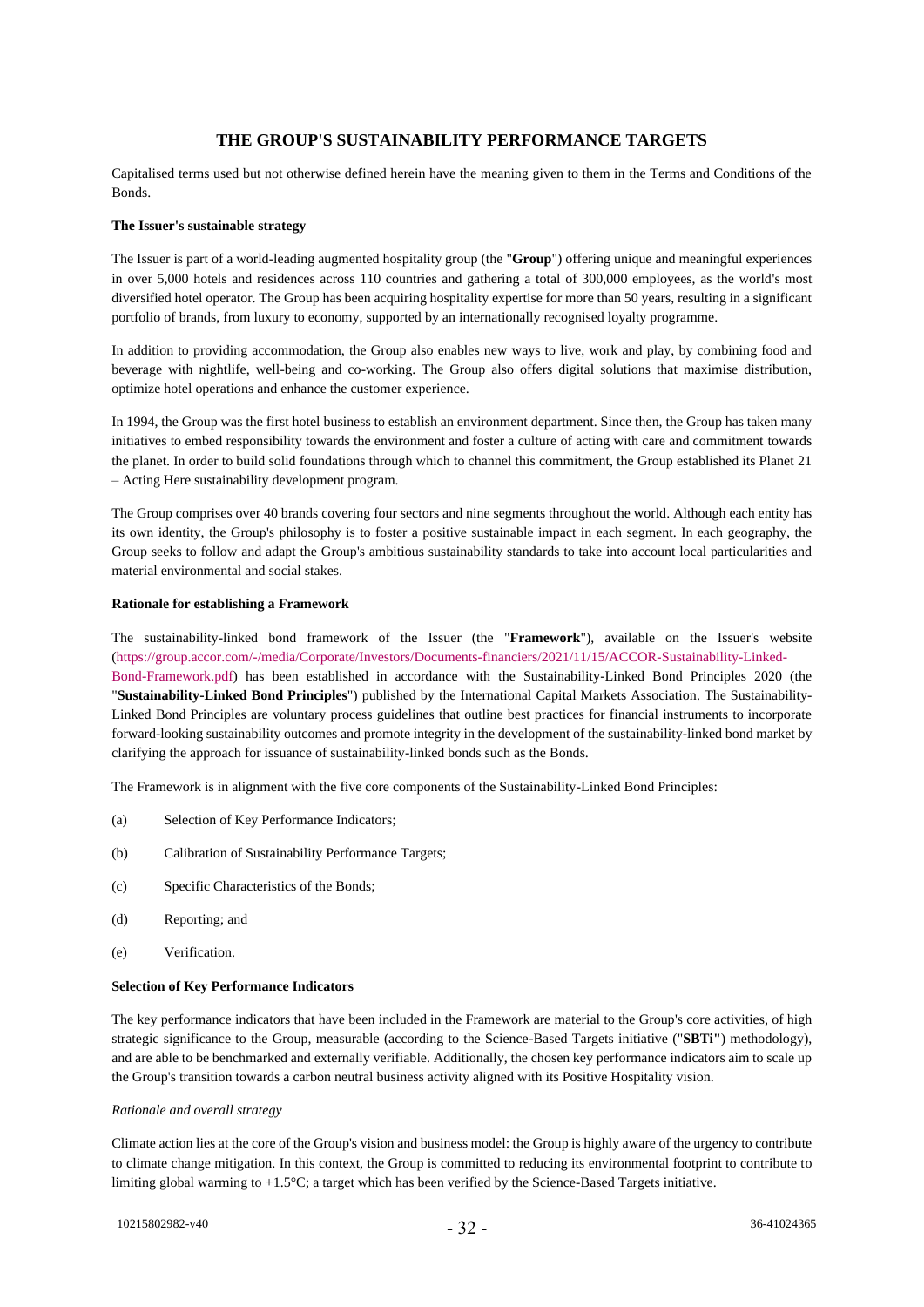This target commits the Group to reduce absolute Scope 1 and 2 Greenhouse Gas ("**GHG**") emissions by 46% by 2030 from a 2019 base year. The Group also commits to reduce absolute Scope 3 GHG emissions from purchased goods and services, fuel and energy-related activities and franchises by 28% over the same timeframe. The targets are included in a medium-term commitment to accelerate reduction in its global footprint and reach a net-zero carbon emissions target by 2050.

#### *Scope 1 and 2 Carbon Emissions Reduction key performance indicator*

**Scope 1**: Direct emissions from subsidiary and managed hotels of the Group, composed of the direct emissions for stationary sources of combustion.

**Scope 2**: Indirect emissions from the production of energy purchased for subsidiary and managed hotels, composed of:

- Indirect emissions related to electricity consumption;
- Indirect emissions related to the consumption of steam, heating or cooling.

#### *Scope 3 Carbon Emissions Reduction key performance indicator*

**Scope 3:** Indirect emissions due to upstream and downstream activities required for the Group's direct activities, composed of:

- Upstream activities: purchase of goods and services;
- Upstream activities: indirect fuel and energy consumption;
- Downstream activities: franchise hotels (Scope 1 & 2), composed of the direct emissions for stationary sources of combustion, and indirect emissions from the production of energy purchased.

The Scope 1 and 2 Carbon Emissions Reduction key performance indicator and the Scope 3 Carbon Emissions Reduction key performance indicator (together, the "**KPIs**") have been defined using an Absolute Contraction Approach (ACA) as per the recommendations of the SBTi.

#### *2019 base year*

The 2019 base year refers to the amount of Scope 1, Scope 2 and Scope 3 GHG emissions of the Issuer in absolute value for the financial year 2019, as initially reported in the Issuer's 2020 Universal Registration Document.

#### *Perimeter*

The Group's 2019 carbon footprint was calculated within the following perimeter: the 2,542 subsidiary and managed hotels, group corporate offices, 2,559 franchise hotels (in relation to the Scope 3 GHG emissions), and new business and business accelerator divisions including D-Edge, GEKKO, VeryChic ResDiary, JohnPaul, OneFineStay (Lifelike LTD) and Wojo (in relation to the Scope 1 and 2 GHG emissions). Scope 3 GHG emissions linked to minority share businesses and brands where the Group maintains less than a 50% equity share were excluded. An extrapolation-based approach was built to take into account the carbon footprint of hotels and business units for which actual data was not available. Quantis, a reputable sustainability consulting group, has supported the Group in these calculations by providing services to assist in the data capture and calculation methodology.

#### **Calibration of Sustainability Performance Targets**

The Group has set the following Sustainability Performance Targets ("**SPTs**") in relation to its KPIs, using 2019 as the base year for measuring performance:

- (i) to reduce greenhouse gas emissions (scopes 1 and 2) by 46% by 31 December 2030; and
- (ii) to reduce greenhouse gas emissions (scope 3) by 28% by 31 December 2030.

#### *Intermediate Targets*

To achieve these SPTs, intermediate targets are set as follows from the 2019 base year:

| <b>Target Date</b>                                      | 2025      | 2026     | 2027     | 2028      | 2029      | 2030      |
|---------------------------------------------------------|-----------|----------|----------|-----------|-----------|-----------|
| Scope 1 and 2<br><b>GHG</b> emissions<br>reduction rate | $-25.2\%$ | $-29.4%$ | $-33.6%$ | $-37.8\%$ | $-42.0\%$ | $-46.0\%$ |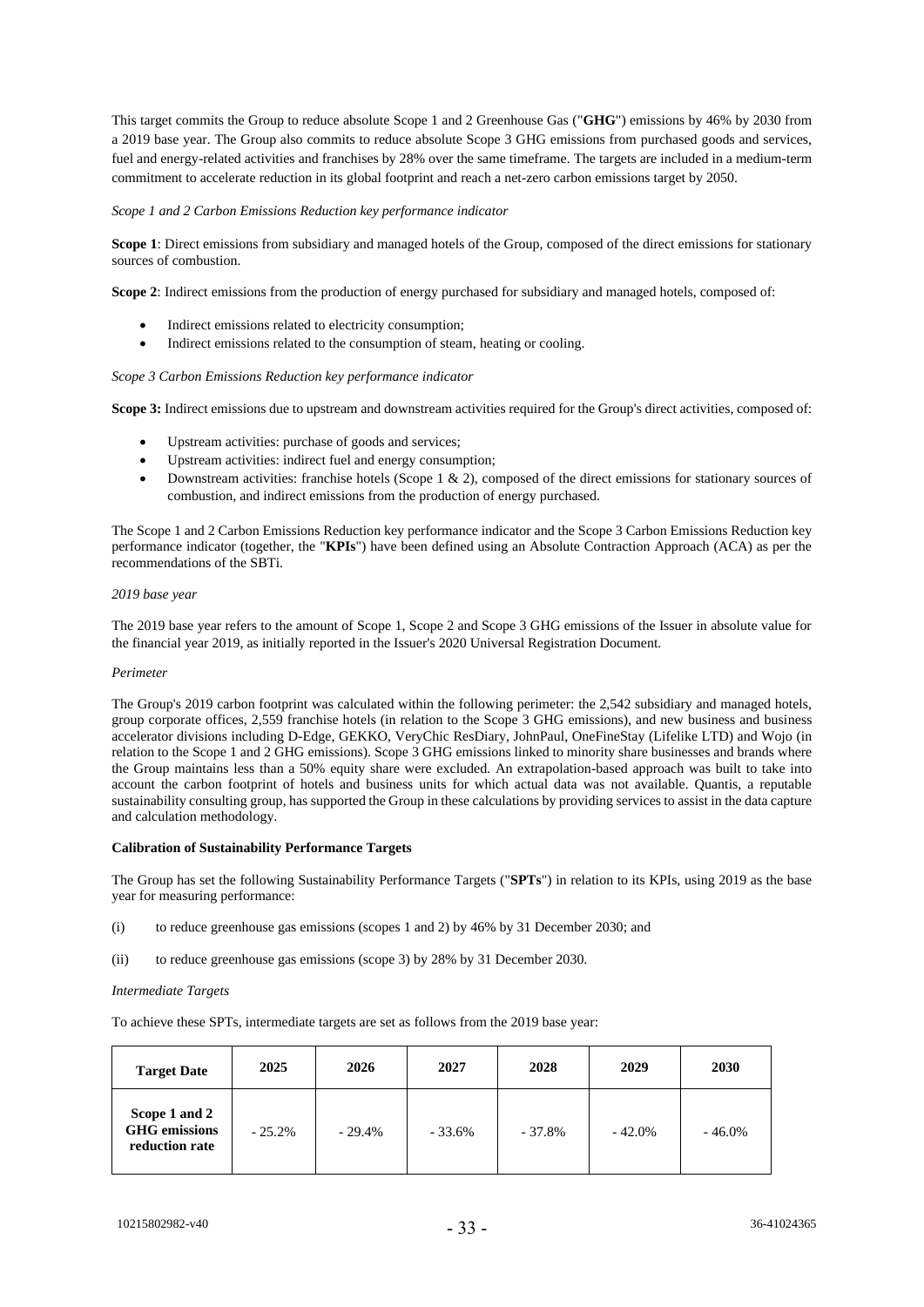| Scope 3<br><b>GHG</b> emissions<br>reduction rate | $-15.0\%$ | $-17.5%$ | $-20.0\%$ | $-22.5%$ | $-25.0\%$ | $-28.0\%$ |
|---------------------------------------------------|-----------|----------|-----------|----------|-----------|-----------|
|---------------------------------------------------|-----------|----------|-----------|----------|-----------|-----------|

Each intermediate target for the Scope 1 and 2 GHG emissions is consistent with an average linear reduction rate of 4.18% per annum from 2019 to 2030, including the measurement period that is aligned with the Issuer's 1.5°C scenario pathway, validated by SBTi.

Each intermediate target for the Scope 3 GHG emissions is consistent with an average linear reduction rate of 2.55% per annum from 2019 to 2030, including the measurement period that is aligned with the Issuer's Well Below 2°C pathway validated by SBTi. The targets are included in a medium-term commitment to accelerate reduction in its global footprint and reach a net-zero target by 2050.

More specifically in relation to the Bonds, the Sustainability Performance Targets that need to be met on the Target Observation Date (as each term is defined in Condition 3(h)) are set by reference to the 2025 figures mentioned above. The other figures in the above table, relating to 2026, 2027, 2028, 2029 and 2030 are for information and illustrative purposes only and whether such targets are met or not met will not have any impact on the rate of interest that will be payable on the Bonds.

#### *Historic values*

#### **Group carbon emissions - 2019/2020 figures**

| $(in tCO_2eq)$                            | 2020      | 2019      |
|-------------------------------------------|-----------|-----------|
| Scope 1 GHG emissions                     | 427,653   | 468,147   |
| Scope 2 GHG emissions                     | 1,845,078 | 3,002,974 |
| Total GHG emissions (scope 1 and scope 2) | 2,272,731 | 3,471,121 |
| Scope 3 GHG emissions                     | 2,240,647 | 3,761,088 |

*Data calculated in line with the GHG Protocol guidelines.*

#### **Specific Characteristics of the Bonds**

So long as any of the Bonds remains outstanding, should the External Verifier (as defined in Condition 3(h)) determine that the Issuer has not met one or both of the Sustainability Performance Targets at the Target Observation Date or if the Issuer fails to respect its sustainability reporting obligations set out in Condition 3(e), a step-up margin will be applicable to the rate of interest for the interest periods following the Target Observation Date.

#### **Reporting**

Information on the progress made against the SPTs on both of the Group's KPIs will be made publicly available by the Group on an annual basis within its annual sustainability reporting.

More specifically in relation to the Bonds, a Sustainability-Linked Bond Report shall be prepared by the Issuer assessing whether or not each Sustainability Performance Target has been met at the Target Observation Date and specifying the applicable rate of interest for the interest periods following the Target Observation Date.

#### **Recalculation**

In the event of any change (i) to the calculation methodology of any Sustainability Performance Target(s), or (ii) in data due to better data accessibility, or (iii) in the Group's perimeter (due to an acquisition, a merger, a spin-off, a disposal or a sale of assets), which, individually or in aggregate, has a significant impact on the levels of the Sustainability Performance Target(s),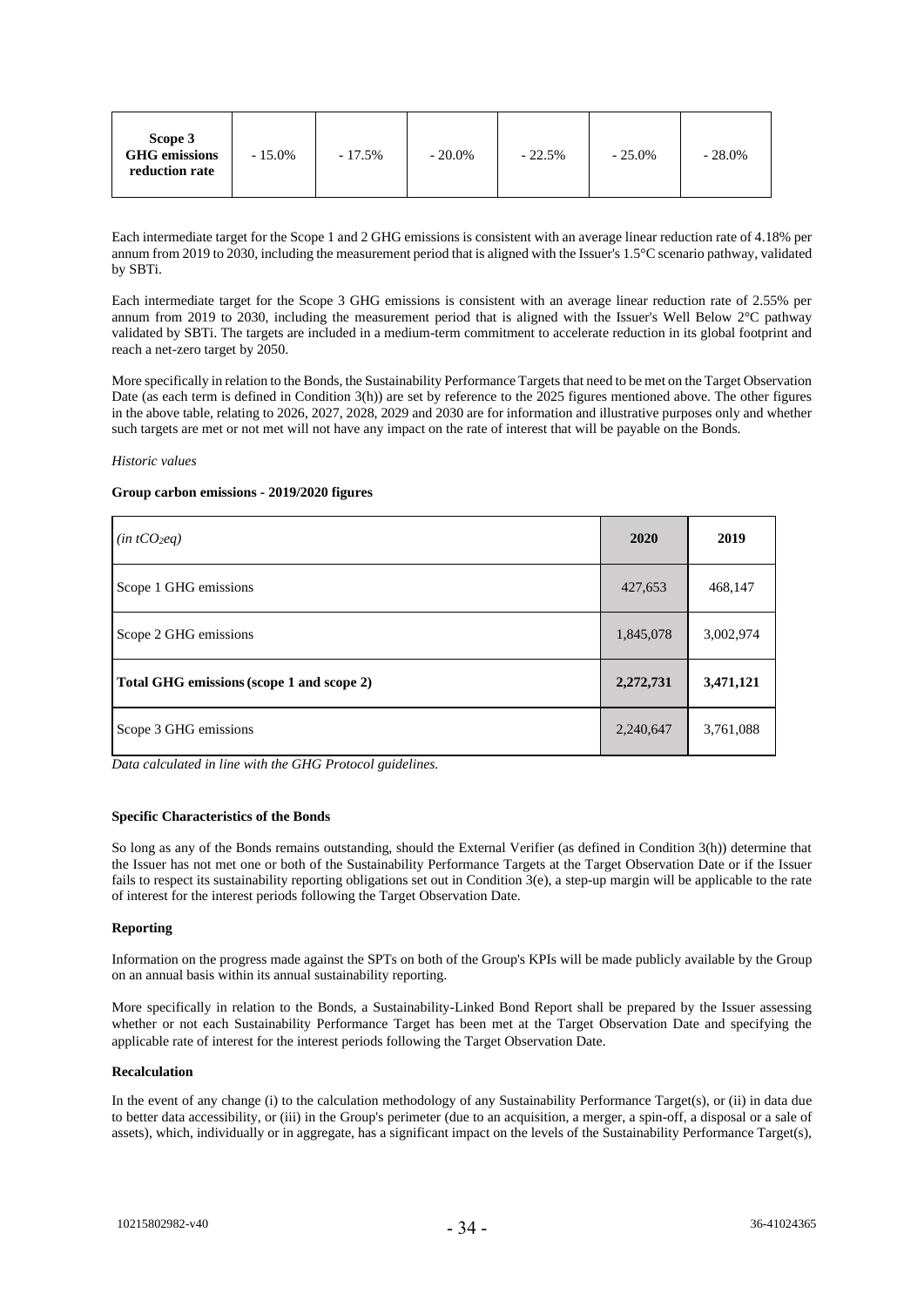the level of the 2019 Base Year (as defined in Condition 3(h)) and/or the Sustainability Performance Target(s) may be recalculated in good faith by the Issuer to reflect such change, provided that:

- (i) in the opinion of the Issuer, such change does not materially increase the likelihood of one of the related Sustainability Performance Target(s) being achieved, and
- (ii) an External Verifier has independently confirmed that the proposed revision:
	- (1) is consistent with the Issuer's strategy; and
	- (2) is in line with the initial level of ambition of the Sustainability Performance Target(s).

#### **Verification**

As stated in the sub-paragraph entitled "*Selection of Key Performance Indicators*" above, the data and metrics used to produce the Group's KPIs are externally verified. An annual verification assurance report conducted by an independent external auditor outlining the performance against the Group's SPTs will be made available by the Issuer as part of its annual sustainability reporting.

More specifically in relation to the Bonds, a Verification Assurance Report (as defined in Condition 3(h)) will be issued by an External Verifier outlining the Issuer's performance against the Sustainability Performance Targets as at the Target Observation Date.

#### **Second Party Opinion**

A second party opinion will be provided by Sustainalytics on the evaluation the Framework and to ensure its alignment with the Sustainability-Linked Bond Principles. It will be made publicly available on the Group's website at [https://group.accor.com/-/media/Corporate/Investors/Documents-financiers/2021/11/15/ACCOR-Sustainability-Linked-](https://group.accor.com/-/media/Corporate/Investors/Documents-financiers/2021/11/15/ACCOR-Sustainability-Linked-Bond-Framework-Second-Party-Opinion.pdf)[Bond-Framework-Second-Party-Opinion.pdf](https://group.accor.com/-/media/Corporate/Investors/Documents-financiers/2021/11/15/ACCOR-Sustainability-Linked-Bond-Framework-Second-Party-Opinion.pdf)**.**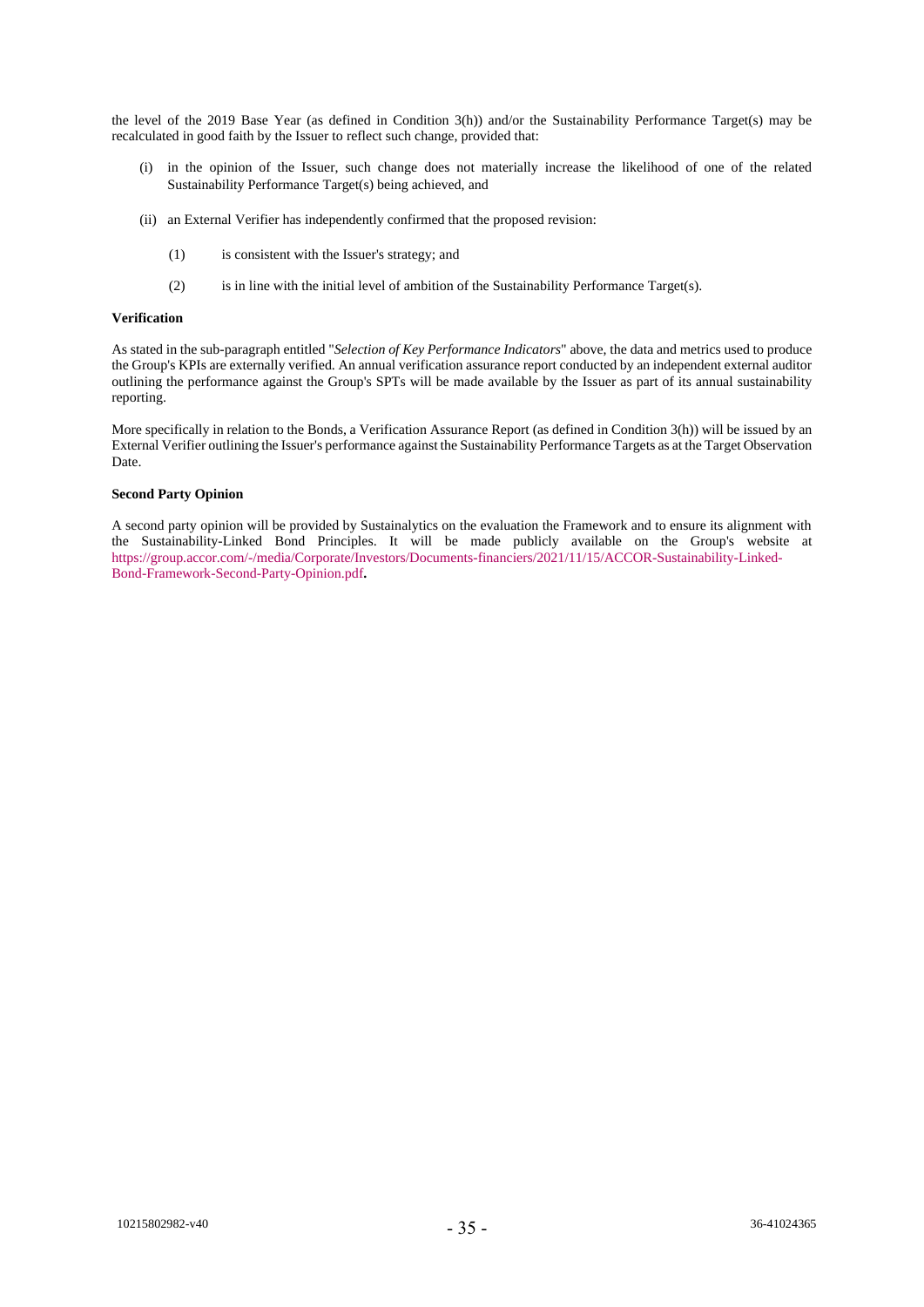## **DESCRIPTION OF THE ISSUER**

For a general description of the Issuer, its activities and its financial conditions, please refer to the cross-reference lists appearing under "Documents Incorporated by Reference" (pages 13 to 16 of this Prospectus) above.

## **RECENT DEVELOPMENTS**

On 15 November 2021, the Group published the following press release announcing its tender offer:

#### "*Press Release 15 November 2021*

#### **ACCOR ANNOUNCES A BOND REFINANCING TRANSACTION**

ACCOR SA (the "Company") today announces its intention to issue new 7-year Benchmark Senior euro-denominated bonds due November 2028 (the "**New Bonds**"). The New Bonds will be issued in the form of "**Sustainability-Linked Bonds**" pursuant to the "**Sustainability-Linked Bond Framework**" published by the Company on 15 November 2021.

At the same time, the Company also announces the launch of a tender offer by Crédit Agricole Corporate and Investment Bank on the following series of bonds of the Company:

- EUR 500 million 3.625% bonds due September 17, 2023 (ISIN: FR0012949949; of which EUR 500 million are currently outstanding); and
- EUR 600 million 2.250% bonds due January 25, 2024 (ISIN: FR0013233384; of which EUR 600 million are currently outstanding).

(Together the "**Targeted Bonds**", listed on Euronext Paris), for a maximum acceptance amount to be announced as soon as reasonably practicable following the pricing of the New Bonds.

The Company intends to exchange the Targeted Bonds acquired by Crédit Agricole Corporate and Investment Bank in the tender offer with the New Bonds, and the balance (if any) of the proceeds remaining from the issue of the New Bonds will be used for the Issuer's general corporate purposes.

The New Bonds are scheduled to be admitted to trading on Euronext Paris. It is also expected that the rating agencies will assign the following ratings: a rating of BB+ / BB+ (S&P / Fitch).

The conditional results of the tender offer will be announced on November 23, 2021 (subject to any extension, withdrawal, termination or amendment of the tender offer) on the Targeted Bonds."

On 27 October 2021, the Group published the following press release in relation to its third quarter financial results of 2021:

#### **"***Press release October 27, 2021*

#### **THIRD-QUARTER 2021 REVENUE OF €589 MILLION UP 79% LIKE-FOR-LIKE**

#### **Strong Recovery In Activity During The Summer**

#### **Improvement In EBITDA Sensitivity And Cash Burn Indicators For Full-Year 2021**

#### **Organic Openings At 10,000 Rooms**

Sébastien Bazin, Chairman and Chief Executive Officer of Accor, said**:**

*"This third quarter of 2021 saw a genuine pick-up in demand. Our business was very strong this summer in Europe, the Middle East and the Americas, particularly for our leisure destinations. These trends are expected to persist out to the end of the year. People are very keen to travel again. With this rebound, our vision of augmented hospitality to serve our guests beyond their hotel rooms, has been confirmed with the acceleration of lifestyle & entertainment activities and takes on its full meaning. Our teams are fully mobilized to support this recovery by rolling out new services, such as the launch of the ALL payment card in* France and via global communication campaigns. Our renewed winning spirit, combined with strict financial discipline, are the *pillars uponwhich we will continue to improve our quarter-on-quarter performance."*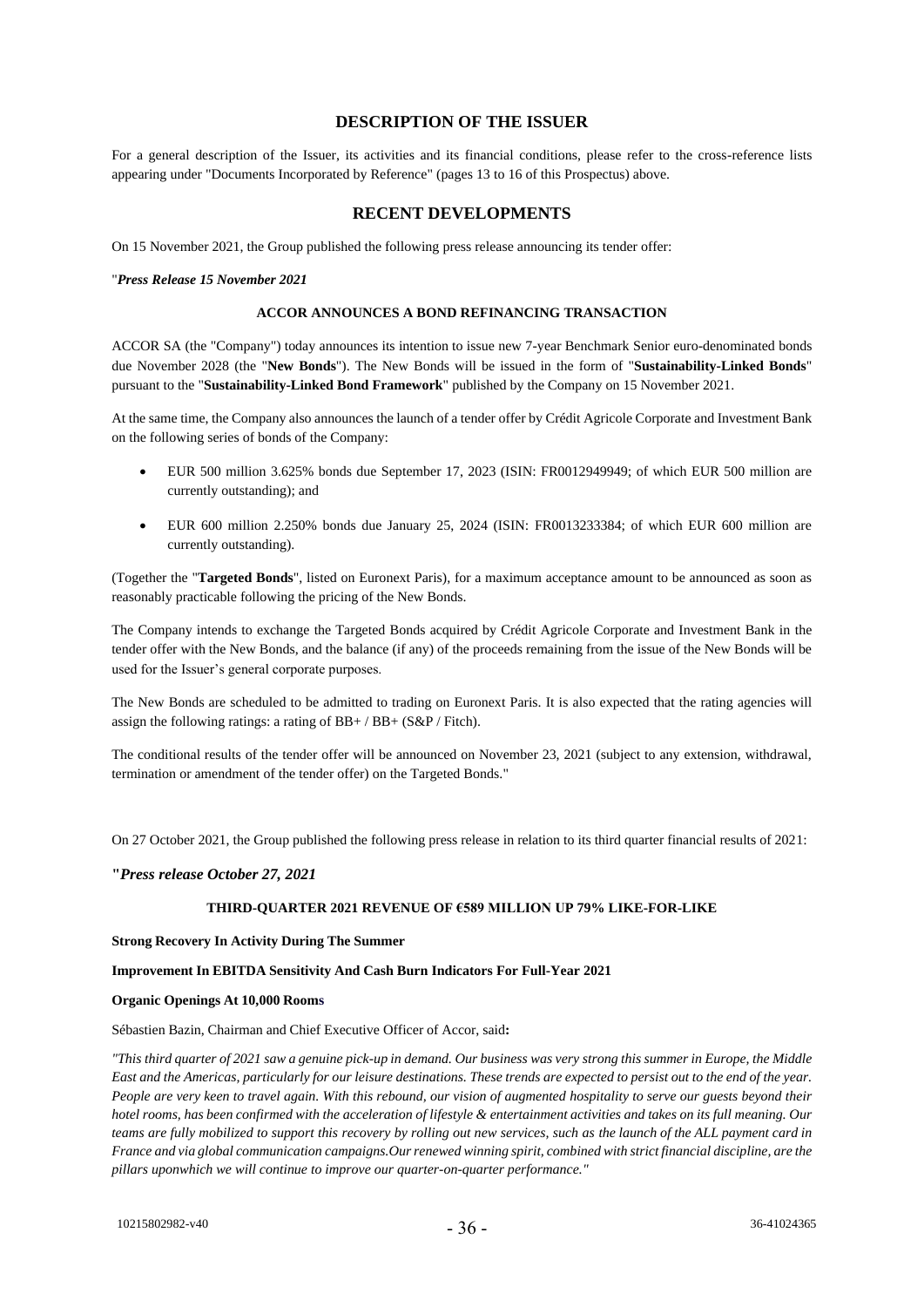RevPAR improved by 20 percentage points versus Q2 2021, reflecting a strong activity recovery seen over the summer. Over the quarter, the strong demand translated in higher prices than in Q3 19 in most attractive leisure geographies such as French and British provinces, the UAE and the US with strong lifestyle hotels. September and October confirmed the return of business travellers and some MICE activity.

Group revenue for the third quarter of 2021 came in at  $6589$  million, up 79% as reported, and 79% like-for-like versus O3 2020 (i.e., -40% compared with Q3 2019).

Changes in the scope of consolidation (acquisitions and disposals) contributed a positive €7 million, largely due to the full consolidation of sbe since Q4 2020.

Currency effects had a negative impact of €5 million, mainly due to the US dollar (-1%).

During the third quarter, Accor opened 82 hotels, representing 10,000 rooms, i.e., net system growth of +2.5% over the last twelve-month period. The Group is aiming for netsystem growth of around 3% on a full-year basis in 2021.

At end-September 2021, the Group had a hotel portfolio of 769,000 rooms(5,252 hotels) and a pipeline of 211,000 rooms (1,187 hotels).

#### **Consolidated revenue**

During Q3 2021, the Group reported **revenue** of €589 million, up 79% like-for-like (LFL) versus Q3 2020. This increase amounted to 94% for HotelServices and 57% for Hotel Assets & Other. To provide a comparison with RevPAR (presented as the change versus Q3 2019 throughout this release), the like-for-like decline in revenue versus Q3 2019 is 40%.

| In $\epsilon$ millions  | <b>O3 20</b> | <b>O3 21</b> | Change<br>(as reported) | $(LFL)^{(1)}$<br>vs 2020 | $(LFL)^{(1)}$<br>vs 2019 |
|-------------------------|--------------|--------------|-------------------------|--------------------------|--------------------------|
| <b>HotelServices</b>    | 224          | 440          | 96%                     | 94%                      | (42)%                    |
| Hotel Assets &<br>Other | 99           | 153          | 55%                     | 57%                      | (38)%                    |
| Holding & Intercos      | 5            | (4)          | N/A                     | N/A                      | N/A                      |
| TOTAL                   | 329          | 589          | 79%                     | 79%                      | $(40)\%$                 |

(1) Like-for-like: at constant scope of consolidation and exchange rates.

### **HotelServices**

HotelServices, which includes fees from Management & Franchise (M&F) and Services toOwners, reported €440 million in revenue, up 94% like-for-like versus Q3 2020 (down 42% like-for-like versus Q3 2019). This increase reflects the sharp recovery in activity seen over the summer.

The **Management & Franchise (M&F)** business reported revenue of €151 million, up107% like-for-like versus Q3 2020 (down 45% like-for-like versus Q3 2019), with regional performances correlated to health crisis developments in the countries considered. In general, the sharper decline in M&F revenue vs. RevPAR (down 37% in Q3 2021 vs. Q3 2019) reflects the collapse in incentive fees based on the hotel operatingmargin generated from management contracts.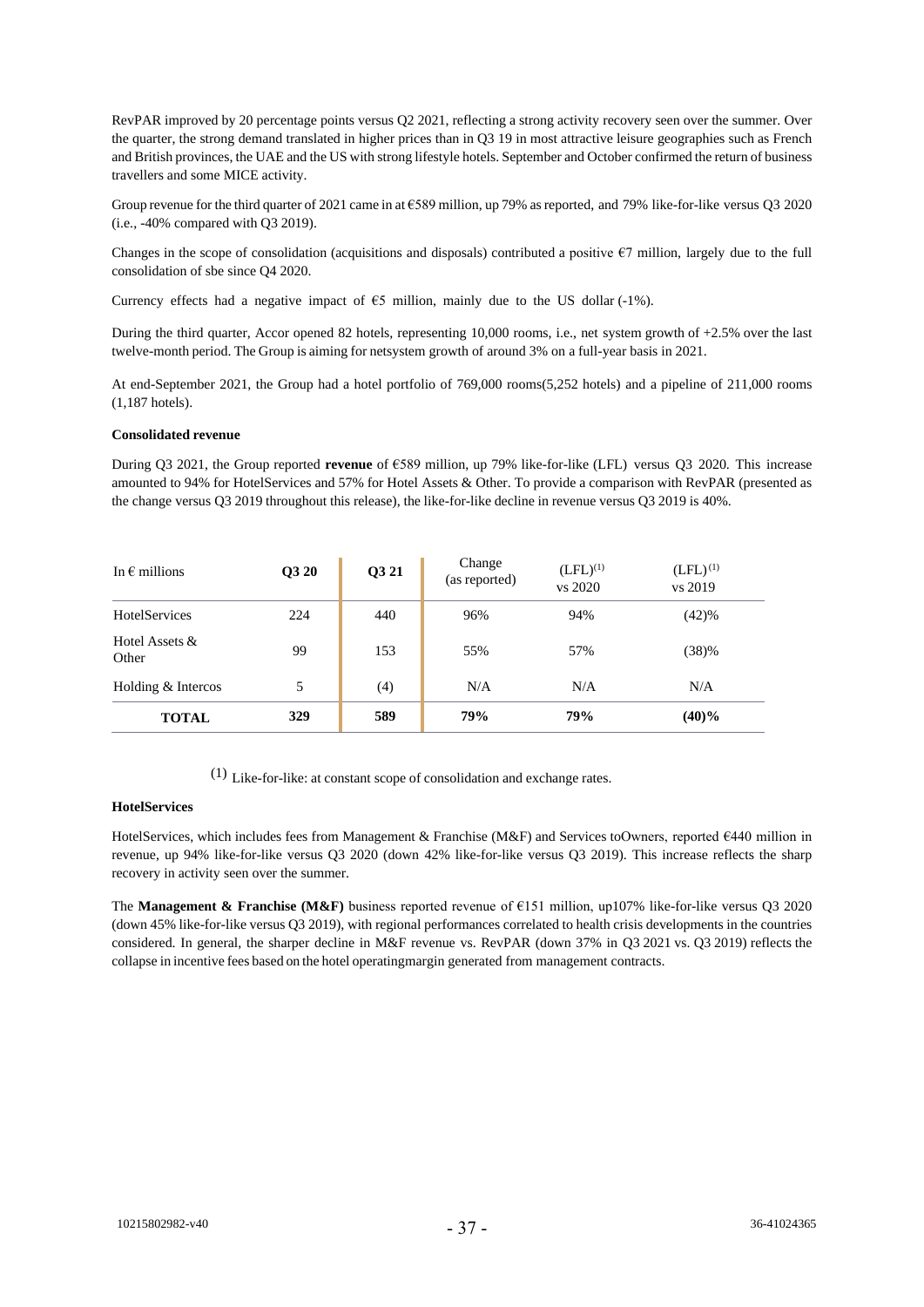| In $\epsilon$ millions | Q3 20 | Q3 21 | Change<br>$(LFL)^{(1)}$ | Change<br>$(LFL)^{(1)}$<br>vs 2019 |
|------------------------|-------|-------|-------------------------|------------------------------------|
| South Europe           | 28    | 47    | 68%                     | (38)%                              |
| North Europe           | 15    | 39    | 159%                    | (44)%                              |
| <b>ASPAC</b>           | 15    | 21    | 38%                     | (59)%                              |
| <b>IMEAT</b>           | 6     | 16    | 197%                    | (42)%                              |
| Americas               | 8     | 28    | 213%                    | (43)%                              |
| <b>TOTAL</b>           | 72    | 151   | 107%                    | (45)%                              |

(1) Like-for-like: at constant scope of consolidation and exchange rates.

**Consolidated RevPAR** was down 37% overall in Q3 2021 versus Q3 2019. This declinereflects an environment that remains constrained by the health situation and travel restrictions between different countries.

RevPAR in **South Europe** posted a solid sequential improvement at -25% versus Q3 2019, boosted by the strength of domestic leisure tourism demand during the summer.

- In **France**, RevPAR was down 23% from Q3 2019. This reflects a sequential improvement of c.40% points versus Q2 2021, driven by regional cities (down 6%, with average room prices higher than levels seen in 2019), which welcomeddomestic leisure tourism guests. The Paris region (RevPAR down 49%) sufferedfrom the absence of international clientele. In September, small MICE took overleisure which was a good confirmation that business is back.
- In **Spain**, RevPAR fell by 39% versus Q3 2019.

**North Europe** reported a sequential RevPAR improvement of more than 35 points versus Q2 2021, i.e. a -39% decline compared with Q3 2019.

- In the **United Kingdom**, RevPAR was down 28%, also driven by regional cities(-6%, with average room prices also higher than levels seen in 2019) and stronger performances than London (-51)%, which was more affected.
- In **Germany**, where the Group is more dependent on business guests, the recovery in activity levels appears to be more lagged, with RevPAR down 46% on Q3 2019, which nevertheless reflects a remarkable 38%-point sequential improvement compared with Q2 2021.

**Asia-Pacific** was the only region to suffer a sequential slowdown, with RevPAR down 57% versus Q3 2019, and mixed performances by region.

- In **China**, RevPAR was down by 34% during the third quarter of 2021, impactedby a resurgence in Covid-19 cases in July and August. Nevertheless, this impactwas short-lived, and business rebounded at end-September.
- **Pacific** RevPAR was down 56%, impacted by the introduction of lockdowns in major Australian cities. The gradual easing of restrictions since the start of October should enable a business recovery in the fourth quarter.
- In **Southeast Asia**, the more significant decline in RevPAR of 72% can be attributed to the region's dependence on international travelers and the low levelof Covid-19 vaccinations. Nevertheless, quarantine business remains strong in Singapore and vaccination is now starting overall in the region.

In the **India, Middle East, Africa & Turkey** (IMEAT) region, RevPAR was down 23% versus Q3 2019. This improved performance was driven by the **United Arab Emirates**and more specifically by Dubai, which should also benefit from Expo 2020, open since October 1 for 6 months. **Saudi Arabia** wasimpacted by restrictions around pilgrimages.

In the **Americas**, RevPAR was down 38% vs. Q3 2019, reflecting a marked sequential improvement versus the second quarter 2021.

- **North/Central America** and the **Caribbean** reported improvements, with RevPAR down by 38%. Canada, where borders reopened gradually from August,made a notable contribution to this performance.
- In **South America**, where RevPAR was down 39%, the improvement was driven by large-scale vaccination campaigns.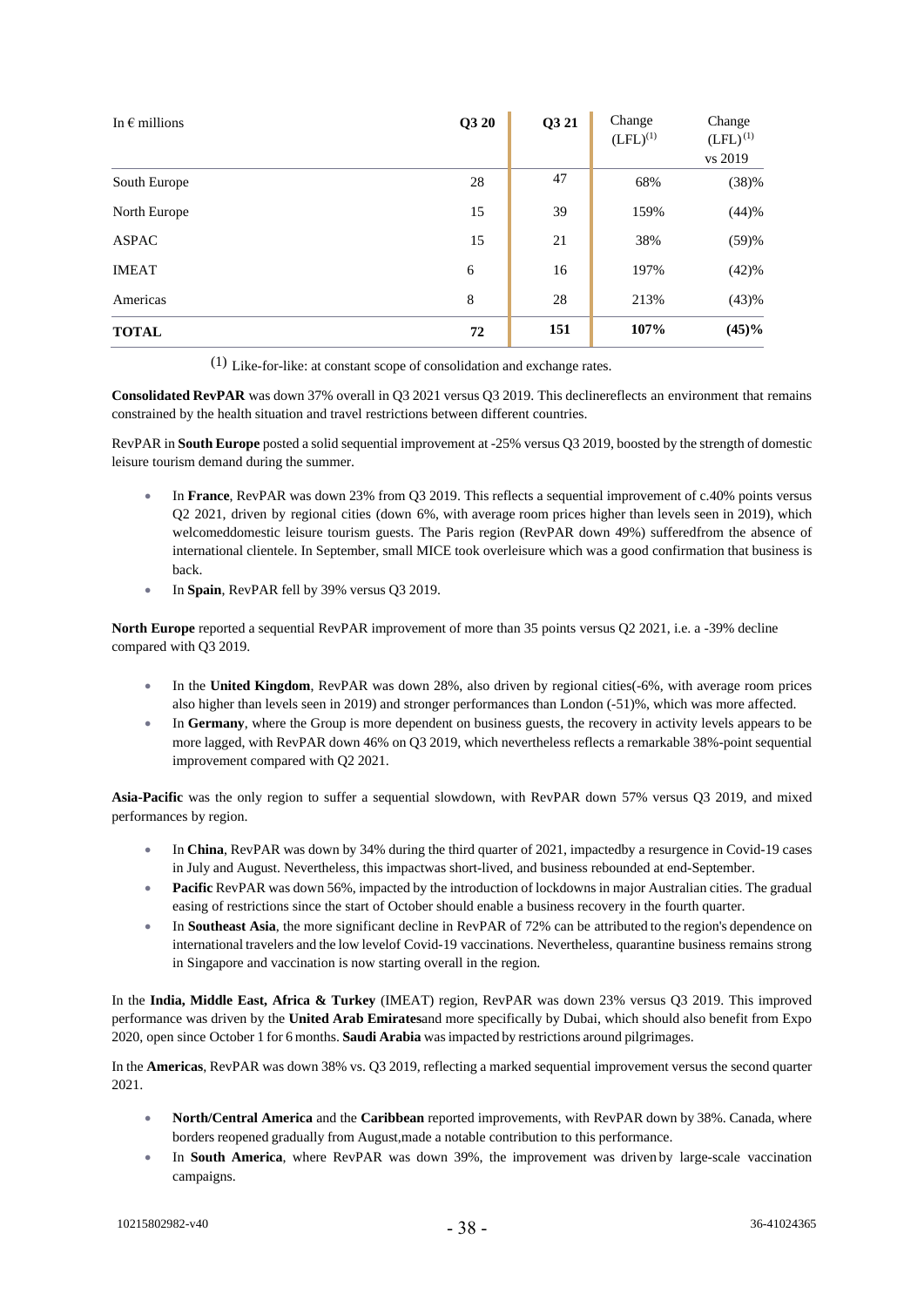**Services to Owners revenue**, which includes the Sales, Marketing, Distribution and Loyalty division, as well as shared services and the reimbursement of hotel staff costs, came to  $\epsilon$ 288 million in the third quarter of 2021, down 40% compared with 2019. Thesmaller decline in revenue reflects solid activity enjoyed in the United States comparedwith the Group average.

#### **Hotel Assets & Other**

Revenue in the "Hotels Assets and Other" segment was up 57% versus 2020 and down38% like-for-like from Q3 2019. While the performance of this segment was held back by new lockdowns in Australia, the very strong recovery of hotels in Egypt and in Turkeyeased the impact of this decline compared with 2019.

This segment now includes New Businesses (concierge services, luxury home rentals, private sales of hotel stays and digital services for hotel owners) which continue to be affected in different ways, ranging from the severely affected businesses directly relatedto the Travel sector, such as onefinestay's private home rentals, to the digital businesses, such as the services provided by D-Edge.

At end-September 2021, this segment, which includes owned and leased hotels,represented 124 hotels and 24,395 rooms.

#### **Confirmation of recurring cost savings as part of the RESET plan amounting to €200 million**

The different initiatives making up the RESET recurring cost savings plan, presented onAugust 4, 2020 and on February 24, 2021 were confirmed. The timeframe for unlockingthe benefits on the income statement remains unchanged: EBITDA should benefit froma positive impact of more than  $\epsilon$ 70 million in full-year 2021.

#### **Improvement in EBITDA sensitivity and cash burn indicators for 2021**

Accor improved its **EBITDA sensitivity per point of RevPAR** target to below €17 million, vs. 2019, (versus slightly below €18 million previously), and its **monthly cashburn** target to less than €35 million (versus €40 million previously).

#### **Events from July 1, 2021 to October 27, 2021**

**Closing of Partnership between Accor & Ennismore:** On October 1st, 2021, under terms of an all-share merger, Accor becomes the majorityowner of the new entity created with Ennismore, focused on the Lifestyle hotel segment.The Group owns 66.67% of this new entity. Founder of Ennismore Sharan Pasricha owns 33.33%.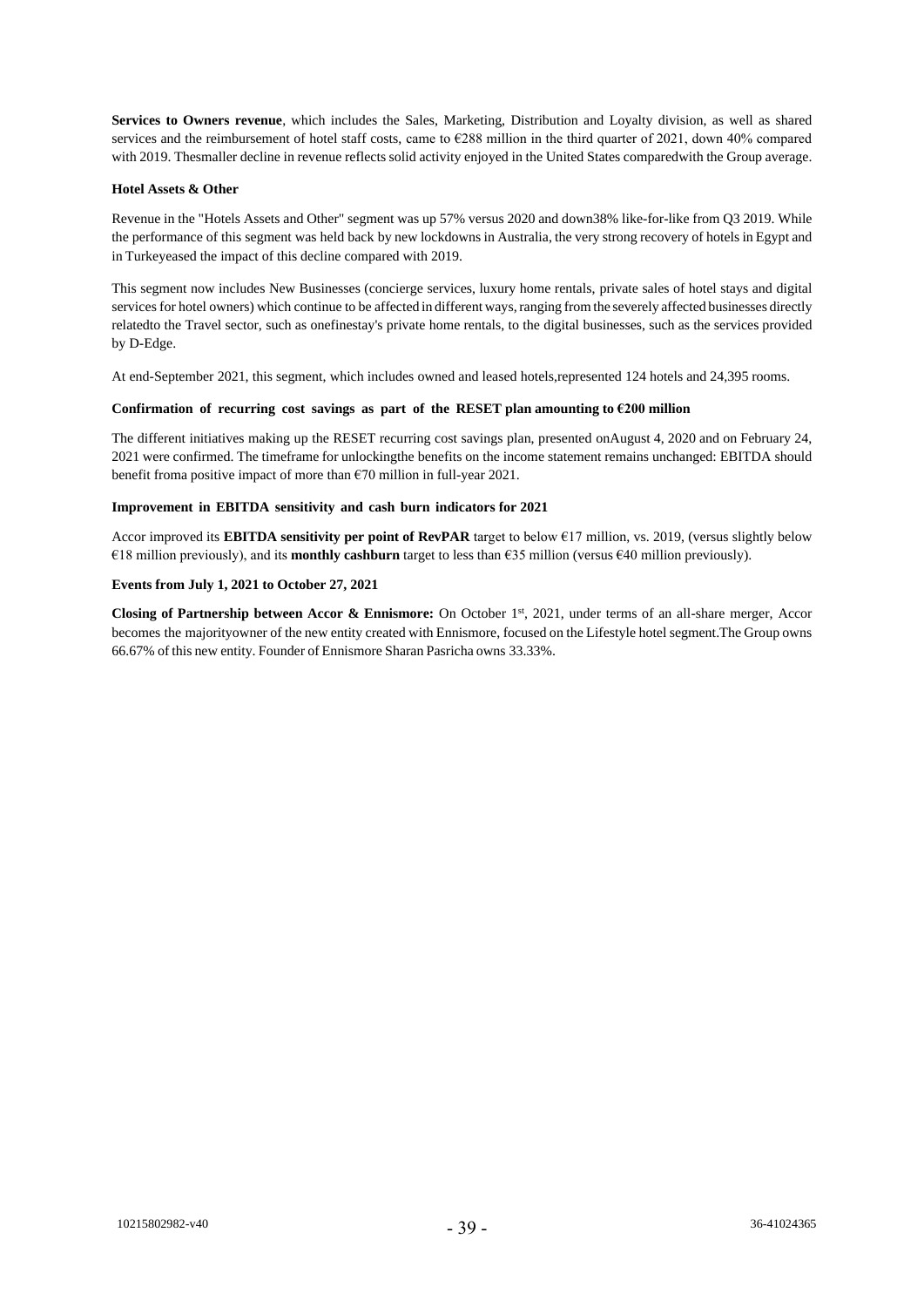## **RevPAR excluding tax by segment – Q3 2021**

| September 2021      |                  | <b>Hotel assets</b> |        | <b>Managed</b> |        | Franchised |         | <b>Total</b> |  |
|---------------------|------------------|---------------------|--------|----------------|--------|------------|---------|--------------|--|
|                     | Hotels           | Rooms               | Hotels | Rooms          | Hotels | Rooms      | Hotels  | Rooms        |  |
| Luxury & Upscale    | 3                | 1,512               | 38     | 6,880          | 34     | 2746       | 75      | 11,138       |  |
| Midscale            | 6                | 800                 | 168    | 25,016         | 354    | 33,723     | 528     | 59,539       |  |
| Economy             | $\mathbf{1}$     | 135                 | 270    | 33,062         | 1,032  | 75,885     | 1 3 0 3 | 109,082      |  |
| <b>South Europe</b> | 10               | 2,447               | 476    | 64,958         | 1,420  | 112,354    | 1906    | 179,759      |  |
| Luxury & Upscale    | 3                | 721                 | 66     | 12,108         | 41     | 8,601      | 110     | 21,430       |  |
| Midscale            | $\boldsymbol{0}$ | $\boldsymbol{0}$    | 195    | 34,975         | 246    | 30,583     | 441     | 65,558       |  |
| Economy             | 5                | 980                 | 324    | 45,045         | 258    | 27,725     | 587     | 73,750       |  |
| <b>North Europe</b> | 8                | 1,701               | 585    | 92,128         | 545    | 66,909     | 1 1 38  | 160,738      |  |
| Luxury & Upscale    | 10               | 2,106               | 274    | 66,943         | 66     | 12,373     | 350     | 81,422       |  |
| Midscale            | 20               | 3,145               | 236    | 55,427         | 202    | 32,729     | 458     | 91,301       |  |
| Economy             | 1                | 186                 | 168    | 31,375         | 289    | 32,669     | 458     | 64,230       |  |
| <b>ASPAC</b>        | 31               | 5,437               | 678    | 153,745        | 557    | 77,771     | 1 2 6 6 | 236,953      |  |
| Luxury & Upscale    | $\sqrt{2}$       | 525                 | 181    | 45,528         | 26     | 6,612      | 209     | 52,665       |  |
| Midscale            | 5                | 796                 | 84     | 15,975         | 22     | 4,271      | 111     | 21,042       |  |
| Economy             | 10               | 1,681               | 72     | 13,230         | 15     | 2,309      | 97      | 17,220       |  |
| <b>IMEAT</b>        | 17               | 3,002               | 337    | 74,733         | 63     | 13,192     | 417     | 90,927       |  |
| Luxury & Upscale    | $\sqrt{2}$       | 401                 | 95     | 30,966         | 20     | 5,167      | 117     | 36,534       |  |
| Midscale            | $10\,$           | 1,807               | 78     | 13,140         | 32     | 5,129      | 120     | 20,076       |  |
| Economy             | 46               | 9,600               | 90     | 14,319         | 152    | 19,927     | 288     | 43,846       |  |
| <b>Americas</b>     | 58               | 11,808              | 263    | 58,425         | 204    | 30,223     | 525     | 100,456      |  |
| Luxury & Upscale    | 20               | 5,265               | 654    | 162,425        | 187    | 35,499     | 861     | 203,189      |  |
| <b>Midscale</b>     | 41               | 6,548               | 761    | 144,533        | 856    | 106,435    | 1658    | 257,516      |  |
| <b>Economy</b>      | 63               | 12,582              | 924    | 137,031        | 1,746  | 158,515    | 2733    | 308,128      |  |
| <b>Total</b>        | 124              | 24,395              | 2,339  | 443,989        | 2,789  | 300,449    | 5 2 5 2 | 768,833      |  |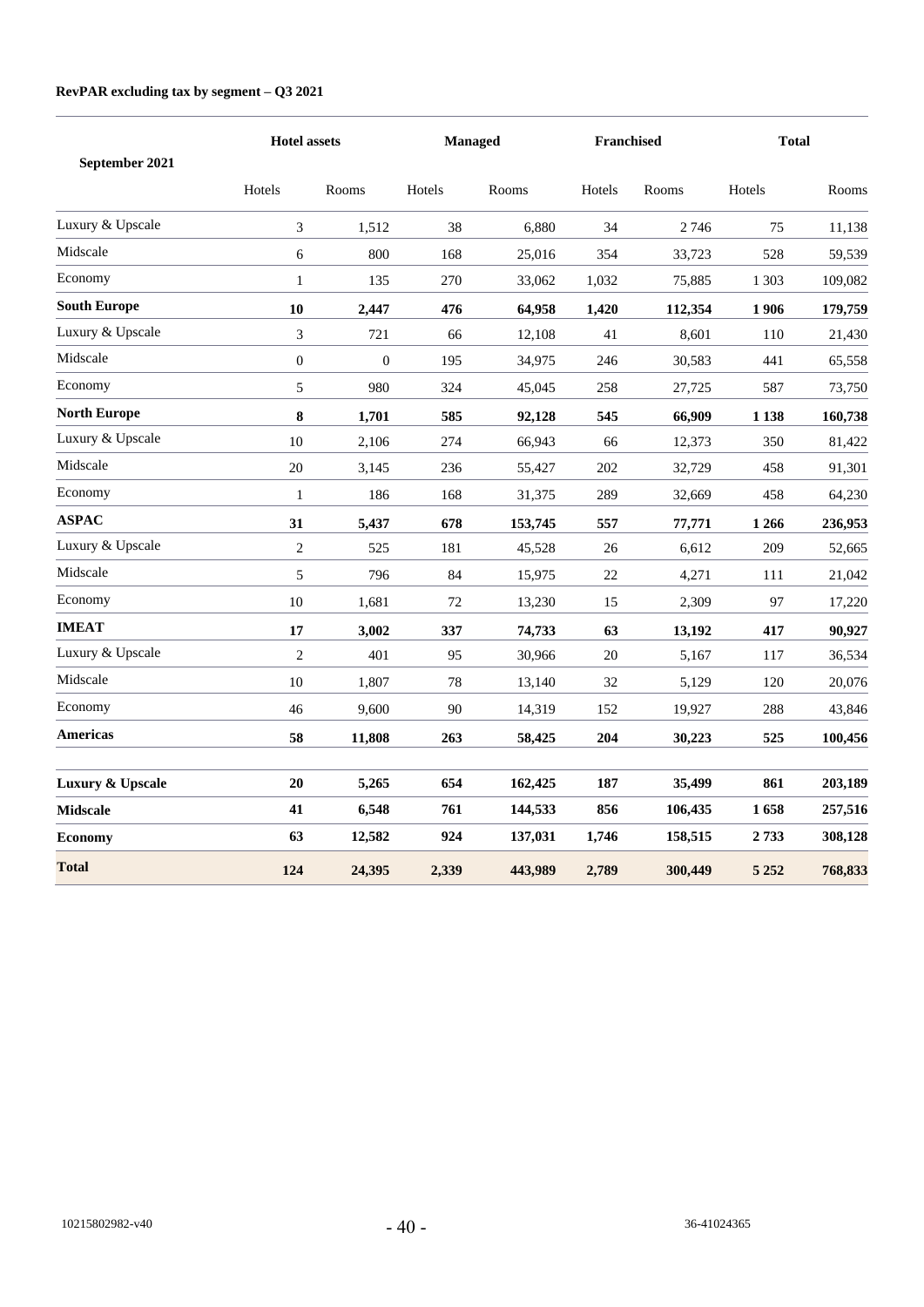## **Hotel base – September 2021**

| September 2021      |                  | <b>Hotel assets</b> |        | <b>Managed</b> |        | <b>Franchised</b> | <b>Total</b> |         |
|---------------------|------------------|---------------------|--------|----------------|--------|-------------------|--------------|---------|
|                     | Hotels           | Rooms               | Hotels | Rooms          | Hotels | Rooms             | Hotels       | Rooms   |
| Luxury & Upscale    | 3                | 1,512               | 38     | 6,880          | 34     | 2746              | 75           | 11,138  |
| Midscale            | 6                | 800                 | 168    | 25,016         | 354    | 33,723            | 528          | 59,539  |
| Economy             | 1                | 135                 | 270    | 33,062         | 1,032  | 75,885            | 1 3 0 3      | 109,082 |
| <b>South Europe</b> | 10               | 2,447               | 476    | 64,958         | 1,420  | 112,354           | 1906         | 179,759 |
| Luxury & Upscale    | 3                | 721                 | 66     | 12,108         | 41     | 8,601             | 110          | 21,430  |
| Midscale            | $\boldsymbol{0}$ | $\boldsymbol{0}$    | 195    | 34,975         | 246    | 30,583            | 441          | 65,558  |
| Economy             | 5                | 980                 | 324    | 45,045         | 258    | 27,725            | 587          | 73,750  |
| <b>North Europe</b> | 8                | 1,701               | 585    | 92,128         | 545    | 66,909            | 1 1 3 8      | 160,738 |
| Luxury & Upscale    | 10               | 2,106               | 274    | 66,943         | 66     | 12,373            | 350          | 81,422  |
| Midscale            | 20               | 3,145               | 236    | 55,427         | 202    | 32,729            | 458          | 91,301  |
| Economy             | $\mathbf{1}$     | 186                 | 168    | 31,375         | 289    | 32,669            | 458          | 64,230  |
| <b>ASPAC</b>        | 31               | 5,437               | 678    | 153,745        | 557    | 77,771            | 1 2 6 6      | 236,953 |
| Luxury & Upscale    | $\mathbf{2}$     | 525                 | 181    | 45,528         | 26     | 6,612             | 209          | 52,665  |
| Midscale            | 5                | 796                 | 84     | 15,975         | 22     | 4,271             | 111          | 21,042  |
| Economy             | 10               | 1,681               | 72     | 13,230         | 15     | 2,309             | 97           | 17,220  |
| <b>IMEAT</b>        | 17               | 3,002               | 337    | 74,733         | 63     | 13,192            | 417          | 90,927  |
| Luxury & Upscale    | $\mathbf{2}$     | 401                 | 95     | 30,966         | 20     | 5,167             | 117          | 36,534  |
| Midscale            | 10               | 1,807               | 78     | 13,140         | 32     | 5,129             | 120          | 20,076  |
| Economy             | 46               | 9,600               | 90     | 14,319         | 152    | 19,927            | 288          | 43,846  |
| Americas            | 58               | 11,808              | 263    | 58,425         | 204    | 30,223            | 525          | 100,456 |
| Luxury & Upscale    | 20               | 5,265               | 654    | 162,425        | 187    | 35,499            | 861          | 203,189 |
| <b>Midscale</b>     | 41               | 6,548               | 761    | 144,533        | 856    | 106,435           | 1658         | 257,516 |
| <b>Economy</b>      | 63               | 12,582              | 924    | 137,031        | 1,746  | 158,515           | 2733         | 308,128 |
| <b>Total</b>        | 124              | 24,395              | 2,339  | 443,989        | 2,789  | 300,449           | 5 2 5 2      | 768,833 |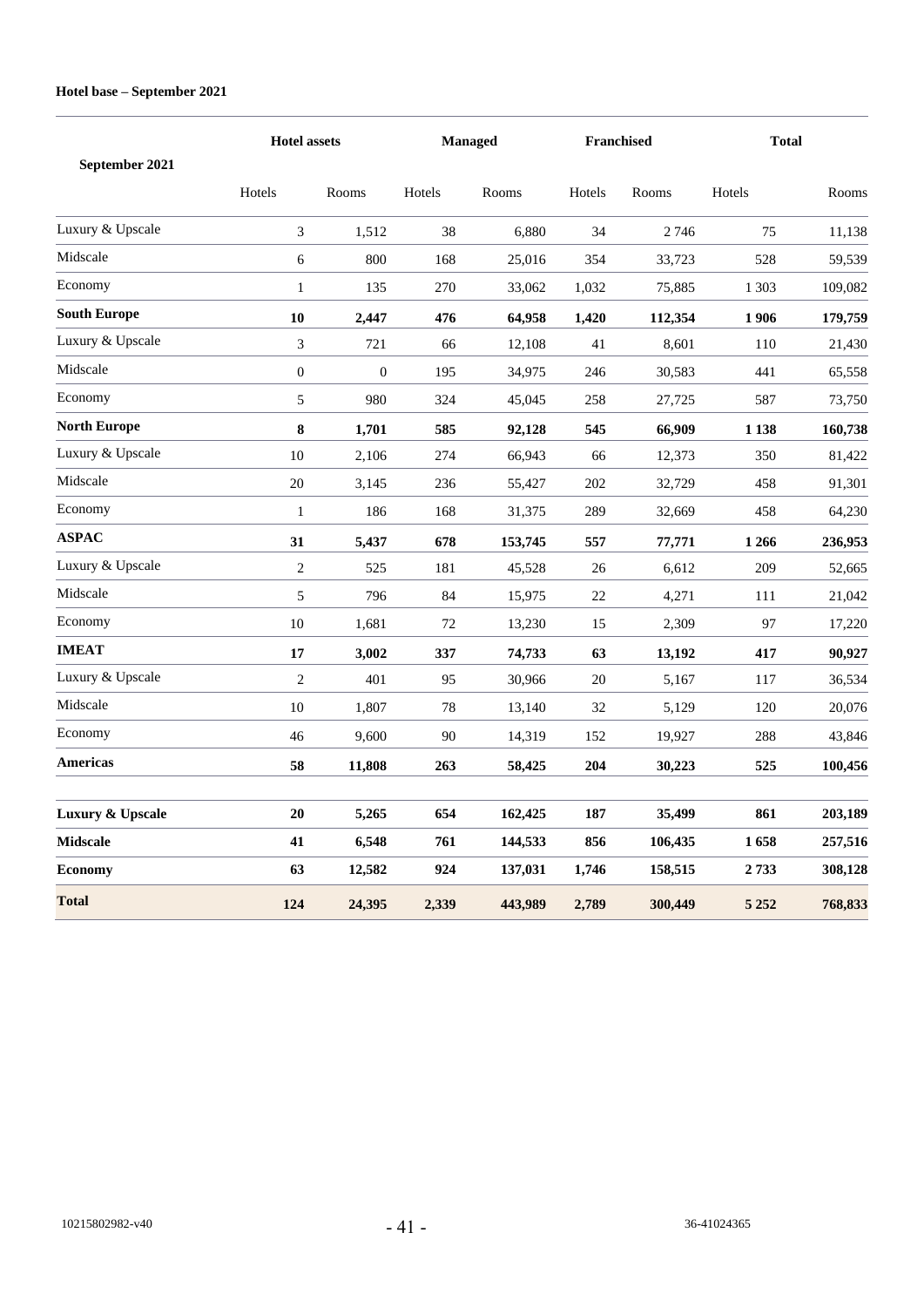## **SUBSCRIPTION AND SALE**

#### **Subscription Agreement**

Banco Santander S.A., Commerzbank Aktiengesellschaft, Crédit Agricole Corporate and Investment Bank, HSBC Continental Europe, MUFG Securities (Europe) N.V., Société Générale and UniCredit Bank AG (the **Joint Lead Managers**") have, pursuant to a Subscription Agreement dated 24 November 2021 (the "**Subscription Agreement**"), jointly and severally agreed with the Issuer, subject to the satisfaction of certain conditions, to subscribe for the Bonds at an issue price equal to 99.206 per cent. of the principal amount of the Bonds, less any applicable commission. In addition, the Issuer will pay certain costs incurred by it and the Joint Lead Managers in connection with the issue of the Bonds.

The Joint Lead Managers are entitled to terminate the Subscription Agreement in certain limited circumstances prior to the issue of the Bonds. The Issuer has agreed to indemnify the Joint Lead Managers against certain liabilities in connection with the offer and sale of the Bonds.

#### **General Restrictions**

Each Joint Lead Manager has agreed to observe all applicable laws and regulations in each jurisdiction in or from which it may acquire, offer, sell or deliver Bonds or have in its possession or distribute this Prospectus or any other offering material relating to the Bonds. No action has been, or will be, taken in any country or jurisdiction that would permit an offering of the Bonds, or the possession or distribution of this Prospectus or any other offering material relating to the Bonds, in any country or jurisdiction where action for that purpose is required. Accordingly, the Bonds may not be offered or sold, directly or indirectly, and neither this Prospectus nor any circular, prospectus, form of application, advertisement or other offering material relating to the Bonds may be distributed in or from, or published in, any country or jurisdiction except under circumstances that will result in compliance with any applicable laws and regulations and all offers and sales of Bonds by it will be made on the same terms.

#### **Prohibition of Sales to EEA Retail Investors**

Each of the Joint Lead Managers has represented and agreed that it has not offered, sold or otherwise made available and will not offer, sell or otherwise make available the Bonds to any retail investor in the European Economic Area.

For the purposes of this provision:

- 1. the expression "**retail investor**" means a person who is one (or more) of the following:
	- (a) a retail client as defined in point (11) of Article 4(1) of EU MiFID II; or
	- (b) a customer within the meaning of Directive 2016/97/EU of the European Parliament and of the Council on insurance distribution of 20 January 2016, as amended or superseded, where that customer would not qualify as a professional client as defined in point (10) of Article 4(1) of EU MiFID II.
- 2. the expression "**offer**" includes the communication in any form and by any means of sufficient information on the terms of the offer and the Bonds to be offered so as to enable an investor to decide to purchase or subscribe the Bonds.

#### **Prohibition of Sales to UK Retail Investors**

Each of the Joint Lead Managers has represented and agreed that it has not offered, sold or otherwise made available and will not offer, sell or otherwise make available the Bonds to any retail investor in the United Kingdom (the "**UK**").

For the purposes of these provisions:

- (i) the expression "**retail investor**" means a person who is one (or more) of the following:
	- (a) a retail client as defined in point (8) of Article 2 of Regulation (EU) No 2017/565 as it forms part of UK domestic law by virtue of the European Union (Withdrawal) Act 2018 ("**EUWA**"); or
	- (b) a customer within the meaning of the provisions of the FSMA and any rules or regulations made under the FSMA to implement Directive (EU) 2016/97, where that customer would not qualify as a professional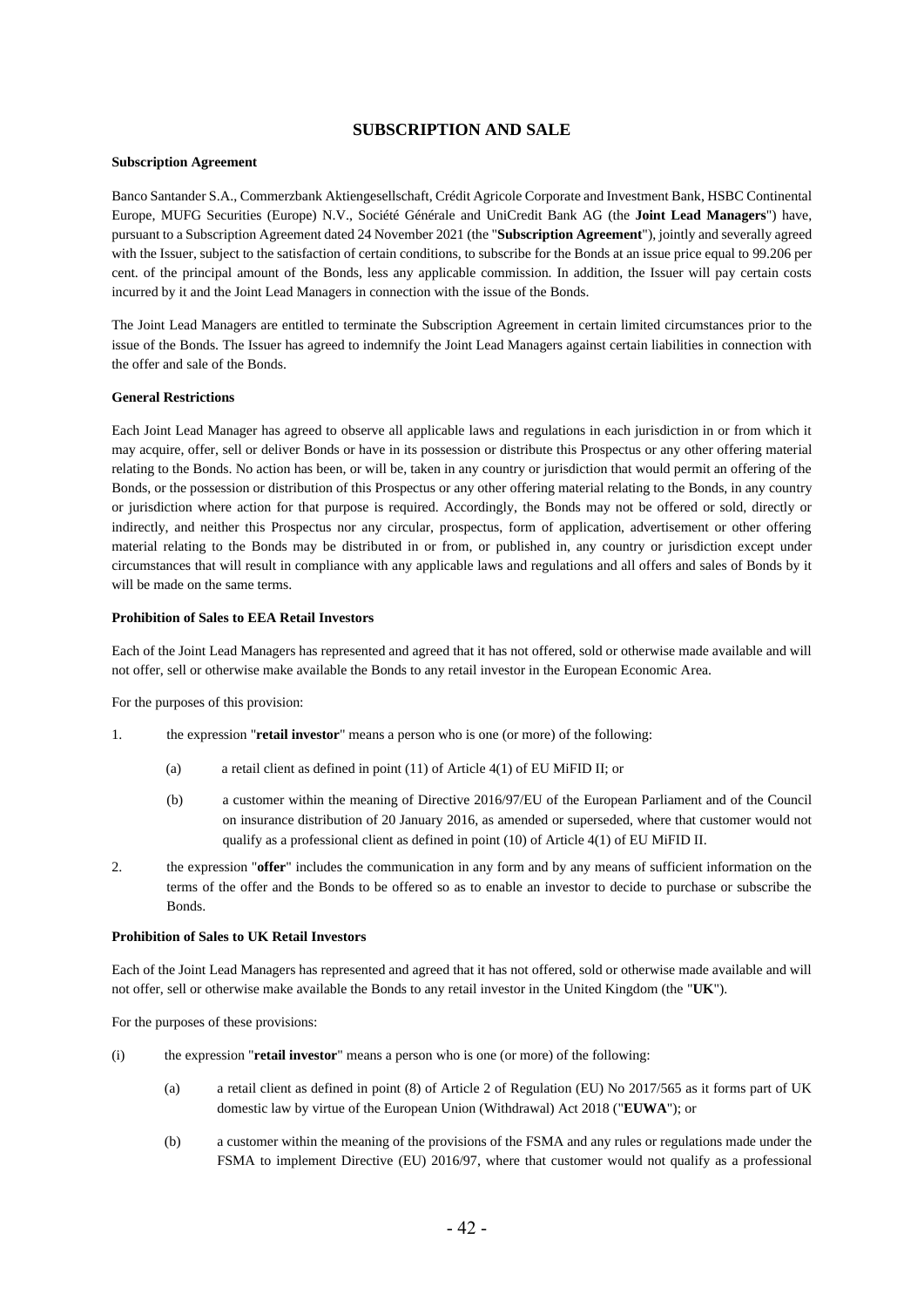client, as defined in point (8) of Article 2(1) of Regulation (EU) No 600/2014 as it forms part of UK domestic law by virtue of the EUWA.

(ii) the expression an "**offer**" includes the communication in any form and by any means of sufficient information on the terms of the offer and the Bonds to be offered so as to enable an investor to decide to purchase or subscribe for the Bonds.

#### **France**

Each of the Joint Lead Managers and the Issuer has represented and agreed that it has not offered or sold, and will not offer or sell, directly or indirectly, any Bonds in the Republic of France, and has not distributed and will not distribute or cause to be distributed in the Republic of France this Prospectus or any other offering material relating to the Bonds, except to qualified investors (*investisseurs qualifiés*) as defined in, and in accordance with, Article 2(e) of the Prospectus Regulation and Articles L.411-1 and L.411-2 of the French *Code monétaire et financier*.

#### **United Kingdom**

Each Joint Lead Manager has represented and agreed that:

- (i) it has only communicated or caused to be communicated and will only communicate or cause to be communicated an invitation or inducement to engage in investment activity (within the meaning of section 21 of the Financial Services and Markets Act 2000, as amended (the "**FSMA**")) received by it in connection with the issue or sale of the Bonds in circumstances in which section 21(1) of the FSMA does not apply to the Issuer; and
- (ii) it has complied and will comply with all applicable provisions of the FSMA with respect to anything done by it in relation to the Bonds in, from or otherwise involving the United Kingdom.

#### **United States**

The Bonds have not been and will not be registered under the Securities Act or the securities law of any U.S. State or other jurisdiction, and may not be offered or sold, directly or indirectly, in the United States of America or to, or for the account or benefit of, U.S. persons except pursuant to an exemption from, or in a transaction not subject to, the registration requirements of the Securities Act or such state securities laws. The Bonds are being offered and sold only outside of the United States to non-U.S. persons in reliance upon an exemption from registration under the Securities Act pursuant to Regulation S.

Each Joint Lead Manager has represented and agreed that:

- (i) it has not offered or sold, and will not offer or sell, the Bonds (a) as part of their distribution at any time or (b) otherwise until forty (40) calendar days after the later of the commencement of the offering and the issue date of the Bonds, within the United States or to, or for the account or benefit of, U.S. persons; and
- (ii) it will have sent to each distributor or dealer to which it sells Bonds during such forty (40) calendar day period a confirmation or other notice setting forth the restrictions on offers and sales of the Bonds within the United States or to, or for the account or benefit of, U.S. persons.

Terms used in this paragraph and not otherwise defined in this Prospectus have the meanings given to them in Regulation S.

In addition, until forty (40) calendar days after the commencement of the offering of the Bonds, an offer or sale of Bonds within the United States by a dealer that is not participating in the offering may violate the registration requirements of the Securities Act.

#### **Canada**

The Bonds may be sold only to purchasers purchasing, or deemed to be purchasing, as principal that are accredited investors, as defined in National Instrument 45-106 Prospectus Exemptions ("**NI 45-106**") or subsection 73.3(1) of the Securities Act (Ontario) (the "**OSA**"), and are permitted clients, as defined in National Instrument 31-103 Registration Requirements, Exemptions and Ongoing Registrant Obligations ("**NI 31-103**"). Any resale of the Bonds must be made in accordance with an exemption from, or in a transaction not subject to, the prospectus requirements of applicable securities laws.

Securities legislation in certain provinces or territories of Canada may provide a purchaser with remedies for rescission or damages if this Prospectus (including any amendment thereto) contains a misrepresentation, provided that the remedies for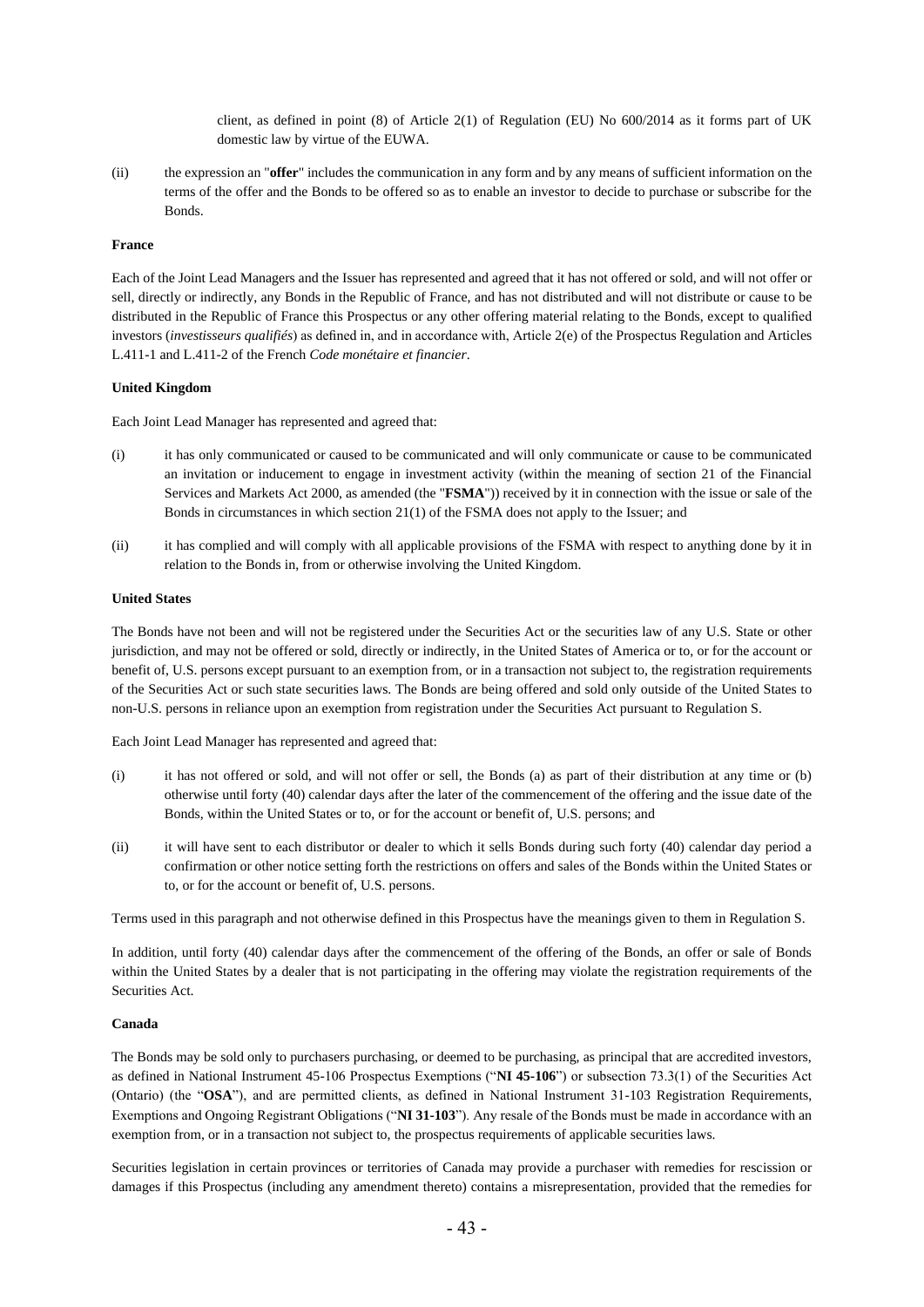rescission or damages are exercised by the purchaser within the time limit prescribed by the securities legislation of the purchaser's province or territory. The purchaser should refer to any applicable provisions of the securities legislation of the purchaser's province or territory for particulars of these rights or consult with a legal advisor.

Each Joint Lead Manager has represented and agreed that the Bonds may be sold only to purchasers who are:

- (i) purchasing, or deemed to be purchasing, as principal that are accredited investors, as defined in NI 45-106 or subsection 73.3(1) of the OSA; and
- (ii) permitted clients, as defined in NI 31-103.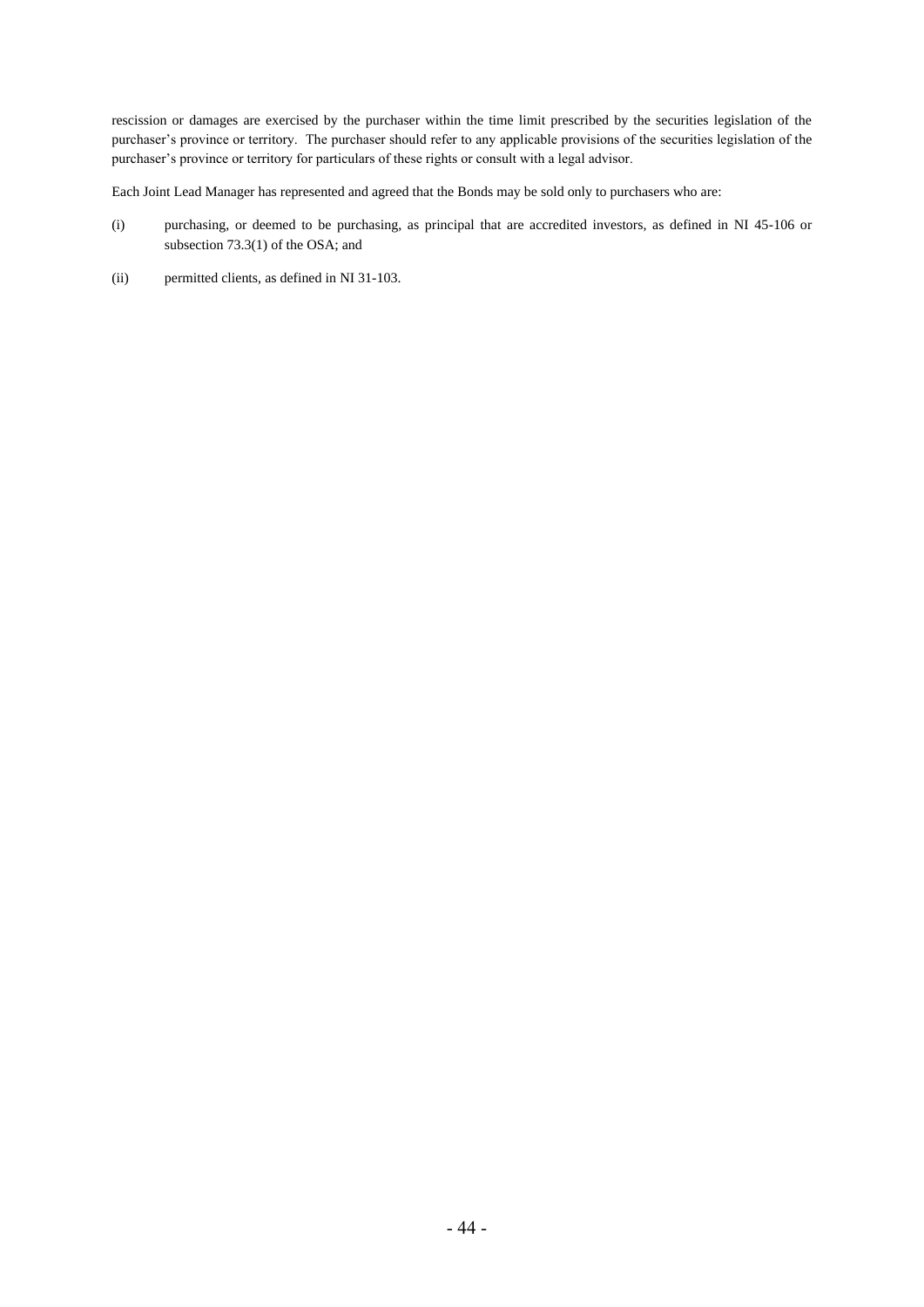## **GENERAL INFORMATION**

- 1. This Prospectus has been approved by the AMF in its capacity as competent authority pursuant to the Prospectus Regulation. The AMF only approves this Prospectus as meeting the standards of completeness, comprehensibility and consistency imposed by the Prospectus Regulation. Such approval should not be considered as an endorsement of either the Issuer or the quality of the Bonds that are the subject of this Prospectus and investors should make their own assessment as to the suitability of investing in the Bonds.
- 2. This Prospectus will be valid until the date of admission of the Bonds to trading on Euronext Paris. After such date, this Prospectus will no longer be valid and the obligation to supplement this Prospectus in the event of significant new factors, material mistakes or material inaccuracies will no longer apply.
- 3. The Legal Entity Identifier (LEI) of the Issuer is: 969500QZC2Q0TK11NV07.
- 4. The Bonds have been accepted for clearance through Euroclear France, Clearstream and Euroclear. The International Securities Identification Number (ISIN) for the Bonds is FR0014006ND8 and the Common Code number for the Bonds is 241388999.
- 5. Application has been made for the Bonds to be admitted to trading on Euronext Paris on or about 29 November 2021. The estimated costs for the admission to trading of the Bonds are EUR 9,600.
- 6. The Issuer has obtained all necessary consents, approvals and authorisations in France in connection with the issue and performance of its obligations under the Bonds. The issue of the Bonds was authorised by a resolution of the Board of Directors (*conseil d'administration*) of the Issuer dated 27 October 2021 and a decision of Sébastien Bazin, *Président Directeur Général* of the Issuer dated 18 November 2021.
- 7. Copies of:
	- (i) the *statuts* of the Issuer;
	- (ii) this Prospectus together with any supplement to this Prospectus; and
	- (iii) the documents incorporated by reference, including the 2020 Universal Registration Document, the 2019 Universal Registration Document and the 2021 Interim Financial Report,

can be inspected on the website of the Issuer [\(https://group.accor.com/fr-FR/finance\)](https://group.accor.com/fr-FR/finance). The information on the website of the Issuer does not form part of this Prospectus unless that information is incorporated by reference into this Prospectus.

This Prospectus, any supplement thereto and the documents incorporated by reference in this Prospectus (other than the 2021 Interim Financial Report) are available on the website of the AMF [\(www.amf-france.org\)](http://www.amf-france.org/).

Non-official English translations of the 2020 Universal Registration Document and the 2019 Universal Registration Document and the 2021 Interim Financial Report are available on the website of the Issuer [\(https://group.accor.com/fr-](https://group.accor.com/fr-FR/finance)[FR/finance\)](https://group.accor.com/fr-FR/finance). These documents are available for information purposes only and are not incorporated by reference in this Prospectus. The only binding versions are the French language versions.

The Agency Agreement will be available for inspection during usual business hours on any week day except Saturdays, Sundays and public holidays at the primary business office of the Issuer.

- 8. Any websites included in this Prospectus are for information purposes only and the information in such websites does not form any part of this Prospectus unless that information is incorporated by reference into the Prospectus. The information on the websites to which this Prospectus refers does not form part of this Prospectus and has not been scrutinised or approved by the AMF.
- 9. Save as disclosed in the Recent Developments section of this Prospectus, there has been no significant change in the financial performance and/or financial position of the Group since 30 September 2021 and there has been no material adverse change in the prospects of the Issuer since 31 December 2020.
- 10. Neither the Issuer nor any of its consolidated subsidiaries is involved in any governmental, legal or arbitration proceedings (including any such proceedings which are pending or threatened of which the Issuer is aware), during the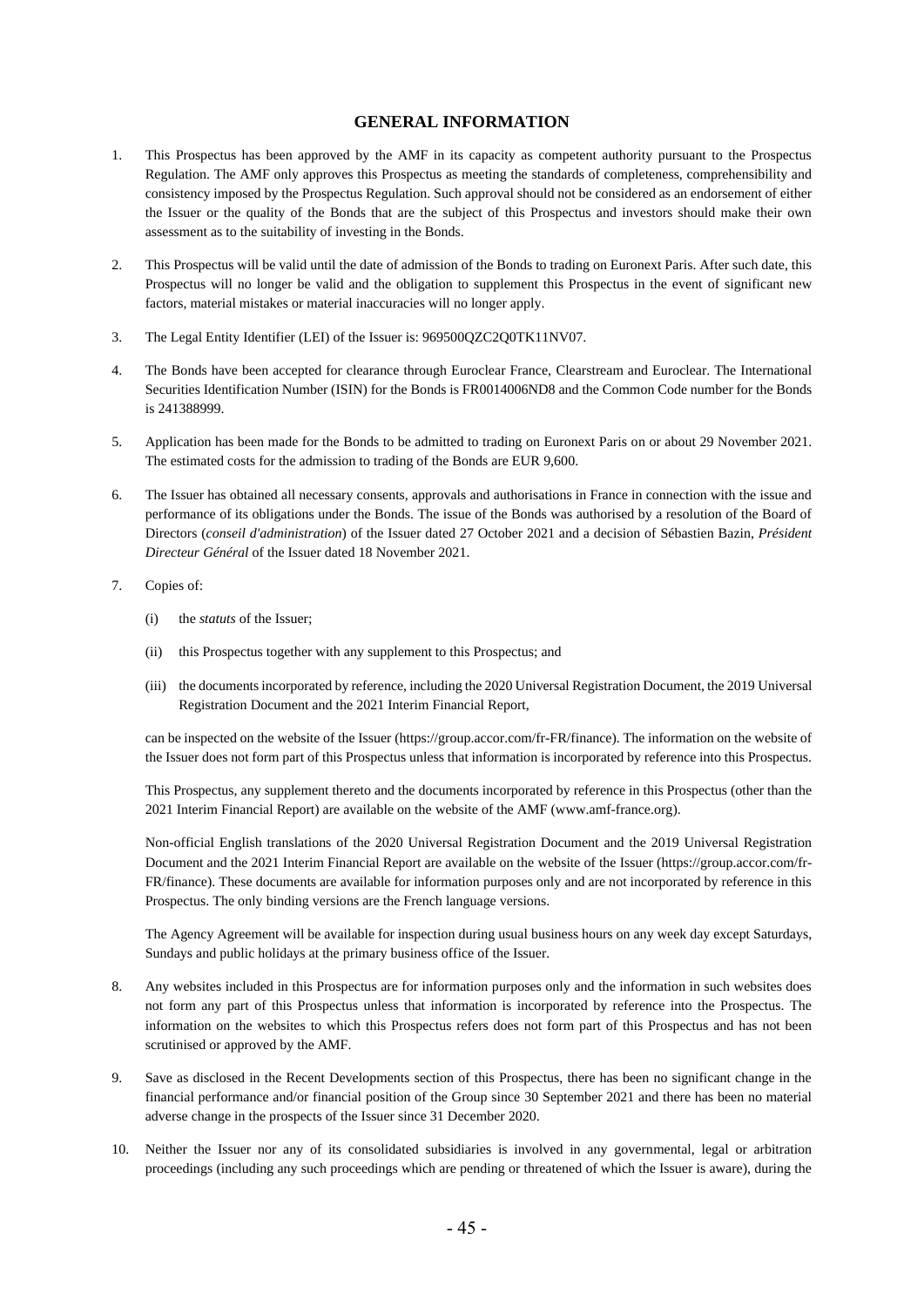12 months preceding the date of this Prospectus which may have, or have had in the recent past, significant effects on the Issuer or the Group's financial position or profitability.

- 11. The Issuer has not entered into contracts outside the ordinary course of its business, which could result in the Issuer or any of its consolidated subsidiaries being under an obligation or entitlement that is material to the Issuer's ability to meet its obligation to holders of Bonds in respect of the Bonds being issued.
- 12. This Prospectus contains or incorporates by reference certain statements that are forward-looking including statements with respect to the Issuer's and the Group's business strategies, expansion and growth of operations, trends in the business, competitive advantage, and technological and regulatory changes, information on exchange rate risk and generally includes all statements preceded by, followed by or that include the words "believe", "expect", "project", "anticipate", "seek", "estimate" or similar expressions. Such forward-looking statements are not guarantees of future performance and involve risks and uncertainties, and actual results may differ materially from those in the forwardlooking statements as a result of various factors. Potential investors are cautioned not to place undue reliance on forwardlooking statements, which speak only as of the date hereof. These forward-looking statements do not constitute profit forecasts or estimates under Commission Delegated Regulation (EU) 2019/980, as amended, supplementing the Prospectus Regulation.
- 13. The business address of the members of the administrative and management bodies of the Issuer is located at 82 rue Henri Farman, 92130 Issy-Les-Moulineaux, France.
- 14. There are no potential conflicts of interest between the duties of the members of the Board of Directors (*conseil d'administration*) of the Issuer to the Issuer and their private interests or other duties.
- 15. Ernst & Young et Autres and PricewaterhouseCoopers Audit are the statutory auditors of the Issuer. Ernst & Young et Autres and PricewaterhouseCoopers Audit have audited or reviewed, and rendered (i) unqualified reports on, the consolidated financial statements of the Issuer as at 31 December 2019 and as at 31 December 2020, and (ii) an unqualified limited review report on the interim financial statements of the Issuer for the period ended 30 June 2021. Ernst & Young et Autres and PricewaterhouseCoopers Audit are registered as *Commissaires aux Comptes* (members of the *Compagnie Nationale des Commissaires aux Comptes*) and regulated by the *Haut Conseil du Commissariat aux Comptes*.
- 16. Save for any fees payable to the Joint Lead Managers, as far as the Issuer is aware, no person involved in the issue of the Bonds has an interest material to the issue. Certain of the Joint Lead Managers and their affiliates have engaged, and may in the future engage, in investment banking and/or commercial banking transactions with, and may perform services for, the Issuer and their affiliates in the ordinary course of business. In addition, in the ordinary course of their business activities, the Joint Lead Managers and their affiliates may make or hold a broad array of investments and actively trade debt and equity securities (or related derivative securities) and financial instruments (including bank loans) for their own account and for the accounts of their customers. Such investments and securities activities may involve securities and/or instruments of the Issuer or the Issuer's affiliates. Certain of the Joint Lead Managers or their affiliates that have a lending relationship with the Issuer routinely hedge their credit exposure to the Issuer consistent with their customary risk management policies. Typically, such Joint Lead Managers and their affiliates would hedge such exposure by entering into transactions which consist of either the purchase of credit default swaps or the creation of short positions in securities, including potentially the Bonds issued. Where there is a lending relationship between the Issuer and one or several Joint Lead Managers, it cannot be excluded that all or part of the proceeds of the issue of Bonds be used to repay or reimburse all or part of such loans. The Joint Lead Managers and their affiliates may also make investment recommendations and/or publish or express independent research views in respect of such securities or financial instruments and may hold, or recommend to clients that they acquire, long and/or short positions in such securities and instruments. For the purpose of this paragraph the term "affiliates" includes also parent company.
- 17. The yield in respect of the Bonds is 2.500 per cent. *per annum* and is calculated at the Issue Date on the basis of the issue price of the Bonds and assuming that no interest rate step up is applied in accordance with Condition 3. It is not an indication of future yield.

If an interest rate step up of 0.25 per cent. (applying to each Interest Period commencing on or after the Interest Rate Step Up Date) is applied in accordance with Condition 3, the yield in respect of the Bonds, being calculated at the Issue Date on the basis of the issue price of the Bonds, would be 2.565 per cent. per annum. It is not an indication of future yield.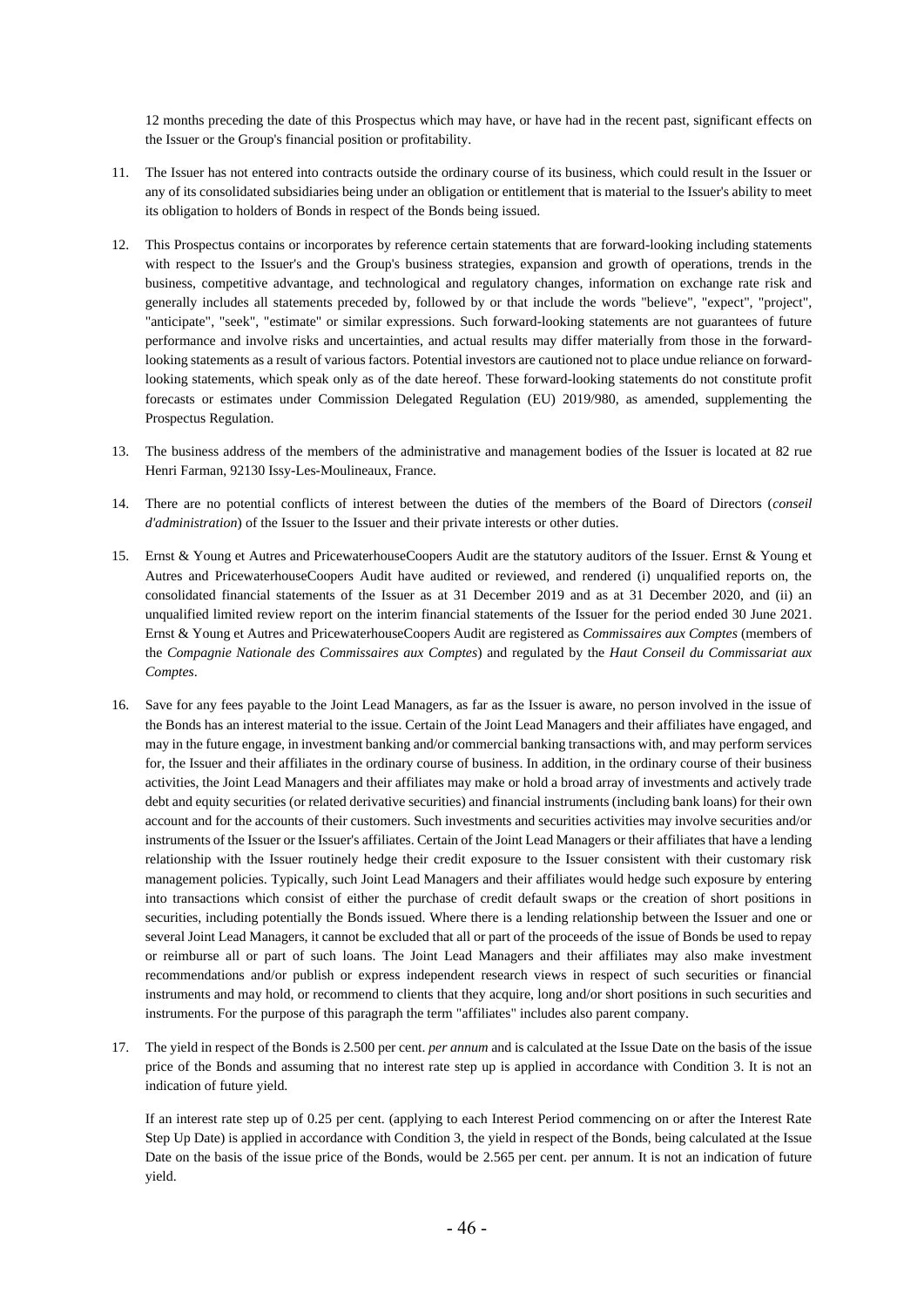If an interest rate step up of 0.125 per cent. per annum (applying to each Interest Period commencing on or after the Interest Rate Step Up Date) is applied in accordance with Condition 3, the yield in respect of the Bonds, being calculated at the Issue Date on the basis of the issue price of the Bonds, would be 2.532 per cent. per annum. It is not an indication of future yield.

Investors should take into consideration such yield very carefully given the uncertainty of occurrence of an interest rate step up.

- 18. The address of Euroclear France is 66, rue de la Victoire, 75009 Paris, France. The address of Euroclear is 1 boulevard du Roi Albert II, 1210 Brussels, Belgium and the address of Clearstream is 42 avenue John Fitzgerald Kennedy, L-1855 Luxembourg, Grand-Duchy of Luxembourg.
- 19. The Bonds are expected to be rated BB+ by S&P and BB+ by Fitch. The Issuer's long-term senior unsecured debt is rated BB+ (negative outlook) by S&P and BB+ (stable outlook) by Fitch.
- 20. A security rating is not a recommendation to buy, sell or hold securities and may be subject to revision, suspension or withdrawal at any time by the assigning rating agency. Each of S&P and Fitch is established in the EEA and is registered under Regulation (EU) No 1060/2009, on credit rating agencies (the "**EU CRA Regulation**"). S&P and Fitch appear on the latest update of the list of registered credit rating agencies (as of the date of this Prospectus) on the ESMA website [http://www.esma.europa.eu.](http://www.esma.europa.eu/) The rating S&P and Fitch have given to the Bonds is endorsed by S&P Global Ratings UK Limited and Fitch Ratings Limited respectively, which are established in the UK and registered under Regulation (EU) No 1060/2009 on credit rating agencies as it forms part of domestic law of the United Kingdom by virtue of the European Union (Withdrawal) Act 2018 (the "**UK CRA Regulation**") as of the date of this Prospectus. A revision, suspension, reduction or withdrawal of a rating may adversely affect the market price of the Bonds.
- 21. In connection with the issue of the Bonds, Crédit Agricole Corporate and Investment Bank (the "**Stabilising Manager**") (or any person acting on behalf of the Stabilising Manager) may over-allot Bonds or effect transactions with a view to supporting the market price of the Bonds at a level higher than that which might otherwise prevail. However, stabilisation may not necessarily occur. Any stabilisation action may begin on or after the date on which adequate public disclosure of the terms of the offer of the Bonds is made and, if begun, may be ended at any time, but it must end no later than the earlier of thirty (30) days after the Issue Date and sixty (60) days after the date of the allotment of the Bonds. Any stabilisation action or over-allotment must be conducted by the relevant Stabilising Manager (or any person acting on behalf of the Stabilising Manager) in accordance with all applicable laws and regulations.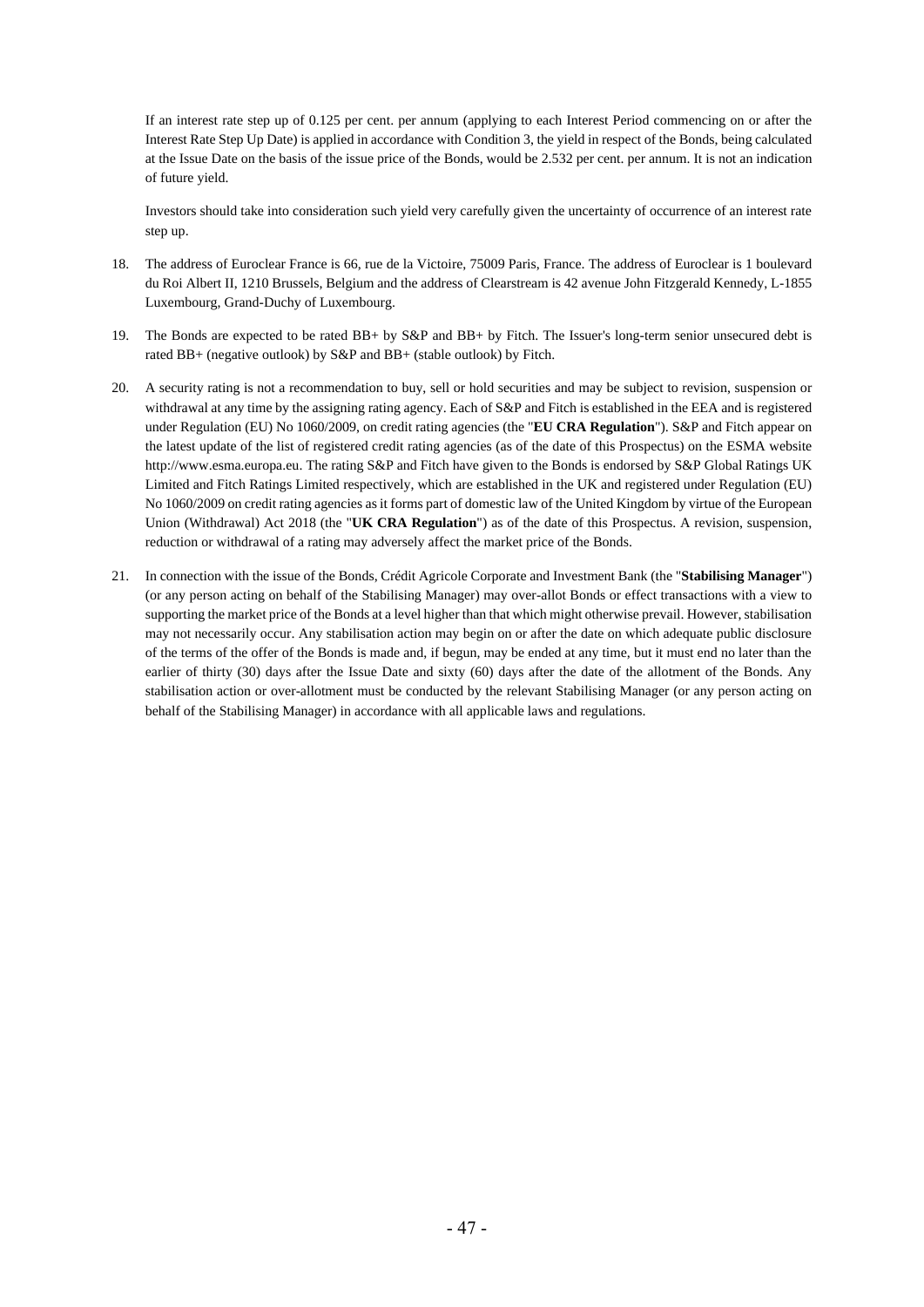## **PERSONS RESPONSIBLE FOR THE INFORMATION GIVEN IN THE PROSPECTUS**

The Issuer hereby certifies that the information contained in this Prospectus is, to the best of its knowledge, in accordance with the facts and contains no omission likely to affect its import.

> **ACCOR** 82 rue Henri Farman 92130 Issy-Les-Moulineaux France

Tel: +33.(0)1.45.38.86.00

Duly represented by Mr. Pierre Boisselier

signed in Issy-Les-Moulineaux

dated 24 November 2021



This Prospectus has been approved by the AMF, in its capacity as competent authority under Regulation (EU) 2017/1129.

The AMF has approved this Prospectus after having verified that the information it contains is complete, coherent and comprehensible within the meaning of Regulation (EU) 2017/1129.

This approval is not a favourable opinion on the Issuer and on the quality of the Bonds described in this Prospectus. Investors should make their own assessment of the opportunity to invest in such Bonds.

This Prospectus has been approved on 24 November 2021 and is valid until the date of admission of the Bonds to trading on Euronext Paris and shall, during this period and in accordance with the provisions of article 23 of the Regulation (EU) 2017/1129, be completed by a supplement to the Prospectus in the event of new material facts or substantial errors or inaccuracies. This Prospectus obtained the following approval number: n°21-502.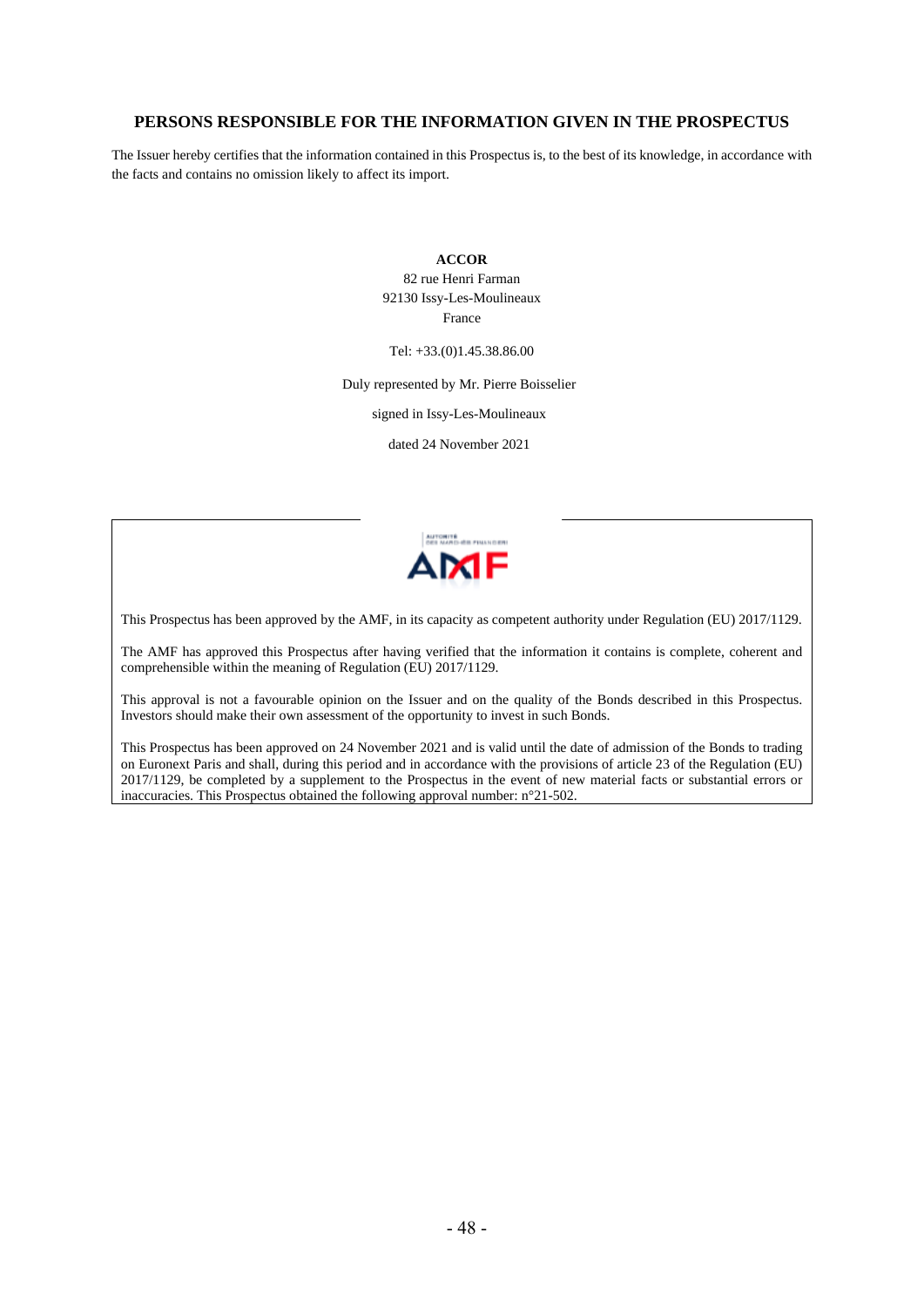#### **REGISTERED OFFICE OF ACCOR**

82 rue Henri Farman 92130 Issy-Les-Moulineaux

France

### **GLOBAL COORDINATORS**

**Crédit Agricole Corporate and Investment Bank**

12 Place des Etats-Unis CS 70052 92547 Montrouge Cedex France

# 75116 Paris France

**HSBC Continental Europe** 38, avenue Kléber

# **JOINT BOOKRUNNERS**

**Banco Santander S.A.**

Ciudad Grupo Santander Avenida de Cantabria s/n 28660, Boadilla del Monte, Madrid

Spain **Commerzbank Aktiengesellschaft** Kaiserstrasse 16 (Kaiserplatz) 60311 Frankfurt Am Main Federal Republic of Germany

**Société Générale** 29, boulevard Haussmann 75009 Paris France

World Trade Center, Tower H, 11th Floor Zuidplein 98 1077 XV Amsterdam The Netherlands

**MUFG Securities (Europe) N.V.**

**UniCredit Bank AG** Arabellastrasse 12 D-81925 Munich Germany

**SUSTAINABILITY-LINKED STRUCTURING AGENTS**

#### **Crédit Agricole Corporate and Investment Bank**

12 Place des Etats-Unis CS 70052 92547 Montrouge Cedex France

**Banco Santander S.A.** Ciudad Grupo Santander Avenida de Cantabria s/n 28660, Boadilla del Monte, Madrid Spain

#### **STATUTORY AUDITORS OF THE ISSUER**

**Ernst & Young et Autres**

1/2, place des Saisons 92400 Courbevoie Paris – La Défense 1 France

**PricewaterhouseCoopers Audit** 63 rue de Villiers 922208 Neuilly sur Seine France

#### **LEGAL ADVISORS AS TO FRENCH LAW**

To the Issuer To the Joint Lead Managers

**Allen & Overy LLP** 52, avenue Hoche .<br>75008 Paris France

**Clifford Chance Europe LLP** 1 rue d'Astorg CS 60058 75377 Paris Cedex 08 France